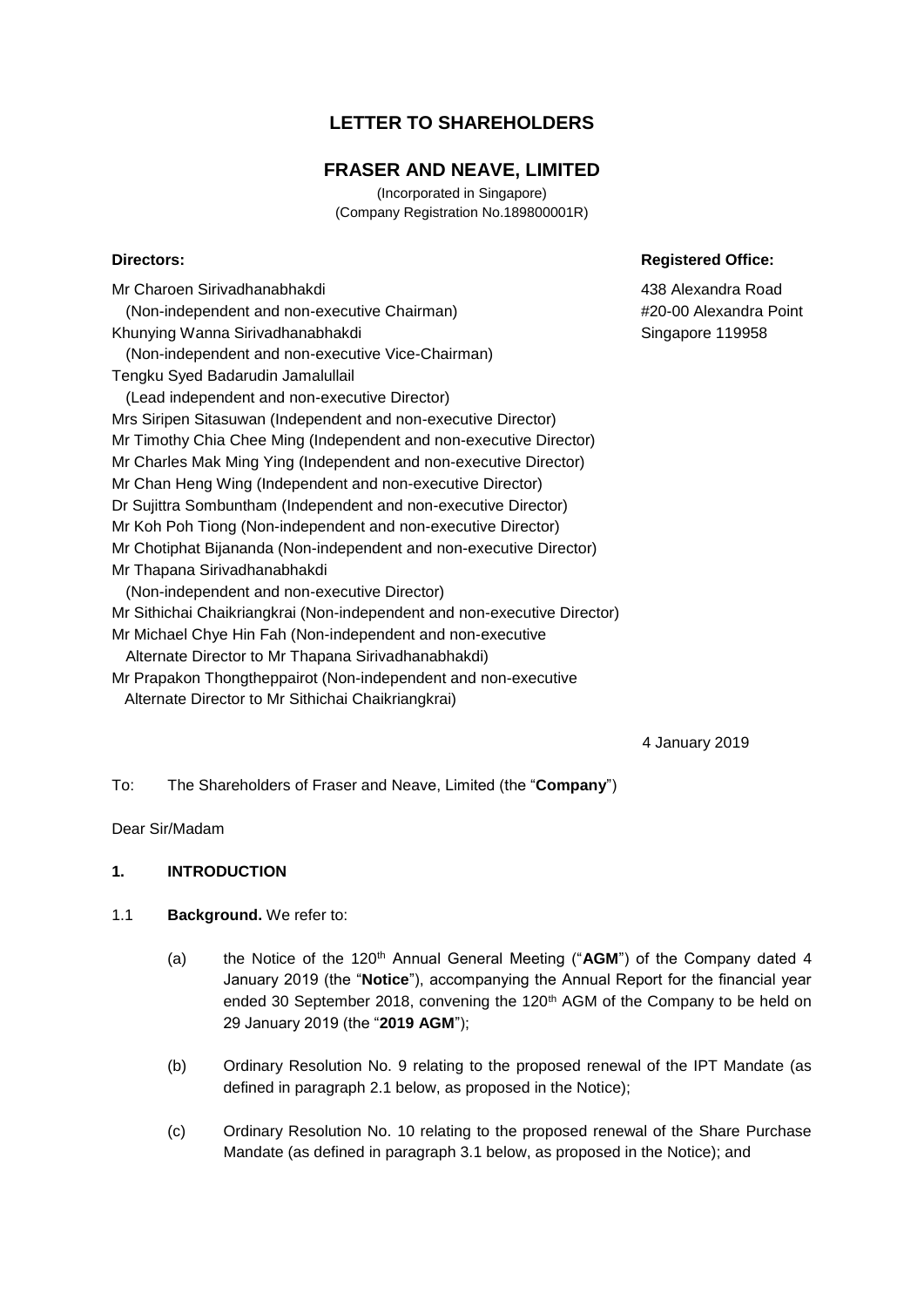- (d) Ordinary Resolution No. 11 relating to the proposed adoption of the F&N RSP 2019 (as defined in paragraph 4.1 below, as proposed in the Notice).
- 1.2 **Letter to Shareholders.** The purpose of this Letter is to provide shareholders of the Company ("**Shareholders**") with information relating to Ordinary Resolution Nos. 9, 10 and 11 proposed in the Notice (collectively, the "**Proposals**").
- 1.3 **SGX-ST.** The Singapore Exchange Securities Trading Limited (the "**SGX-ST**") takes no responsibility for the accuracy of any statements or opinions made or reports contained in this Letter.
- 1.4 **Advice to Shareholders.** Shareholders who are in any doubt as to the course of action they should take should consult their stockbroker, bank manager, solicitor, accountant or other professional advisers immediately.

# **2. THE PROPOSED RENEWAL OF THE IPT MANDATE**

- 2.1 **IPT Mandate.** At the 119th AGM of the Company held on 29 January 2018 (the "**2018 AGM**"), Shareholders approved the renewal of a mandate (the "**IPT Mandate**") to enable the Company, its subsidiaries and associated companies that are considered to be "entities at risk" under Chapter 9 of the listing manual of the SGX-ST (the "**Listing Manual**"), or any of them, to enter into certain interested person transactions with specified classes of interested persons, provided that such transactions are made on normal commercial terms and in accordance with the review procedures for such interested person transactions.
- 2.2 **Proposed Renewal of IPT Mandate.** The IPT Mandate was expressed to take effect until the conclusion of the next AGM of the Company, being the 2019 AGM which is scheduled to be held on 29 January 2019. Accordingly, the directors of the Company (the "**Directors**") propose that the IPT Mandate be renewed at the 2019 AGM, to take effect until the 121 $st$ AGM of the Company.
- 2.3 **Particulars of IPT Mandate.** The nature of the interested person transactions and the classes of interested persons in respect of which the IPT Mandate is sought to be renewed remains unchanged. As at 12 December 2018 (the "**Latest Practicable Date**"), Mr Charoen Sirivadhanabhakdi and Khunying Wanna Sirivadhanabhakdi are each Directors and controlling shareholders of the Company, and their respective associates include Thai Beverage Public Company Limited, TCC Assets Limited and Frasers Property Limited. Mr Charoen Sirivadhanabhakdi, Khunying Wanna Sirivadhanabhakdi and their respective associates are regarded as "interested persons" of the Company for the purposes of Chapter 9 of the Listing Manual. Particulars of the IPT Mandate, including the rationale for the IPT Mandate, the benefits to be derived by the Company, as well as the review procedures for determining transaction prices with the specified classes of interested persons (including the persons who shall abstain from participating in the review and approval process of the Audit Committee of the Company ("**Audit Committee**") in relation to the interested person transactions<sup>1</sup>), and other general information relating to Chapter 9 of the Listing Manual, are set out in the Appendix to this Letter.

<sup>-</sup>1 In particular, if a member of the Audit Committee has an interest in a transaction or is a nominee for the time being of an Interested Person (as described in paragraph 4 of the Appendix to this Letter), he shall abstain from participating in the review and approval process of the Audit Committee in relation to that transaction.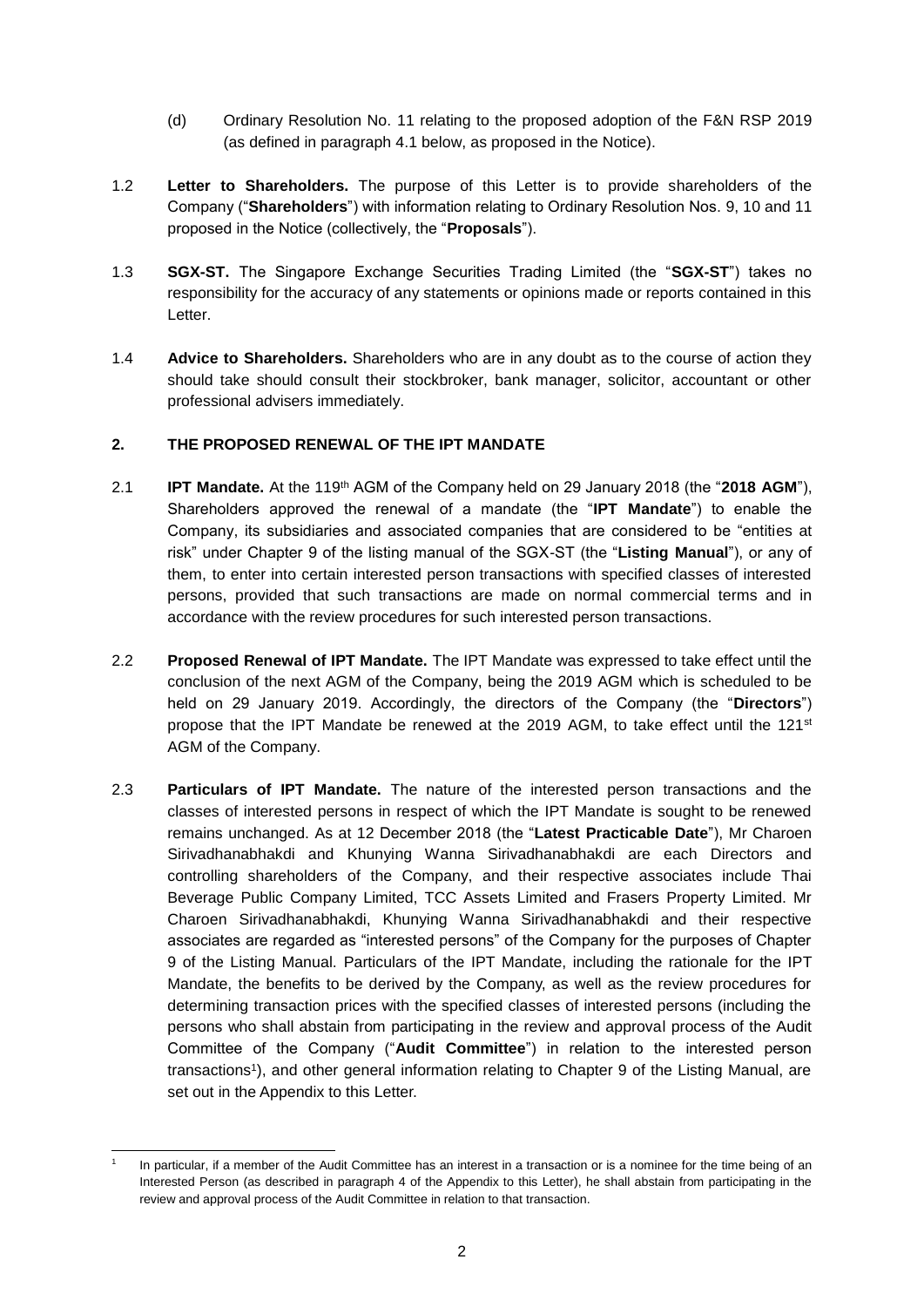- 2.4 **Audit Committee Confirmation.** The Audit Committee, comprising Mrs Siripen Sitasuwan, Mr Timothy Chia Chee Ming and Mr Sithichai Chaikriangkrai as at the Latest Practicable Date, confirms (with Mr Sithichai Chaikriangkrai abstaining) that:
	- (a) the methods or procedures for determining the transaction prices under the IPT Mandate have not changed since the 2018 AGM; and
	- (b) the methods or procedures referred to in sub-paragraph (a) above are sufficient to ensure that the transactions will be carried out on normal commercial terms and will not be prejudicial to the interests of the Company and its minority Shareholders.
- 2.5 **Rationale.** The IPT Mandate (and its subsequent renewal thereafter on an annual basis) will enhance the ability of companies in the EAR Group (as described in paragraph 2 of the Appendix to this Letter) to pursue business opportunities which are time-sensitive in nature, and will eliminate the need for the Company to announce, or to announce and convene separate general meetings, on each occasion to seek Shareholders' prior approval for the entry by the relevant company in the EAR Group into such transactions. This will substantially reduce the expenses associated with the convening of general meetings on an *ad hoc* basis, improve administrative efficacy considerably, and allow manpower resources and time to be channelled towards attaining corporate objectives.

# **3. THE PROPOSED RENEWAL OF THE SHARE PURCHASE MANDATE**

3.1 **Share Purchase Mandate.** At the 2018 AGM, Shareholders approved the renewal of a mandate (the "**Share Purchase Mandate**") to enable the Company to purchase or otherwise acquire issued ordinary shares of the Company ("**Shares**"). The rationale for, the authority and limitations on, and the financial effects of, the Share Purchase Mandate were set out in the Letter to Shareholders dated 4 January 2018 and Ordinary Resolution No. 10 set out in the Notice of the 2018 AGM.

The Share Purchase Mandate was expressed to take effect on the date of the passing of Ordinary Resolution No. 10 at the 2018 AGM and will expire on the date of the forthcoming 2019 AGM which is scheduled to be held on 29 January 2019. Accordingly, Shareholders' approval is being sought for the renewal of the Share Purchase Mandate at the 2019 AGM.

- 3.2 **Rationale.** The rationale for the Company to undertake the purchase or acquisition of its Shares is as follows:
	- (a) In managing the business of the Company and its subsidiaries (the "**Group**"), management will strive to increase Shareholders' value by improving, *inter alia*, the return on equity ("**ROE**") of the Company. In addition to growth and expansion of the business, share purchases may be considered as one of the ways through which the ROE of the Company may be enhanced.
	- (b) In line with international practice, the Share Purchase Mandate will provide the Company with greater flexibility in managing its capital and maximising returns to its Shareholders.

To the extent that the Company has capital and surplus funds which are in excess of its financial needs, taking into account its growth and expansion plans, the Share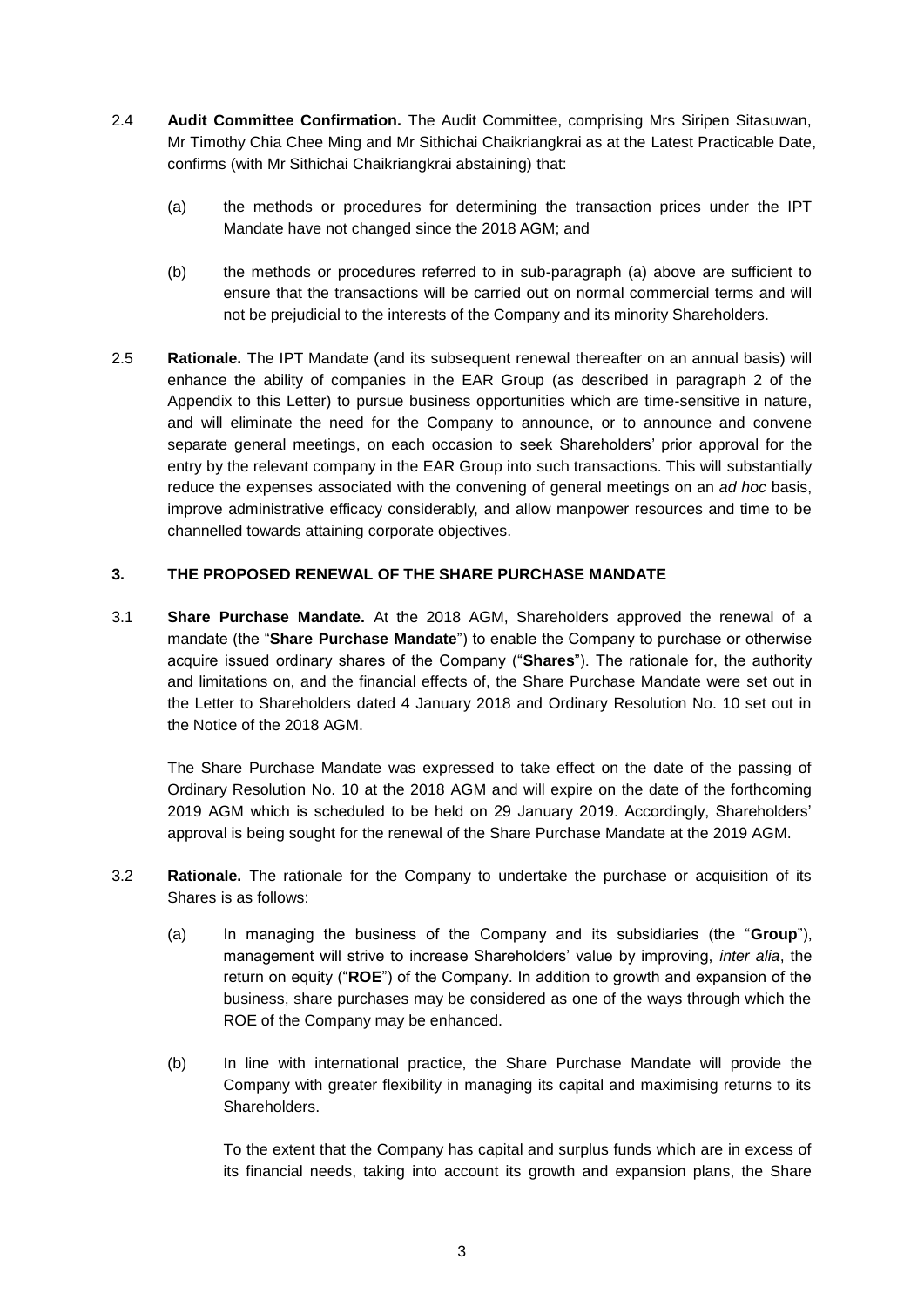Purchase Mandate will facilitate the return of excess cash and surplus funds to Shareholders in an expedient, effective and cost-efficient manner.

- (c) The Share Purchase Mandate will provide the Company the flexibility to undertake share repurchases at any time, subject to market conditions, during the period when the Share Purchase Mandate is in force.
- (d) Shares which are purchased by the Company pursuant to the Share Purchase Mandate and held in treasury may be transferred for the purposes of employee share schemes implemented by the Company, to enable the Company to claim relevant tax deductions under the current taxation regime. The use of treasury shares in lieu of issuing new Shares would also mitigate the dilution impact on existing Shareholders.

The purchase or acquisition of Shares will only be undertaken if it can benefit the Company and Shareholders. Shareholders should note that purchases or acquisitions of Shares pursuant to the Share Purchase Mandate may not be carried out to the full limit as authorised. No purchase or acquisition of Shares will be made in circumstances which would have or may have a material adverse effect on the financial condition of the Group as a whole and/or affect the listing status of the Company on the SGX-ST.

3.3 **Authority and Limits.** The authority and limitations placed on the Share Purchase Mandate, if renewed at the 2019 AGM, are substantially the same as previously approved by Shareholders at the 2018 AGM. These are summarised below:

# 3.3.1 *Maximum Number of Shares*

The total number of Shares which may be purchased or acquired by the Company is limited to that number of Shares representing not more than 7% of the issued Shares as at the date of the 2019 AGM at which the renewal of the Share Purchase Mandate is approved. Treasury shares and subsidiary holdings (as defined in the Listing Manual)<sup>2</sup> will be disregarded for purposes of computing the 7% limit.

As at the Latest Practicable Date, the Company had 131,126 treasury shares and no subsidiary holdings.

Purely for illustrative purposes, on the basis of 1,448,252,279 Shares in issue as at the Latest Practicable Date and disregarding 131,126 Shares held in treasury as at the Latest Practicable Date, and assuming that on or prior to the 2019 AGM:

(a) no further Shares are issued;

-

- (b) no further Shares are purchased or acquired by the Company;
- (c) no further Shares are held by the Company as treasury shares; and
- (d) no Shares are held as subsidiary holdings,

<sup>2</sup> "Subsidiary holdings" is defined in the Listing Manual to mean shares referred to in Sections 21(4), 21(4B), 21(6A) and 21(6C) of the Companies Act, Chapter 50 of Singapore.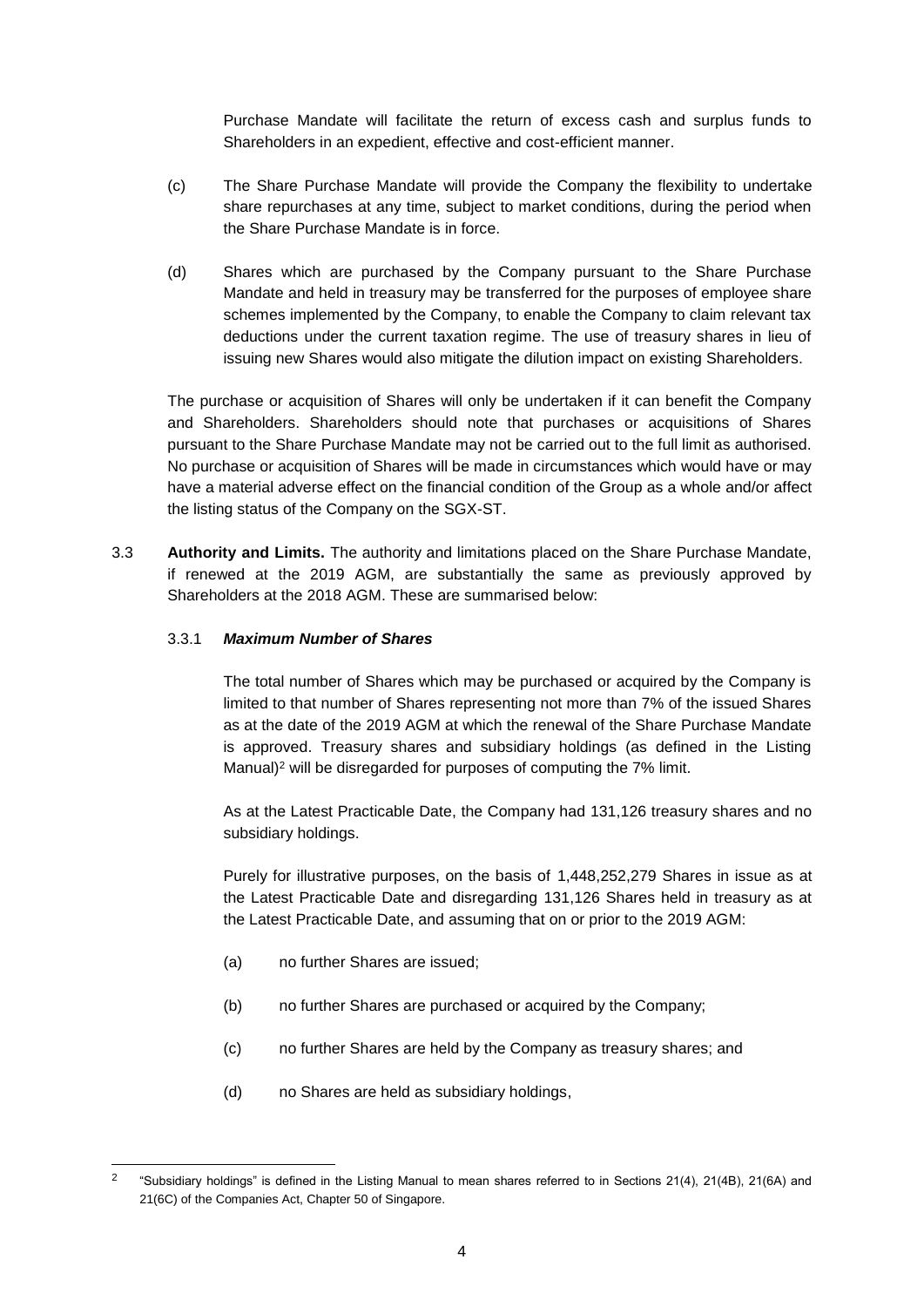the purchase or acquisition by the Company of up to the maximum limit of 7% of its issued Shares will result in the purchase or acquisition of 101,368,480 Shares.

However, as stated in paragraph 3.2 above and paragraph 3.8 below, purchases or acquisitions pursuant to the Share Purchase Mandate need not be carried out to the full extent mandated, and, in any case, would not be carried out to such an extent that would result in the Company being delisted from the SGX-ST. Thus, notwithstanding that the Share Purchase Mandate may enable purchases or acquisitions of up to 7% of the issued Shares (excluding treasury shares and subsidiary holdings) to be carried out, it should be noted that in order to maintain the listing status of the Shares on the SGX-ST, the Company must ensure (pursuant to Rule 723 of the Listing Manual) that there is at all times a public float of not less than 10% of the issued Shares (excluding treasury shares). Accordingly, assuming solely for illustrative purposes that 173,774,538 Shares (or approximately 12% of the issued Shares (excluding treasury shares)) are held in public hands as at the Latest Practicable Date, in order to preserve the listing status of the Shares on the SGX-ST by maintaining a public float of not less than 10% in the issued Shares (excluding treasury shares), the Company would not purchase or acquire more than 28,962,423 Shares (or 2% of the issued Shares (excluding treasury shares) as at that date) pursuant to the Share Purchase Mandate as at the Latest Practicable Date. The public float in the issued Shares as at the Latest Practicable Date is disclosed in paragraph 3.8 below.

Notwithstanding the above, the Company anticipates that the public float percentage of the issued Shares will change from time to time consequent upon the dynamic changing profile of public shareholders of the Company. For this reason, the Company is therefore seeking Shareholders' approval to enable the Company to purchase or acquire Shares up to a maximum of 7% of the issued Shares (excluding treasury shares and subsidiary holdings) for flexibility to prospectively cater to any future increase in the number of issued Shares held in public hands of up to 17%. If this occurs, the Company will be able to purchase or acquire in excess of 2% of its issued Shares (excluding treasury shares and subsidiary holdings) up to a maximum of 7%.

# 3.3.2 *Duration of Authority*

Purchases or acquisitions of Shares may be made, at any time and from time to time, on and from the date of the 2019 AGM, at which the renewal of the Share Purchase Mandate is approved, up to:

- (a) the date on which the next AGM of the Company is held or required by law to be held;
- (b) the date on which the authority conferred by the Share Purchase Mandate is revoked or varied; or
- (c) the date on which purchases and acquisitions of Shares pursuant to the Share Purchase Mandate are carried out to the full extent mandated,

whichever is the earliest.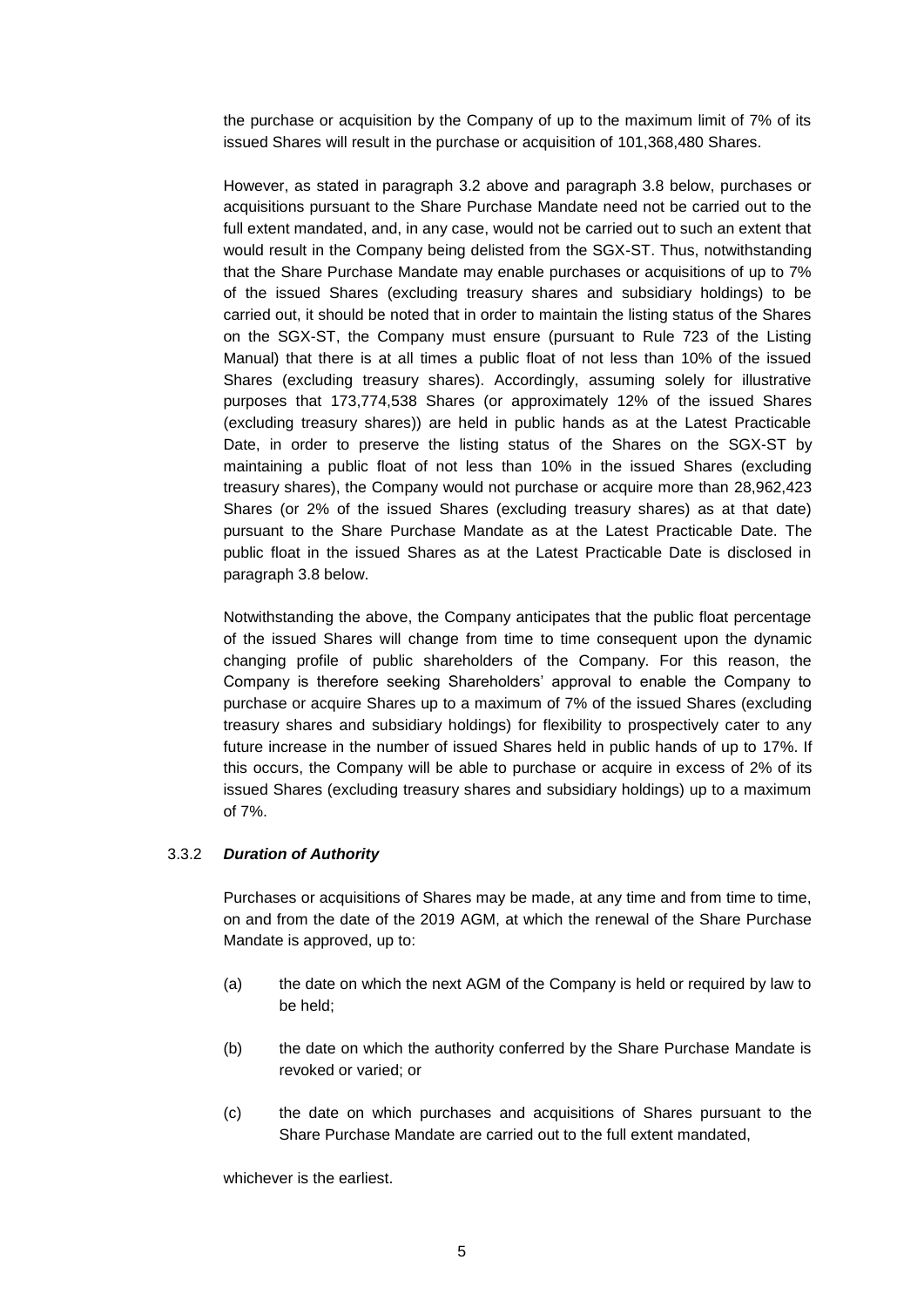## 3.3.3 *Manner of Purchases or Acquisitions of Shares*

Purchases or acquisitions of Shares may be made by way of:

- (a) on-market purchases ("**Market Purchases**"), transacted through the trading system of the SGX-ST or on any other securities exchange on which the Shares may for the time being be listed and quoted, through one or more duly licensed dealers appointed by the Company for the purpose; and/or
- (b) off-market purchases ("**Off-Market Purchases**"), otherwise than on a securities exchange, in accordance with an equal access scheme.

The Directors may impose such terms and conditions as they consider fit in the interests of the Company and which are not inconsistent with the Share Purchase Mandate, the Listing Manual and the Companies Act, Chapter 50 of Singapore (the "**Companies Act**") in connection with or in relation to any equal access scheme or schemes. An equal access scheme must, however, satisfy all the following conditions:

- (i) offers for the purchase or acquisition of Shares shall be made to every person who holds Shares to purchase or acquire the same percentage of their Shares;
- (ii) all of those persons shall be given a reasonable opportunity to accept the offers made; and
- (iii) the terms of all the offers are the same, except that there shall be disregarded (1) differences in consideration attributable to the fact that offers may relate to Shares with different accrued dividend entitlements and (2) differences in the offers introduced solely to ensure that each person is left with a whole number of Shares.

If the Company wishes to make an Off-Market Purchase in accordance with an equal access scheme, it will issue an offer document containing at least the following information:

- (I) the terms and conditions of the offer;
- (II) the period and procedures for acceptances; and
- (III) the information required under Rules 883(2), (3), (4), (5) and (6) of the Listing Manual.

# 3.3.4 *Purchase Price*

The purchase price (excluding related brokerage, commission, applicable goods and services tax, stamp duties, clearance fees and other related expenses) to be paid for a Share will be determined by the Directors. The purchase price to be paid for the Shares as determined by the Directors pursuant to the Share Purchase Mandate (both Market Purchases and Off-Market Purchases) must not exceed 105% of the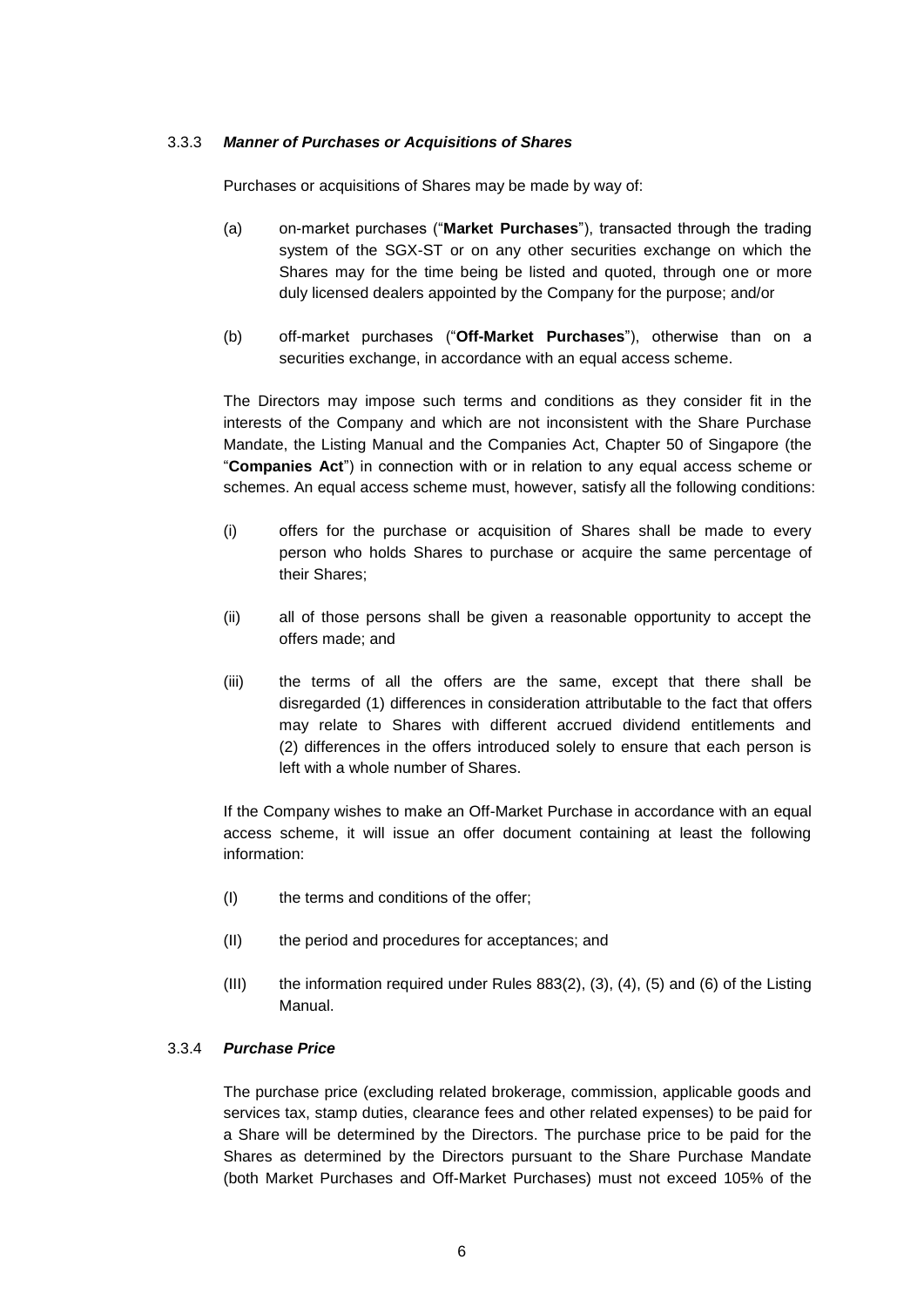Average Closing Price of the Shares, excluding related expenses of the purchase or acquisition (the "**Maximum Price**").

For the above purposes:

"**Average Closing Price**" means the average of the closing market prices of a Share over the five consecutive market days on which the Shares are transacted on the SGX-ST or, as the case may be, such securities exchange on which the Shares are listed or quoted, immediately preceding the date of the Market Purchase by the Company or, as the case may be, the date of the making of the offer pursuant to the Off-Market Purchase, and deemed to be adjusted, in accordance with the listing rules of the SGX-ST, for any corporate action that occurs after the relevant five-day period; and

"**date of the making of the offer**" means the date on which the Company makes an offer for the purchase or acquisition of Shares from holders of Shares, stating therein the relevant terms of the equal access scheme for effecting the Off-Market Purchase.

- 3.4 **Status of Purchased Shares.** A Share purchased or acquired by the Company is deemed cancelled immediately on purchase or acquisition (and all rights and privileges attached to the Share will expire on such cancellation) unless such Share is held by the Company as a treasury share. Accordingly, the total number of issued Shares will be diminished by the number of Shares purchased or acquired by the Company, which are cancelled and are not held as treasury shares.
- 3.5 **Treasury Shares.** Under the Companies Act, Shares purchased or acquired by the Company may be held or dealt with as treasury shares. Some of the provisions on treasury shares under the Companies Act are summarised below:

# 3.5.1 *Maximum Holdings*

The number of Shares held as treasury shares<sup>3</sup> cannot at any time exceed 10% of the total number of issued Shares.

# 3.5.2 *Voting and Other Rights*

-

The Company cannot exercise any right in respect of treasury shares. In particular, the Company cannot exercise any right to attend or vote at meetings and for the purposes of the Companies Act, the Company shall be treated as having no right to vote and the treasury shares shall be treated as having no voting rights.

In addition, no dividend may be paid, and no other distribution of the Company's assets may be made, to the Company in respect of treasury shares. However, the allotment of shares as fully paid bonus shares in respect of treasury shares is allowed. Also, a subdivision or consolidation of any treasury share is allowed so long as the total value of the treasury shares after the subdivision or consolidation is the same as before.

<sup>&</sup>lt;sup>3</sup> For these purposes, "treasury shares" shall be read as including shares held by a subsidiary under Sections 21(4B) or 21(6C) of the Companies Act, Chapter 50 of Singapore.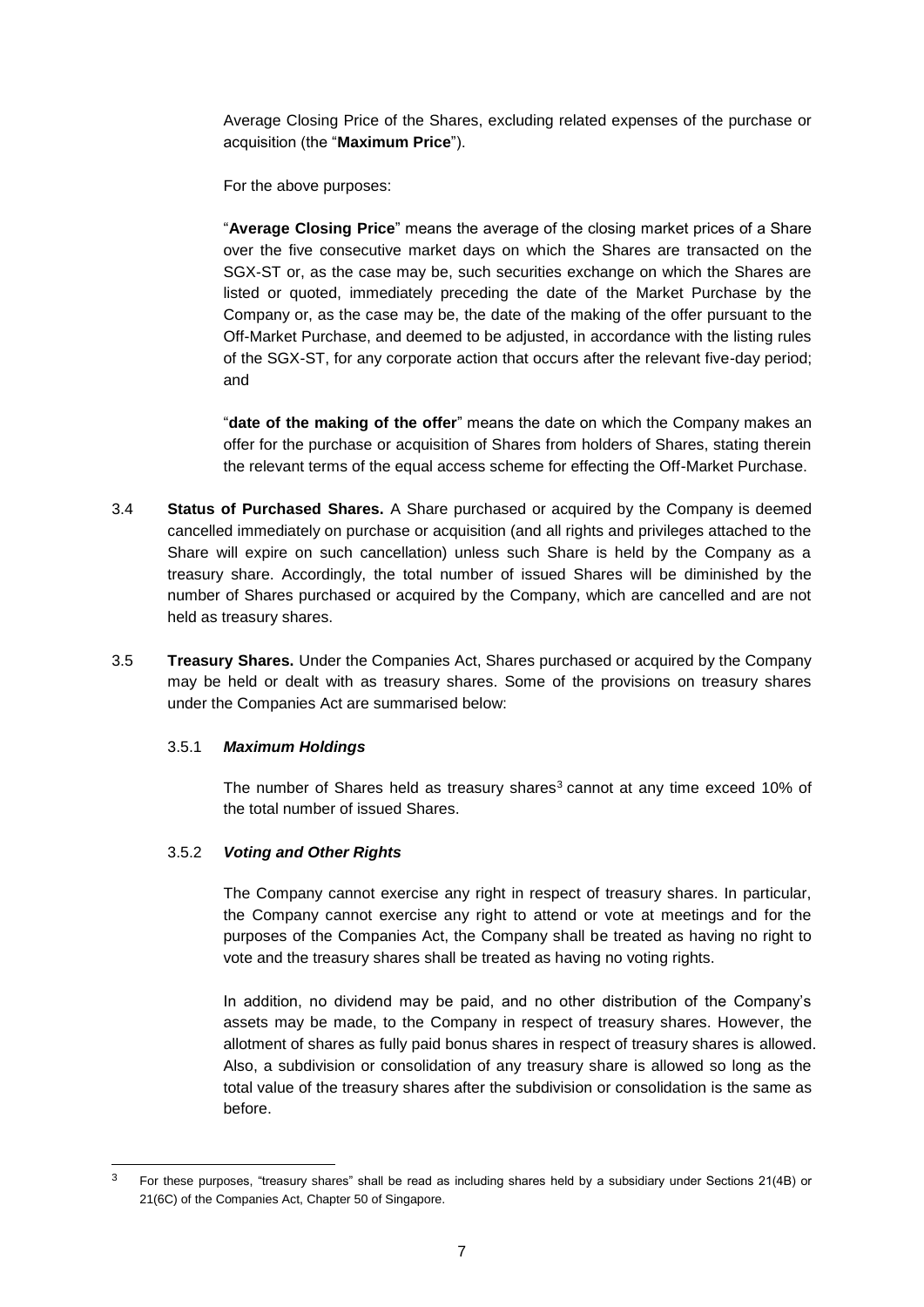# 3.5.3 *Disposal and Cancellation*

Where Shares are held as treasury shares, the Company may at any time (but subject always to the Singapore Code on Take-overs and Mergers (the "**Take-over Code**")):

- (a) sell the treasury shares for cash;
- (b) transfer the treasury shares for the purposes of or pursuant to any share scheme, whether for employees, directors or other persons;
- (c) transfer the treasury shares as consideration for the acquisition of shares in or assets of another company or assets of a person;
- (d) cancel the treasury shares; or
- (e) sell, transfer or otherwise use the treasury shares for such other purposes as may be prescribed by the Minister for Finance.

In addition, under the Listing Manual, an immediate announcement must be made of any sale, transfer, cancellation and/or use of treasury shares. Such announcement must include details such as the date of the sale, transfer, cancellation and/or use of such treasury shares, the purpose of such sale, transfer, cancellation and/or use of such treasury shares, the number of treasury shares which have been sold, transferred, cancelled and/or used, the number of treasury shares before and after such sale, transfer, cancellation and/or use, the percentage of the number of treasury shares against the total number of issued shares (of the same class as the treasury shares) which are listed before and after such sale, transfer, cancellation and/or use and the value of the treasury shares if they are used for a sale or transfer, or cancelled.

3.6 **Source of Funds.** The Companies Act permits the Company to purchase or acquire its own Shares out of capital, as well as from its distributable profits.

The Company will use internal resources or external borrowings or a combination of both to fund purchases of Shares pursuant to the Share Purchase Mandate. In purchasing or acquiring Shares pursuant to the Share Purchase Mandate, the Directors will, principally, consider the availability of internal resources. In addition, the Directors will also consider the availability of external financing.

3.7 **Financial Effects.** The financial effects on the Group and the Company arising from purchases or acquisitions of Shares which may be made pursuant to the Share Purchase Mandate will depend on, *inter alia*, whether the Shares are purchased or acquired out of profits and/or capital of the Company, the number of Shares purchased or acquired, the price paid for such Shares and whether the Shares purchased or acquired are held in treasury or cancelled. The financial effects on the Group and the Company, based on the audited financial statements of the Group and the Company for the financial year ended 30 September 2018, are based on the assumptions set out below.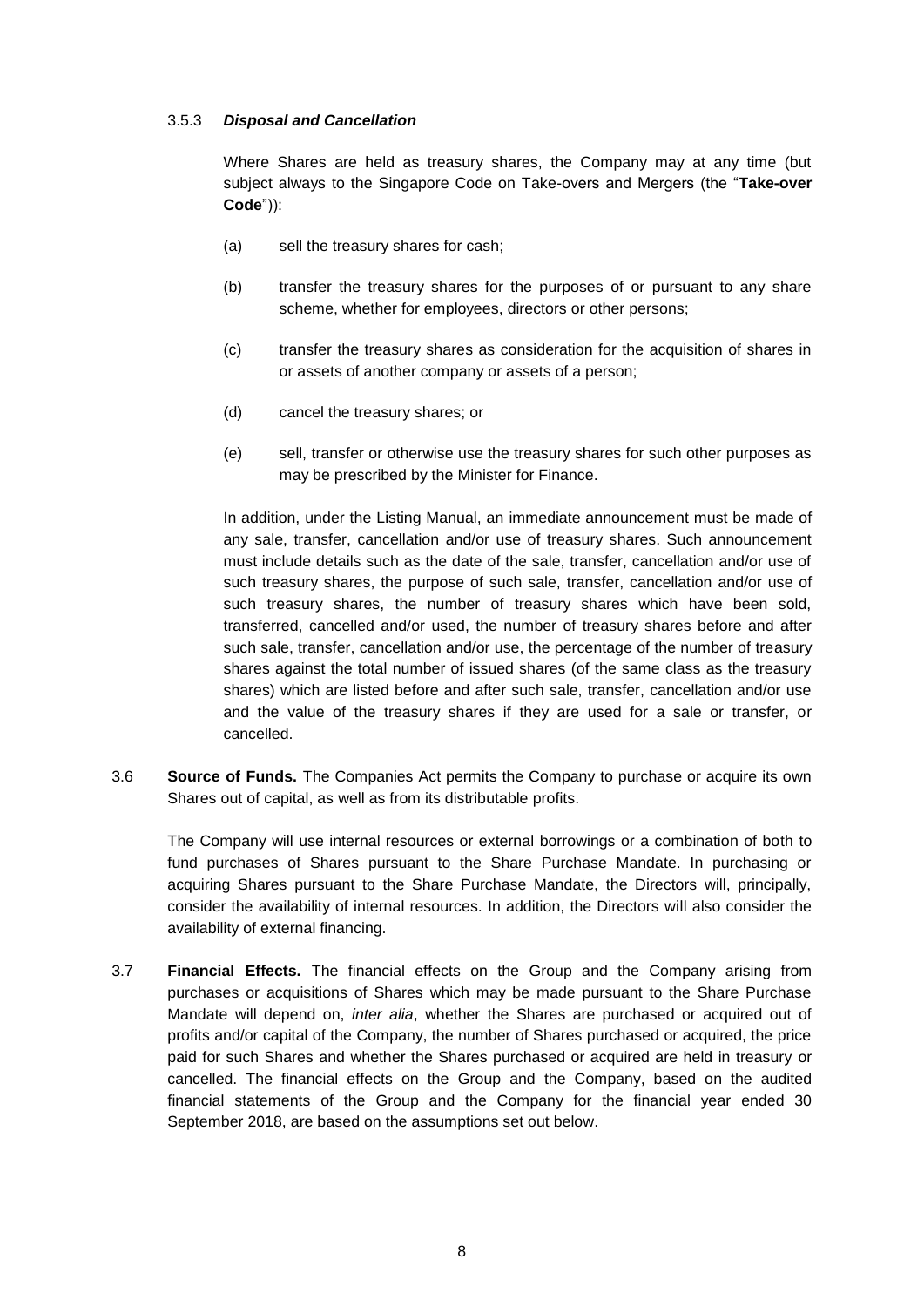# 3.7.1 *Purchase or Acquisition out of Capital and/or Profits*

Under the Companies Act, purchases or acquisitions of Shares by the Company may be made out of the Company's profits and/or capital so long as the Company is solvent.

Where the consideration paid by the Company for the purchase or acquisition of Shares is made out of profits, such consideration will correspondingly reduce the amount available for the distribution of cash dividends by the Company. Where the consideration paid by the Company for the purchase or acquisition of Shares is made out of capital, the amount available for the distribution of cash dividends by the Company will not be reduced.

# 3.7.2 *Number of Shares Purchased or Acquired/Maximum Price*

As at the Latest Practicable Date, the Company has 1,448,252,279 Shares in issue (before disregarding 131,126 Shares held in treasury), and has granted awards under the F&N Restricted Share Plan and the F&N Performance Share Plan.

# (I) *Scenario I: Purchase or acquisition of 2% of the issued Shares by the Company*

Purely for illustrative purposes, on the basis of 1,448,252,279 Shares in issue and a public float of approximately 12% as at the Latest Practicable Date, and disregarding 131,126 Shares held in treasury as at the Latest Practicable Date, and assuming that on or prior to the 2019 AGM:

- (a) no further Shares are issued;
- (b) no further Shares are purchased or acquired by the Company;
- (c) no further Shares are held by the Company as treasury shares; and
- (d) no Shares are held as subsidiary holdings,

the exercise of the Share Purchase Mandate, on the Latest Practicable Date, up to an extent that would not affect adversely the listing status of the Shares on the SGX-ST, may result in the purchase or acquisition by the Company of 28,962,423 Shares representing 2% of such issued Shares (excluding treasury shares) (instead of a purchase or acquisition of 101,368,480 Shares representing 7% of such issued Shares (excluding treasury shares)).

Assuming that the Company purchases or acquires the 28,962,423 Shares at the Maximum Price of S\$1.88 for one Share (being the price equivalent to 5% above the average of the closing market prices of the Shares for the five consecutive market days on which the Shares were traded on the SGX-ST immediately preceding the Latest Practicable Date), the maximum amount of funds required for the purchase or acquisition of the 28,962,423 Shares is approximately S\$54,449,355.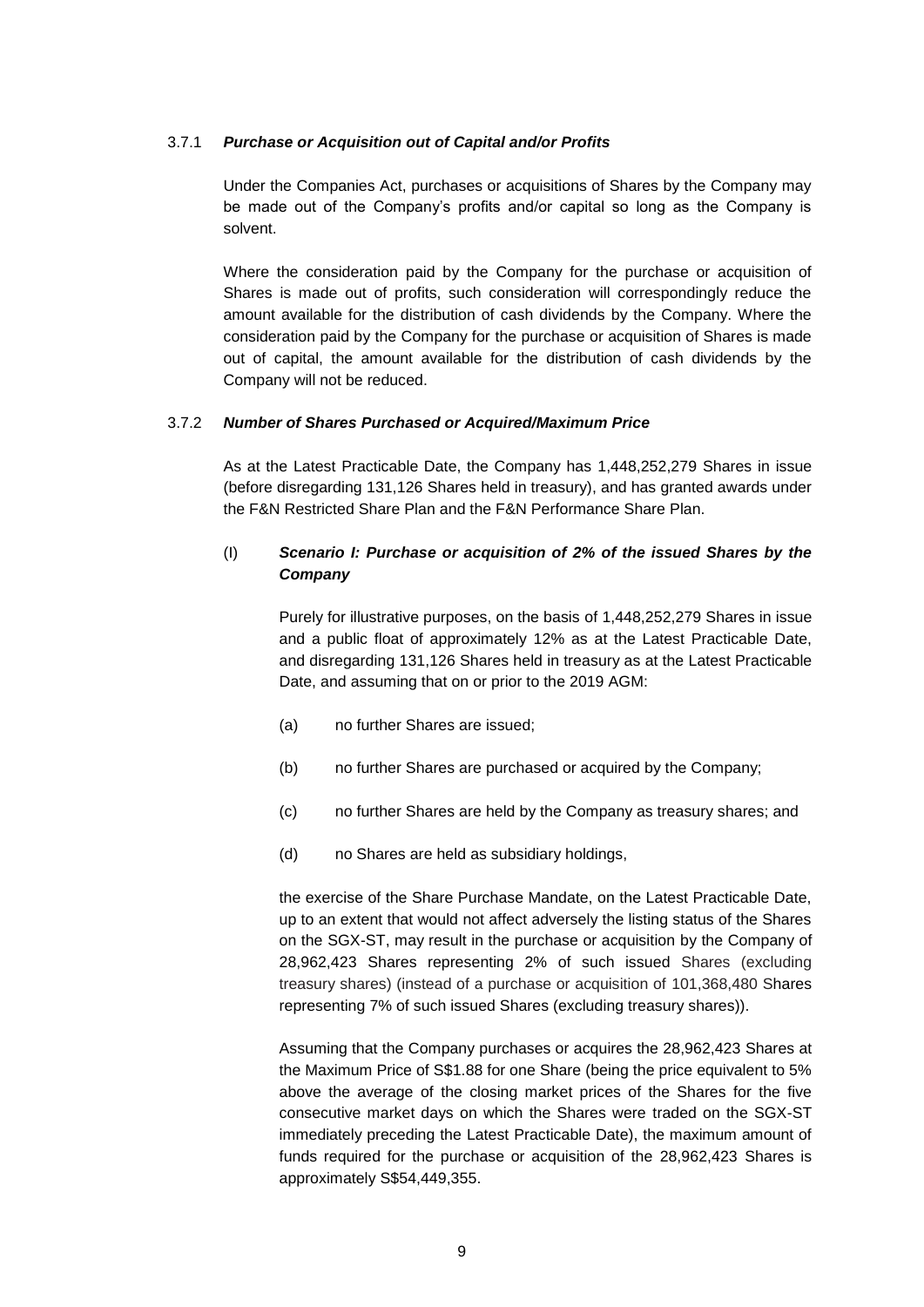# (II) *Scenario II: Purchase or acquisition of 7% of the issued Shares by the Company*

The illustrative financial effects below are prepared assuming a prospective hypothetical scenario after the Latest Practicable Date whereby future circumstances permit up to 7% of the issued Shares (excluding treasury shares and subsidiary holdings) to be purchased or acquired by the Company without resulting in the listing status of the Shares on the SGX-ST being adversely affected.

Purely for illustrative purposes, on the basis of 1,448,252,279 Shares in issue and a public float of approximately 17% as at the Latest Practicable Date, and disregarding 131,126 Shares held in treasury as at the Latest Practicable Date, and assuming that on or prior to the 2019 AGM:

- (a) no further Shares are issued;
- (b) no further Shares are purchased or acquired by the Company;
- (c) no further Shares are held by the Company as treasury shares; and
- (d) no Shares are held as subsidiary holdings,

the exercise of the Share Purchase Mandate, on the Latest Practicable Date, up to an extent that would not affect adversely the listing status of the Shares on the SGX-ST, may result in the purchase or acquisition by the Company of 101,368,480 Shares representing 7% of such issued Shares (excluding treasury shares).

Assuming that the Company purchases or acquires the 101,368,480 Shares at the Maximum Price of S\$1.88 for one Share (being the price equivalent to 5% above the average of the closing market prices of the Shares for the five consecutive market days on which the Shares were traded on the SGX-ST immediately preceding the Latest Practicable Date), the maximum amount of funds required for the purchase or acquisition of the 101,368,480 Shares is approximately S\$190,572,742.

For the avoidance of doubt, the Company would not purchase or acquire more than 28,962,423 Shares (or 2% of the issued Shares (excluding treasury shares) as at the Latest Practicable Date), unless the Company can ensure that there is at all times a public float of not less than 10% of the issued Shares (excluding treasury shares), pursuant to Rule 723 of the Listing Manual.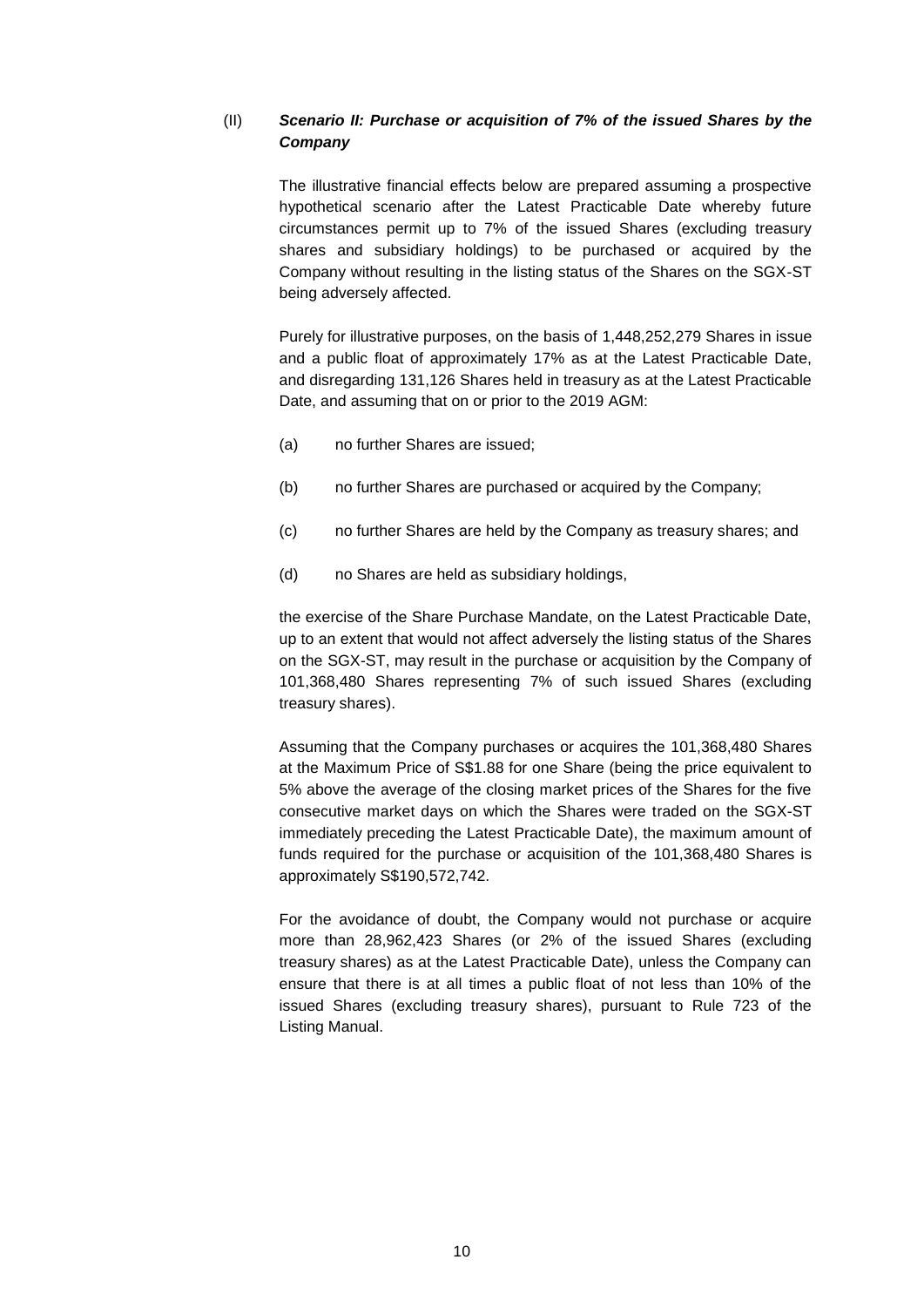# 3.7.3 *Illustrative Financial Effects*

The financial effects on the Group and the Company arising from purchases or acquisitions of Shares which may be made pursuant to the Share Purchase Mandate will depend on, *inter alia*, the aggregate number of Shares purchased or acquired, whether the purchase or acquisition is made out of capital or profits, and the consideration paid at the relevant time and whether the Shares purchased or acquired are cancelled or held as treasury shares.

For illustrative purposes only and on the basis of the assumptions set out in paragraph 3.7.2 above, the financial effects of:

- (a) the acquisition of 28,962,423 Shares representing 2% of the issued Shares (excluding treasury shares) by the Company pursuant to the Share Purchase Mandate by way of purchases made entirely out of capital and held as treasury shares;
- (b) the acquisition of 28,962,423 Shares representing 2% of the issued Shares (excluding treasury shares) by the Company pursuant to the Share Purchase Mandate by way of purchases made entirely out of profits and cancelled;
- (c) the acquisition of 28,962,423 Shares representing 2% of the issued Shares (excluding treasury shares) by the Company pursuant to the Share Purchase Mandate by way of purchases made entirely out of capital and cancelled;
- (d) the acquisition of 101,368,480 Shares representing 7% of the issued Shares (excluding treasury shares) by the Company pursuant to the Share Purchase Mandate by way of purchases made entirely out of capital and held as treasury shares;
- (e) the acquisition of 101,368,480 Shares representing 7% of the issued Shares (excluding treasury shares) by the Company pursuant to the Share Purchase Mandate by way of purchases made entirely out of profits and cancelled; and
- (f) the acquisition of 101,368,480 Shares representing 7% of the issued Shares (excluding treasury shares) by the Company pursuant to the Share Purchase Mandate by way of purchases made entirely out of capital and cancelled,

on the audited financial statements of the Group and the Company for the financial year ended 30 September 2018 are set out below: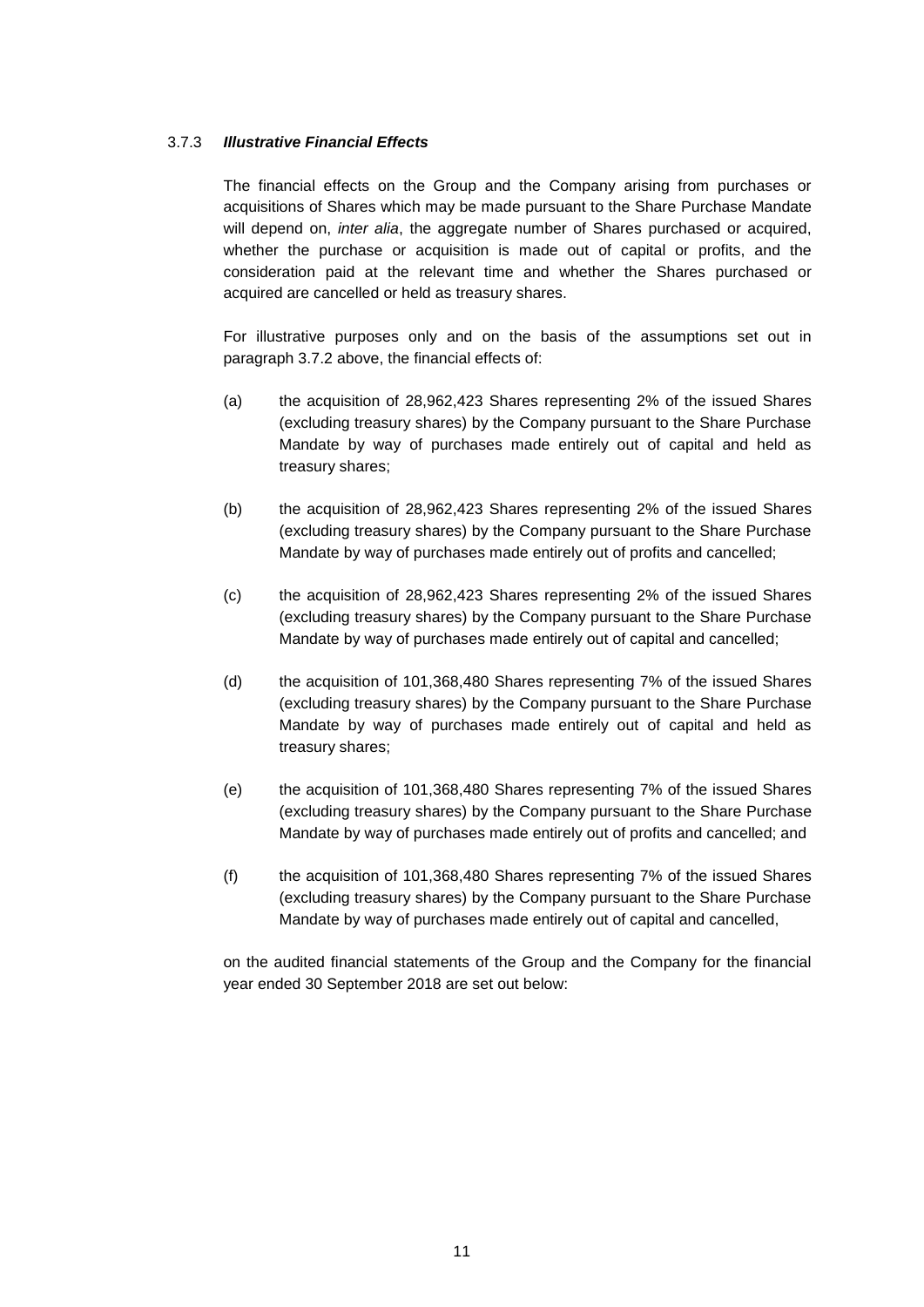#### *Scenario I*

(a) *Acquisition of 28,962,423 Shares representing 2% of the issued Shares (excluding treasury shares) made entirely out of capital and held as treasury shares(1)* 

|                                                        | Group           |                 |                 | Company         |
|--------------------------------------------------------|-----------------|-----------------|-----------------|-----------------|
|                                                        | <b>Before</b>   | After           | <b>Before</b>   | After           |
|                                                        | <b>Share</b>    | <b>Share</b>    | <b>Share</b>    | <b>Share</b>    |
|                                                        | <b>Purchase</b> | <b>Purchase</b> | <b>Purchase</b> | <b>Purchase</b> |
|                                                        | S\$'000         | S\$'000         | S\$'000         | S\$'000         |
| As at 30 September 2018                                |                 |                 |                 |                 |
| Share Capital                                          | 851,941         | 851,941         | 851,941         | 851,941         |
| Reserves                                               | 1,969,542       | 1,969,542       | 860,910         | 860,910         |
|                                                        | 2,821,483       | 2,821,483       | 1,712,851       | 1,712,851       |
| <b>Treasury Shares</b>                                 | (267)           | (54, 716)       | (267)           | (54, 716)       |
| <b>Total Shareholders' Equity</b>                      | 2,821,216       | 2,766,767       | 1,712,584       | 1,658,135       |
|                                                        |                 |                 |                 |                 |
| <b>Net Assets</b>                                      | 2,821,216       | 2,766,767       | 1,712,584       | 1,658,135       |
| <b>Current Assets</b>                                  | 1,106,621       | 1,106,621       | 223,820         | 223,820         |
| <b>Current Liabilities</b>                             | (775, 847)      | (775, 847)      | (202, 329)      | (202, 329)      |
| <b>Total Borrowings</b>                                | (871, 419)      | (925, 868)      | (180,000)       | (234, 449)      |
| Cash and Cash Equivalents                              | 530,125         | 530,125         | 200,967         | 200,967         |
| Net Cash                                               | (341, 294)      | (395, 743)      | 20,967          | (33, 482)       |
| Number of Shares ('000)                                | 1,448,121       | 1,419,159       | 1,448,121       | 1,419,159       |
| (excluding treasury shares)                            |                 |                 |                 |                 |
| <b>Financial Ratios</b>                                |                 |                 |                 |                 |
| Net Asset Value per Share (S\$)                        | 1.95            | 1.95            | 1.18            | 1.17            |
| Gross Debt Gearing (%) <sup>(2)</sup>                  | 30.9            | 33.5            | 10.5            | 14.1            |
| Net Debt Gearing (%) <sup>(2)</sup>                    | 12.1            | 14.3            | N.A.            | 2.0             |
| <b>Current Ratio (times)</b>                           | 1.43            | 1.43            | 1.11            | 1.11            |
| Basic EPS (cents)                                      |                 |                 |                 |                 |
| (before fair value adjustment                          | 8.4             | 8.5             | 5.0             | 5.0             |
| and exceptional items)                                 |                 |                 |                 |                 |
| (after fair value adjustment<br>and exceptional items) | 8.4             | 8.5             | 5.0             | 5.0             |

#### **Notes:**

- (1) 28,962,423 Shares to be held as treasury shares and is computed based on 1,448,121,153 Shares in issue as at the Latest Practicable Date (this is based on 1,448,252,279 Shares in issue as at the Latest Practicable Date and disregarding 131,126 Shares held in treasury as at the Latest Practicable Date).
- $(2)$  Gross and Net Debt measured against Total Shareholders' Equity.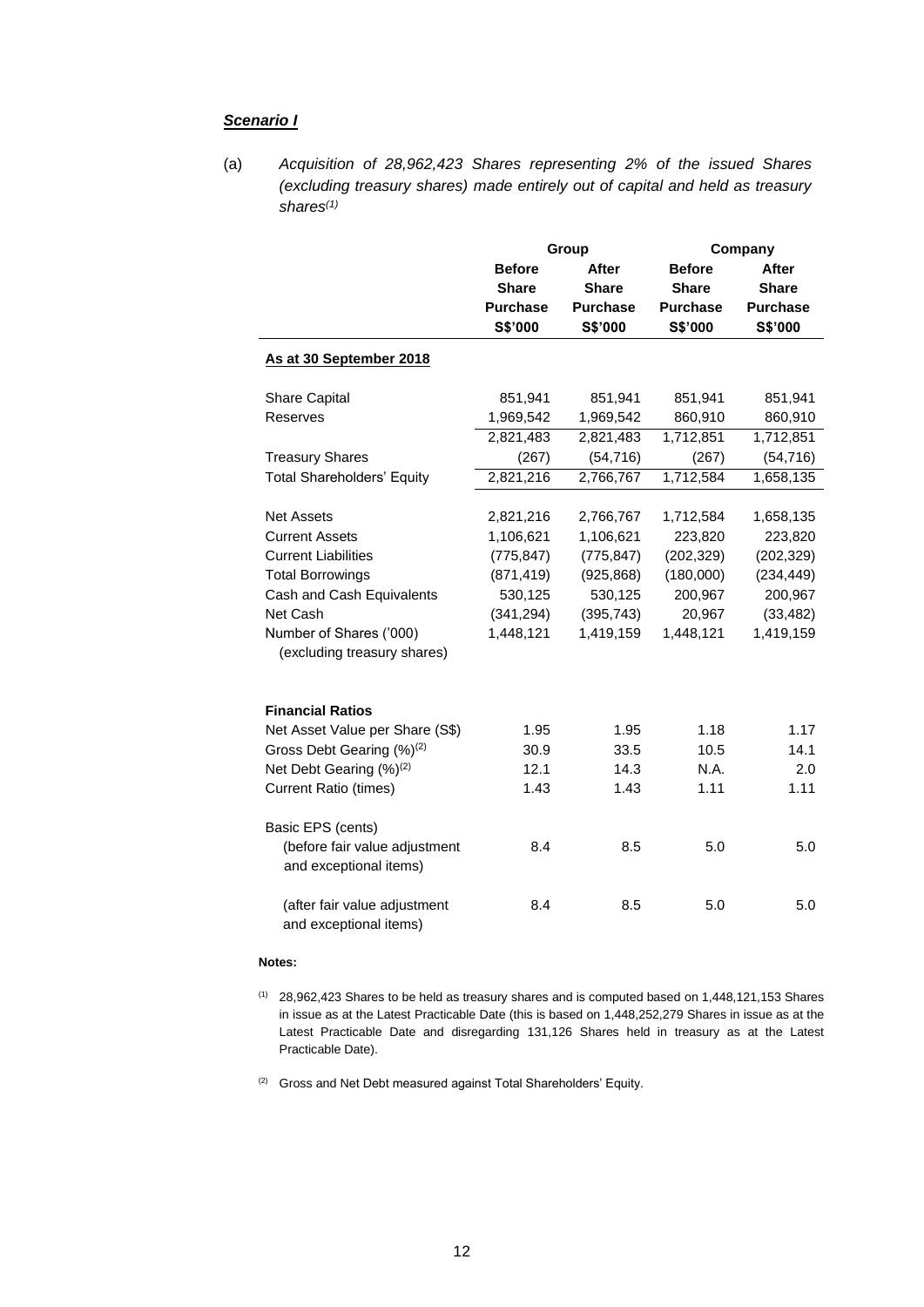(b) *Acquisition of 28,962,423 Shares representing 2% of the issued Shares (excluding treasury shares) made entirely out of profits and cancelled(1)* 

|                                                        | Group           |                 | Company         |                 |  |
|--------------------------------------------------------|-----------------|-----------------|-----------------|-----------------|--|
|                                                        | <b>Before</b>   | After           | <b>Before</b>   | <b>After</b>    |  |
|                                                        | <b>Share</b>    | <b>Share</b>    | <b>Share</b>    | <b>Share</b>    |  |
|                                                        | <b>Purchase</b> | <b>Purchase</b> | <b>Purchase</b> | <b>Purchase</b> |  |
|                                                        | S\$'000         | S\$'000         | S\$'000         | S\$'000         |  |
| As at 30 September 2018                                |                 |                 |                 |                 |  |
| Share Capital                                          | 851,941         | 851,941         | 851,941         | 851,941         |  |
| Reserves                                               | 1,969,542       | 1,915,093       | 860,910         | 806,461         |  |
|                                                        | 2,821,483       | 2,767,034       | 1,712,851       | 1,658,402       |  |
| <b>Treasury Shares</b>                                 | (267)           | (267)           | (267)           | (267)           |  |
| <b>Total Shareholders' Equity</b>                      | 2,821,216       | 2,766,767       | 1,712,584       | 1,658,135       |  |
|                                                        |                 |                 |                 |                 |  |
| <b>Net Assets</b>                                      | 2,821,216       | 2,766,767       | 1,712,584       | 1,658,135       |  |
| <b>Current Assets</b>                                  | 1,106,621       | 1,106,621       | 223,820         | 223,820         |  |
| <b>Current Liabilities</b>                             | (775, 847)      | (775, 847)      | (202, 329)      | (202, 329)      |  |
| <b>Total Borrowings</b>                                | (871, 419)      | (925, 868)      | (180,000)       | (234, 449)      |  |
| Cash and Cash Equivalents                              | 530,125         | 530,125         | 200,967         | 200,967         |  |
| Net Cash                                               | (341, 294)      | (395, 743)      | 20,967          | (33, 482)       |  |
| Number of Shares ('000)<br>(excluding treasury shares) | 1,448,121       | 1,419,159       | 1,448,121       | 1,419,159       |  |
| <b>Financial Ratios</b>                                |                 |                 |                 |                 |  |
| Net Asset Value per Share (S\$)                        | 1.95            | 1.95            | 1.18            | 1.17            |  |
| Gross Debt Gearing (%) <sup>(2)</sup>                  | 30.9            | 33.5            | 10.5            | 14.1            |  |
| Net Debt Gearing (%) <sup>(2)</sup>                    | 12.1            | 14.3            | N.A.            | 2.0             |  |
| <b>Current Ratio (times)</b>                           | 1.43            | 1.43            | 1.11            | 1.11            |  |
| Basic EPS (cents)                                      |                 |                 |                 |                 |  |
| before fair value adjustment<br>and exceptional items) | 8.4             | 8.5             | 5.0             | 5.0             |  |
| (after fair value adjustment<br>and exceptional items) | 8.4             | 8.5             | 5.0             | 5.0             |  |

#### **Notes:**

(1) 28,962,423 Shares to be cancelled and is computed based on 1,448,121,153 Shares in issue as at the Latest Practicable Date (this is based on 1,448,252,279 Shares in issue as at the Latest Practicable Date and disregarding 131,126 Shares held in treasury as at the Latest Practicable Date).

<sup>(2)</sup> Gross and Net Debt measured against Total Shareholders' Equity.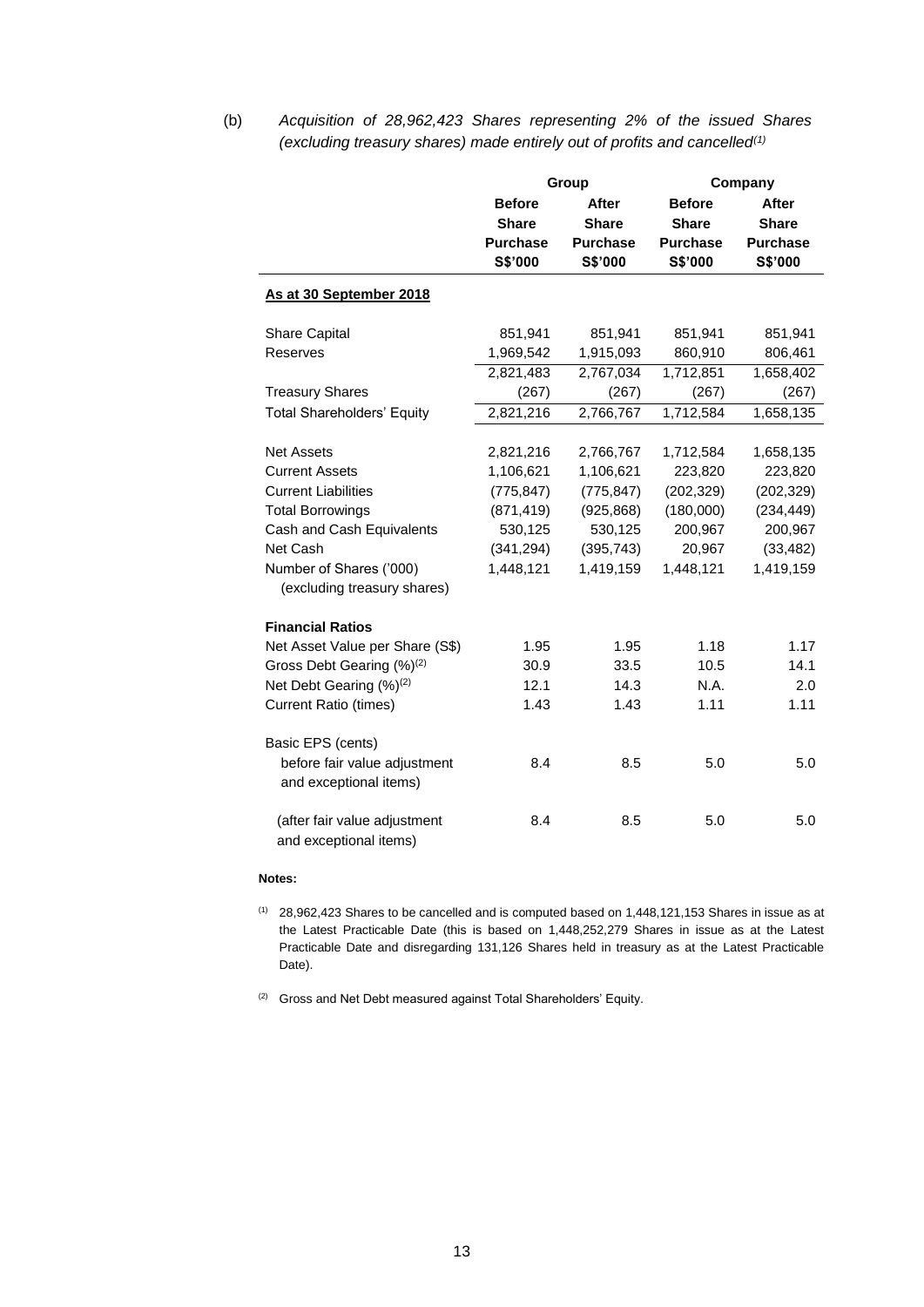(c) *Acquisition of 28,962,423 Shares representing 2% of the issued Shares (excluding treasury shares) made entirely out of capital and cancelled(1)* 

|                                                        |                 | Group           | Company         |                 |  |
|--------------------------------------------------------|-----------------|-----------------|-----------------|-----------------|--|
|                                                        | <b>Before</b>   | <b>After</b>    | <b>Before</b>   | After           |  |
|                                                        | <b>Share</b>    | <b>Share</b>    | <b>Share</b>    | <b>Share</b>    |  |
|                                                        | <b>Purchase</b> | <b>Purchase</b> | <b>Purchase</b> | <b>Purchase</b> |  |
|                                                        | S\$'000         | S\$'000         | S\$'000         | S\$'000         |  |
| As at 30 September 2018                                |                 |                 |                 |                 |  |
| <b>Share Capital</b>                                   | 851,941         | 797,492         | 851,941         | 797,492         |  |
| Reserves                                               | 1,969,542       | 1,969,542       | 860,910         | 860,910         |  |
|                                                        | 2,821,483       | 2,767,034       | 1,712,851       | 1,658,402       |  |
| <b>Treasury Shares</b>                                 | (267)           | (267)           | (267)           | (267)           |  |
| <b>Total Shareholders' Equity</b>                      | 2,821,216       | 2,766,767       | 1,712,584       | 1,658,135       |  |
|                                                        |                 |                 |                 |                 |  |
| <b>Net Assets</b>                                      | 2,821,216       | 2,766,767       | 1,712,584       | 1,658,135       |  |
| <b>Current Assets</b>                                  | 1,106,621       | 1,106,621       | 223,820         | 223,820         |  |
| <b>Current Liabilities</b>                             | (775, 847)      | (775, 847)      | (202, 329)      | (202, 329)      |  |
| <b>Total Borrowings</b>                                | (871, 419)      | (925, 868)      | (180,000)       | (234, 449)      |  |
| Cash and Cash Equivalents                              | 530,125         | 530,125         | 200,967         | 200,967         |  |
| Net Cash                                               | (341, 294)      | (395, 743)      | 20,967          | (33, 482)       |  |
| Number of Shares ('000)                                | 1,448,121       | 1,419,159       | 1,448,121       | 1,419,159       |  |
| (excluding treasury shares)                            |                 |                 |                 |                 |  |
| <b>Financial Ratios</b>                                |                 |                 |                 |                 |  |
| Net Asset Value per Share (S\$)                        | 1.95            | 1.95            | 1.18            | 1.17            |  |
| Gross Debt Gearing (%) <sup>(2)</sup>                  | 30.9            | 33.5            | 10.5            | 14.1            |  |
| Net Debt Gearing (%) <sup>(2)</sup>                    | 12.1            | 14.3            | N.A.            | 2.0             |  |
| <b>Current Ratio (times)</b>                           | 1.43            | 1.43            | 1.11            | 1.11            |  |
| Basic EPS (cents)                                      |                 |                 |                 |                 |  |
| (before fair value adjustment                          | 8.4             | 8.5             | 5.0             | 5.0             |  |
| and exceptional items)                                 |                 |                 |                 |                 |  |
| (after fair value adjustment<br>and exceptional items) | 8.4             | 8.5             | 5.0             | 5.0             |  |

#### **Notes:**

 $(1)$  28,962,423 Shares to be cancelled and is computed based on 1,448,121,153 Shares in issue as at the Latest Practicable Date (this is based on 1,448,252,279 Shares in issue as at the Latest Practicable Date and disregarding 131,126 Shares held in treasury as at the Latest Practicable Date).

 $(2)$  Gross and Net Debt measured against Total Shareholders' Equity.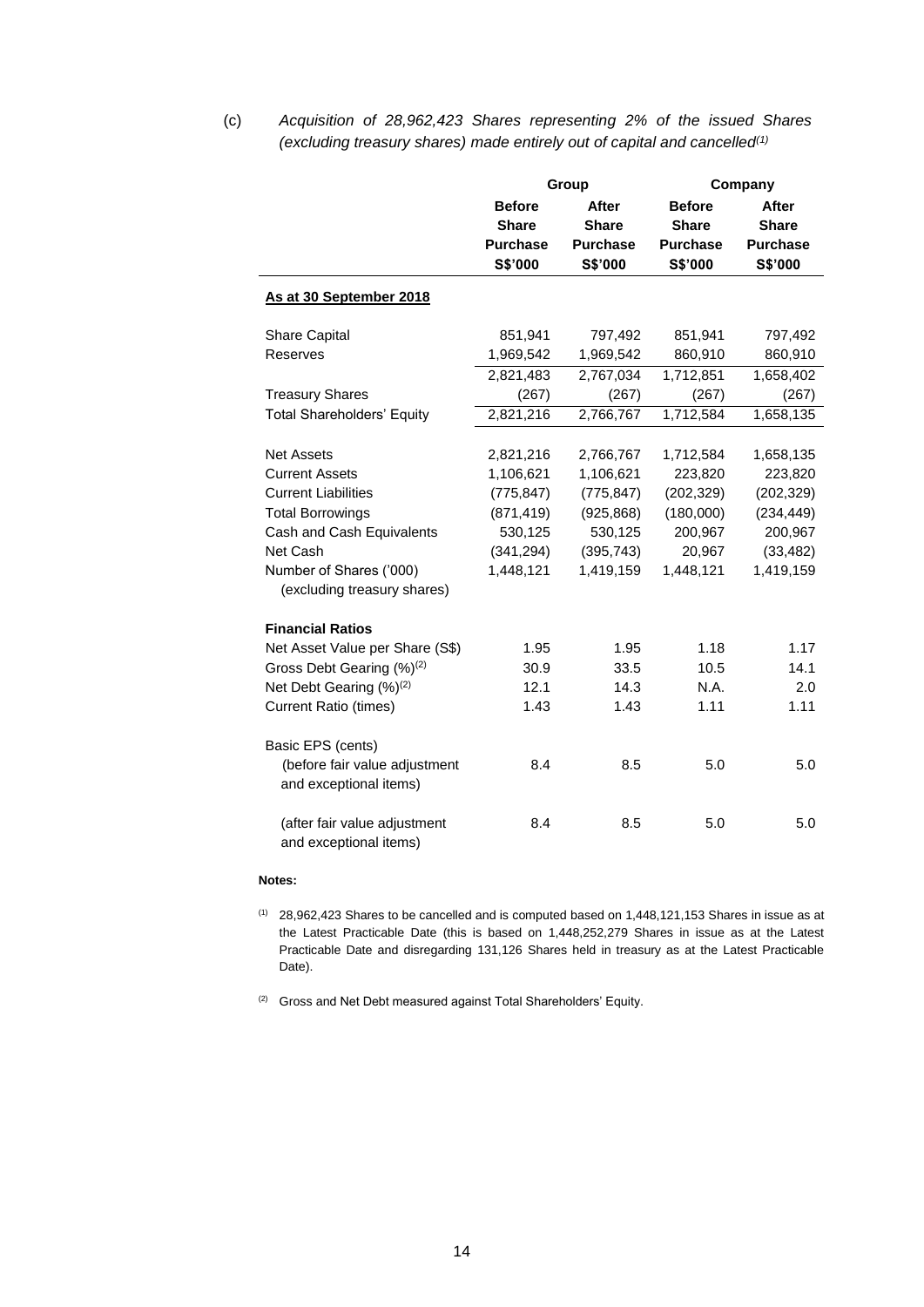#### *Scenario II*

(d) *Acquisition of 101,368,480 Shares representing 7% of the issued Shares (excluding treasury shares) made entirely out of capital and held as treasury shares(1)* 

|                                                         | Group           |                 | Company         |                 |
|---------------------------------------------------------|-----------------|-----------------|-----------------|-----------------|
|                                                         | <b>Before</b>   | <b>After</b>    | <b>Before</b>   | After           |
|                                                         | <b>Share</b>    | <b>Share</b>    | <b>Share</b>    | <b>Share</b>    |
|                                                         | <b>Purchase</b> | <b>Purchase</b> | <b>Purchase</b> | <b>Purchase</b> |
|                                                         | S\$'000         | S\$'000         | S\$'000         | S\$'000         |
| As at 30 September 2018                                 |                 |                 |                 |                 |
| Share Capital                                           | 851,941         | 851,941         | 851,941         | 851,941         |
| Reserves                                                | 1,969,542       | 1,969,542       | 860,910         | 860,910         |
|                                                         | 2,821,483       | 2,821,483       | 1,712,851       | 1,712,851       |
| <b>Treasury Shares</b>                                  | (267)           | (190, 840)      | (267)           | (190, 840)      |
| <b>Total Shareholders' Equity</b>                       | 2,821,216       | 2,630,643       | 1,712,584       | 1,522,011       |
|                                                         |                 |                 |                 |                 |
| <b>Net Assets</b>                                       | 2,821,216       | 2,630,643       | 1,712,584       | 1,522,011       |
| <b>Current Assets</b>                                   | 1,106,621       | 1,106,621       | 223,820         | 223,820         |
| <b>Current Liabilities</b>                              | (775, 847)      | (775, 847)      | (202, 329)      | (202, 329)      |
| <b>Total Borrowings</b>                                 | (871, 419)      | (1,061,992)     | (180,000)       | (370, 573)      |
| Cash and Cash Equivalents                               | 530,125         | 530,125         | 200,967         | 200,967         |
| Net Cash                                                | (341, 294)      | (531, 867)      | 20,967          | (169, 606)      |
| Number of Shares ('000)<br>(excluding treasury shares)  | 1,448,121       | 1,346,753       | 1,448,121       | 1,346,753       |
| <b>Financial Ratios</b>                                 |                 |                 |                 |                 |
| Net Asset Value per Share (S\$)                         | 1.95            | 1.95            | 1.18            | 1.13            |
| Gross Debt Gearing (%) <sup>(2)</sup>                   | 30.9            | 40.4            | 10.5            | 24.3            |
| Net Debt Gearing (%) <sup>(2)</sup>                     | 12.1            | 20.2            | N.A.            | 11.1            |
| <b>Current Ratio (times)</b>                            | 1.43            | 1.43            | 1.11            | 1.11            |
| Basic EPS (cents)                                       |                 |                 |                 |                 |
| (before fair value adjustment<br>and exceptional items) | 8.4             | 8.7             | 5.0             | 5.1             |
| (after fair value adjustment<br>and exceptional items)  | 8.4             | 8.8             | 5.0             | 5.1             |

#### **Notes:**

 $(1)$  101,368,480 Shares to be held as treasury shares and is computed based on 1,448,121,153 Shares in issue as at the Latest Practicable Date (this is based on 1,448,252,279 Shares in issue as at the Latest Practicable Date and disregarding 131,126 Shares held in treasury as at the Latest Practicable Date).

<sup>(2)</sup> Gross and Net Debt measured against Total Shareholders' Equity.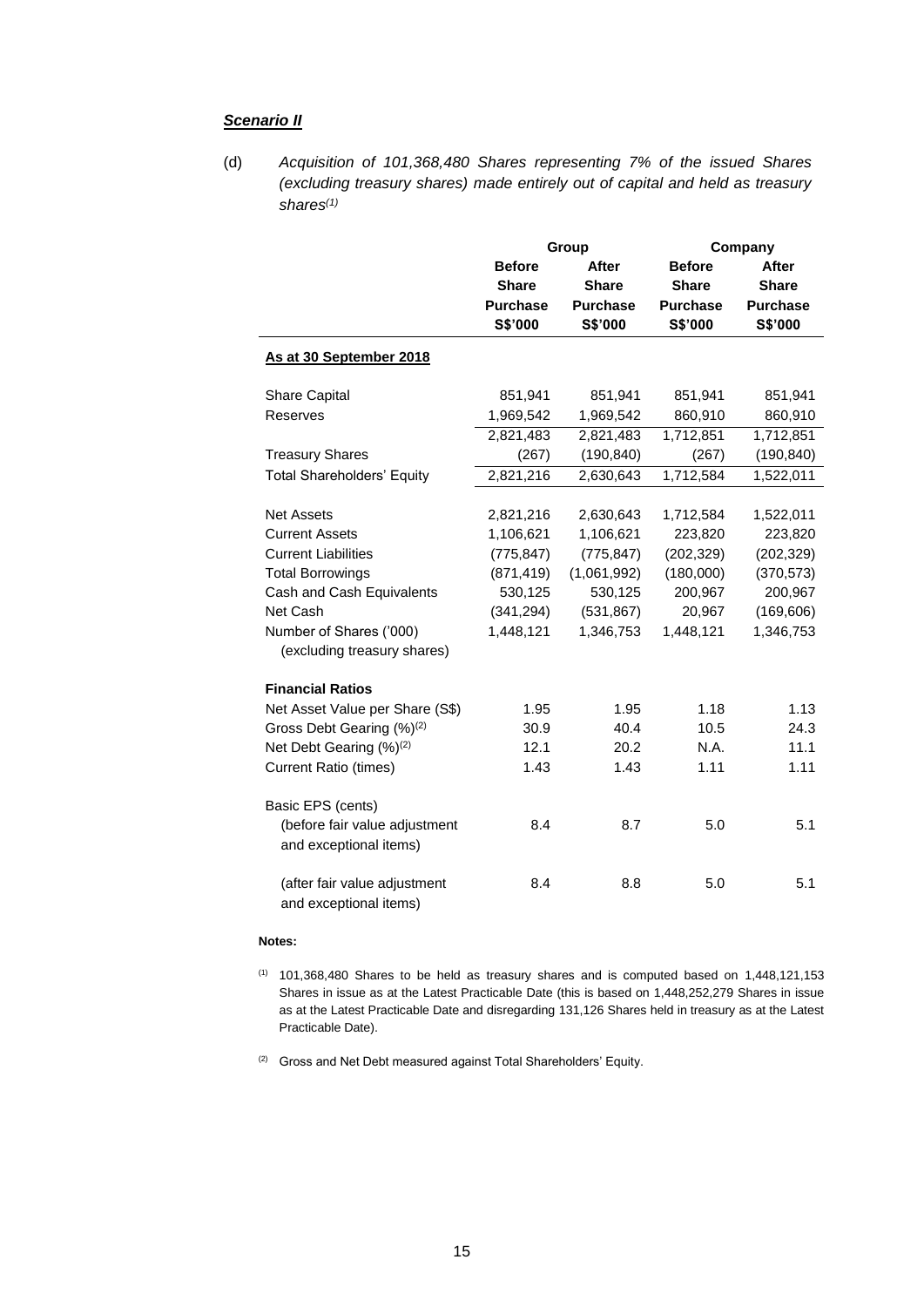(e) *Acquisition of 101,368,480 Shares representing 7% of the issued Shares (excluding treasury shares) made entirely out of profits and cancelled(1)* 

|                                                         | Group           |                 | Company         |                 |
|---------------------------------------------------------|-----------------|-----------------|-----------------|-----------------|
|                                                         | <b>Before</b>   | After           | <b>Before</b>   | <b>After</b>    |
|                                                         | <b>Share</b>    | <b>Share</b>    | <b>Share</b>    | <b>Share</b>    |
|                                                         | <b>Purchase</b> | <b>Purchase</b> | <b>Purchase</b> | <b>Purchase</b> |
|                                                         | S\$'000         | S\$'000         | S\$'000         | S\$'000         |
| As at 30 September 2018                                 |                 |                 |                 |                 |
| <b>Share Capital</b>                                    | 851,941         | 851,941         | 851,941         | 851,941         |
| Reserves                                                | 1,969,542       | 1,778,969       | 860,910         | 870,337         |
|                                                         | 2,821,483       | 2,630,910       | 1,712,851       | 1,522,278       |
| <b>Treasury Shares</b>                                  | (267)           | (267)           | (267)           | (267)           |
| <b>Total Shareholders' Equity</b>                       | 2,821,216       | 2,630,643       | 1,712,584       | 1,522,011       |
|                                                         |                 |                 |                 |                 |
| <b>Net Assets</b>                                       | 2,821,216       | 2,630,643       | 1,712,584       | 1,522,011       |
| <b>Current Assets</b>                                   | 1,106,621       | 1,106,621       | 223,820         | 223,820         |
| <b>Current Liabilities</b>                              | (775, 847)      | (775, 847)      | (202, 329)      | (202, 329)      |
| <b>Total Borrowings</b>                                 | (871, 419)      | (1,061,992)     | (180,000)       | (370, 573)      |
| Cash and Cash Equivalents                               | 530,125         | 530,125         | 200,967         | 200,967         |
| Net Cash                                                | (341, 294)      | (531, 867)      | 20,967          | (169, 606)      |
| Number of Shares ('000)<br>(excluding treasury shares)  | 1,448,121       | 1,346,753       | 1,448,121       | 1,346,753       |
| <b>Financial Ratios</b>                                 |                 |                 |                 |                 |
| Net Asset Value per Share (S\$)                         | 1.95            | 1.95            | 1.18            | 1.13            |
| Gross Debt Gearing (%) <sup>(2)</sup>                   | 30.9            | 40.4            | 10.5            | 24.3            |
| Net Debt Gearing (%) <sup>(2)</sup>                     | 12.1            | 20.2            | N.A.            | 11.1            |
| <b>Current Ratio (times)</b>                            | 1.43            | 1.43            | 1.11            | 1.11            |
| Basic EPS (cents)                                       |                 |                 |                 |                 |
| (before fair value adjustment<br>and exceptional items) | 8.4             | 8.7             | 5.0             | 5.1             |
| (after fair value adjustment<br>and exceptional items)  | 8.4             | 8.8             | 5.0             | 5.1             |

#### **Notes:**

 $(1)$  101,368,480 Shares to be cancelled and is computed based on 1,448,121,153 Shares in issue as at the Latest Practicable Date (this is based on 1,448,252,279 Shares in issue as at the Latest Practicable Date and disregarding 131,126 Shares held in treasury as at the Latest Practicable Date).

(2) Gross and Net Debt measured against Total Shareholders' Equity.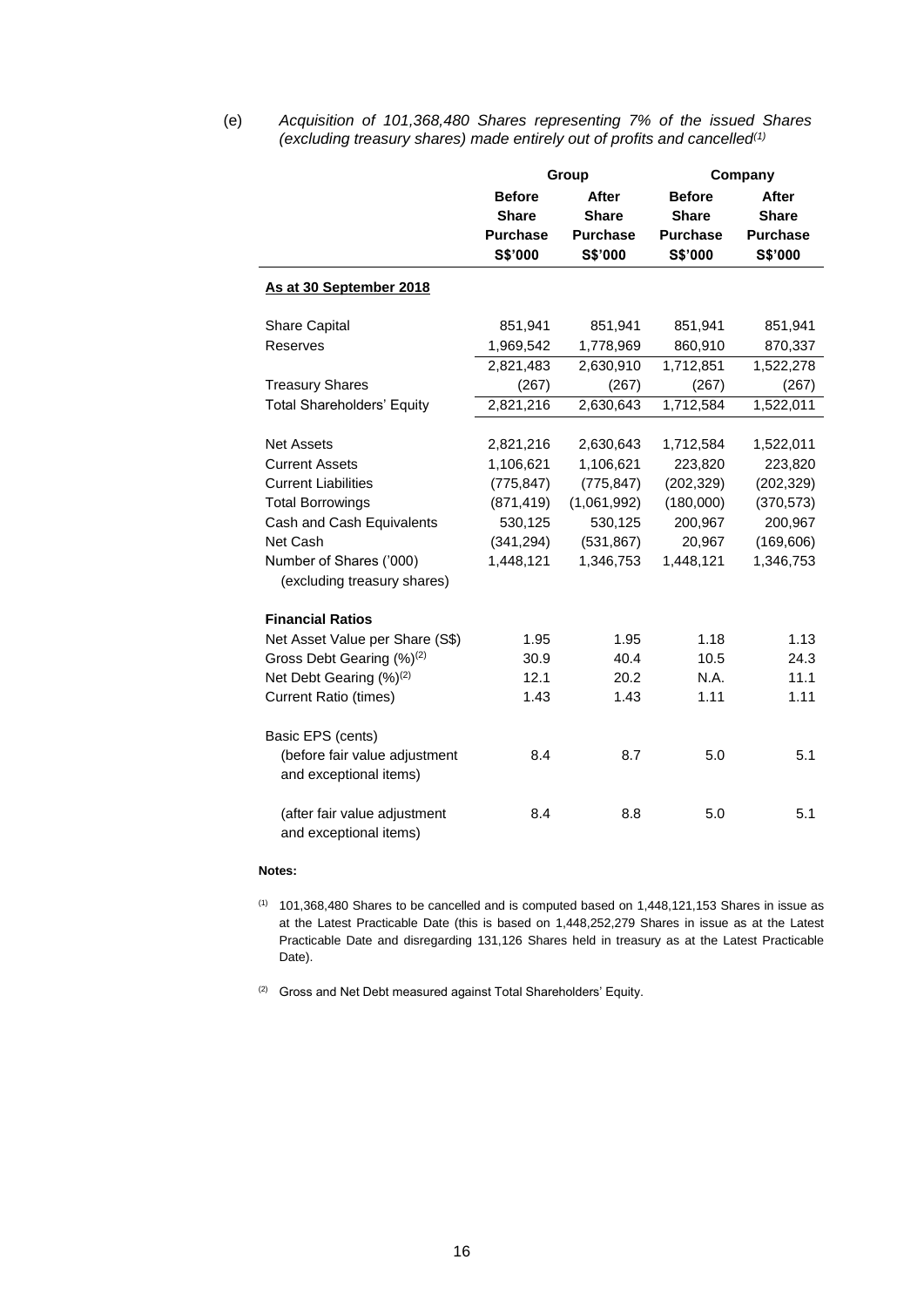(f) *Acquisition of 101,368,480 Shares representing 7% of the issued Shares (excluding treasury shares) made entirely out of capital and cancelled(1)* 

|                                                         |                 | Group           | Company         |                 |  |
|---------------------------------------------------------|-----------------|-----------------|-----------------|-----------------|--|
|                                                         | <b>Before</b>   | After           | <b>Before</b>   | After           |  |
|                                                         | <b>Share</b>    | <b>Share</b>    | <b>Share</b>    | <b>Share</b>    |  |
|                                                         | <b>Purchase</b> | <b>Purchase</b> | <b>Purchase</b> | <b>Purchase</b> |  |
|                                                         | S\$'000         | S\$'000         | S\$'000         | S\$'000         |  |
| As at 30 September 2018                                 |                 |                 |                 |                 |  |
| Share Capital                                           | 851,941         | 661,368         | 851,941         | 661,368         |  |
| Reserves                                                | 1,969,542       | 1,969,542       | 860,910         | 860,910         |  |
|                                                         | 2,821,483       | 2,630,910       | 1,712,851       | 1,522,278       |  |
| <b>Treasury Shares</b>                                  | (267)           | (267)           | (267)           | (267)           |  |
| <b>Total Shareholders' Equity</b>                       | 2,821,216       | 2,630,643       | 1,712,584       | 1,522,011       |  |
|                                                         |                 |                 |                 |                 |  |
| <b>Net Assets</b>                                       | 2,821,216       | 2,630,643       | 1,712,584       | 1,522,011       |  |
| <b>Current Assets</b>                                   | 1,106,621       | 1,106,621       | 223,820         | 223,820         |  |
| <b>Current Liabilities</b>                              | (775, 847)      | (775, 847)      | (202, 329)      | (202, 329)      |  |
| <b>Total Borrowings</b>                                 | (871, 419)      | (1,061,992)     | (180,000)       | (370, 573)      |  |
| Cash and Cash Equivalents                               | 530,125         | 530,125         | 200,967         | 200,967         |  |
| Net Cash                                                | (341, 294)      | (531, 867)      | 20,967          | (169, 606)      |  |
| Number of Shares ('000)                                 | 1,448,121       | 1,346,753       | 1,448,121       | 1,346,753       |  |
| (excluding treasury shares)                             |                 |                 |                 |                 |  |
| <b>Financial Ratios</b>                                 |                 |                 |                 |                 |  |
| Net Asset Value per Share (S\$)                         | 1.95            | 1.95            | 1.18            | 1.13            |  |
| Gross Debt Gearing (%) <sup>(2)</sup>                   | 30.9            | 40.4            | 10.5            | 24.3            |  |
| Net Debt Gearing (%) <sup>(2)</sup>                     | 12.1            | 20.2            | N.A.            | 11.1            |  |
| <b>Current Ratio (times)</b>                            | 1.43            | 1.43            | 1.11            | 1.11            |  |
|                                                         |                 |                 |                 |                 |  |
| Basic EPS (cents)                                       | 8.4             | 8.7             | 5.0             | 5.1             |  |
| (before fair value adjustment<br>and exceptional items) |                 |                 |                 |                 |  |
|                                                         |                 |                 |                 |                 |  |
| (after fair value adjustment<br>and exceptional items)  | 8.4             | 8.8             | 5.0             | 5.1             |  |

#### **Notes:**

 $(1)$  101,368,480 Shares to be cancelled and is computed based on 1,448,121,153 Shares in issue as at the Latest Practicable Date (this is based on 1,448,252,279 Shares in issue as at the Latest Practicable Date and disregarding 131,126 Shares held in treasury as at the Latest Practicable Date).

 $(2)$  Gross and Net Debt measured against Total Shareholders' Equity.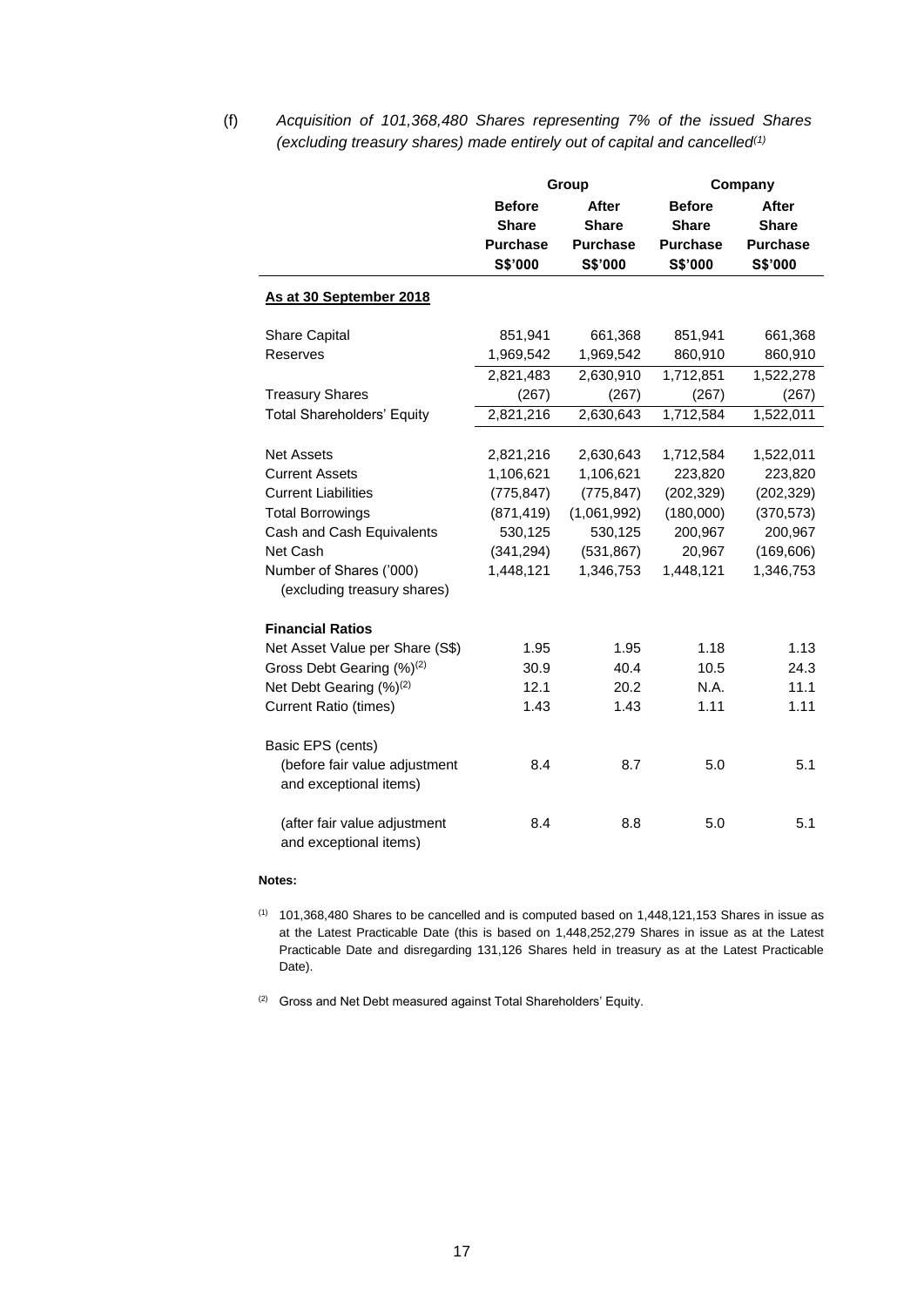**The financial effects of the two alternative scenarios whereby share purchases up to a maximum of 2% and 7% of the issued Shares (excluding treasury shares) are implemented by the Company, as set out above, are for illustrative purposes only. Although the Share Purchase Mandate would enable the Company to potentially purchase or acquire up to 7% of the issued Shares (excluding treasury shares and subsidiary holdings), based on a public float of approximately 12% as at the Latest Practicable Date, the Company is at present, only permitted to purchase or acquire up to 2% of the issued Shares (excluding treasury shares and subsidiary holdings) being an extent that would not affect adversely the listing status of the Shares on the SGX-ST as at the Latest Practicable Date. Even so, the Company may not necessarily purchase or acquire or be able to purchase or acquire the entire 2% or, as the case may be, (if and when future circumstances permit) the entire 7% of the issued Shares (excluding treasury shares and subsidiary holdings). In addition, the Company may cancel all or part of the Shares repurchased or hold all or part of the Shares repurchased in treasury.**

3.8 **Listing Rules.** The Listing Manual specifies that a listed company shall report all purchases or acquisitions of its shares to the SGX-ST not later than 9.00 a.m. (a) in the case of a Market Purchase, on the market day following the day of purchase or acquisition of any of its shares, and (b) in the case of an Off-Market Purchase on an equal access scheme, on the second market day after the close of acceptances of the offer. Such announcement (which must be in the form of Appendix 8.3.1 to the Listing Manual) must include, *inter alia*, details of the date of the purchase, the total number of shares purchased, the number of shares cancelled, the number of shares held as treasury shares, the purchase price per share or the highest and lowest prices paid for such shares, as applicable, the total consideration (including stamp duties and clearing charges) paid or payable for the shares, the number of shares purchased as at the date of announcement (on a cumulative basis), the number of issued shares excluding treasury shares and subsidiary holdings after the purchase, the number of treasury shares held after the purchase and the number of subsidiary holdings after the purchase.

While the Listing Manual does not expressly prohibit any purchase of shares by a listed company during any particular time or times, because the listed company would be regarded as an "insider" in relation to any proposed purchase or acquisition of its issued shares, the Company will not undertake any purchase or acquisition of Shares pursuant to the Share Purchase Mandate at any time after a price sensitive development has occurred or has been the subject of a decision until the price sensitive information has been publicly announced. In particular, in line with the best practices guide on securities dealings issued by the SGX-ST, the Company would not purchase or acquire any Shares through Market Purchases during the period of one month immediately preceding the announcement of the Company's full-year results and the period of two weeks before the announcement of the first quarter, second quarter and third quarter results.

The Listing Manual requires a listed company to ensure that at least 10% of the total number of issued shares (excluding treasury shares, preference shares and convertible equity securities) in a class that is listed is at all times held by the public. As at the Latest Practicable Date, approximately 12% of the issued Shares (excluding treasury shares) are held by public Shareholders. Accordingly, the Company is of the view that as of that date, there is a sufficient number of Shares in issue held by public Shareholders which would permit the Company to potentially undertake purchases of its Shares through Market Purchases pursuant to the Share Purchase Mandate *provided that* the purchases (if carried out) are not made to such an extent as would affect adversely the listing status of the Shares on the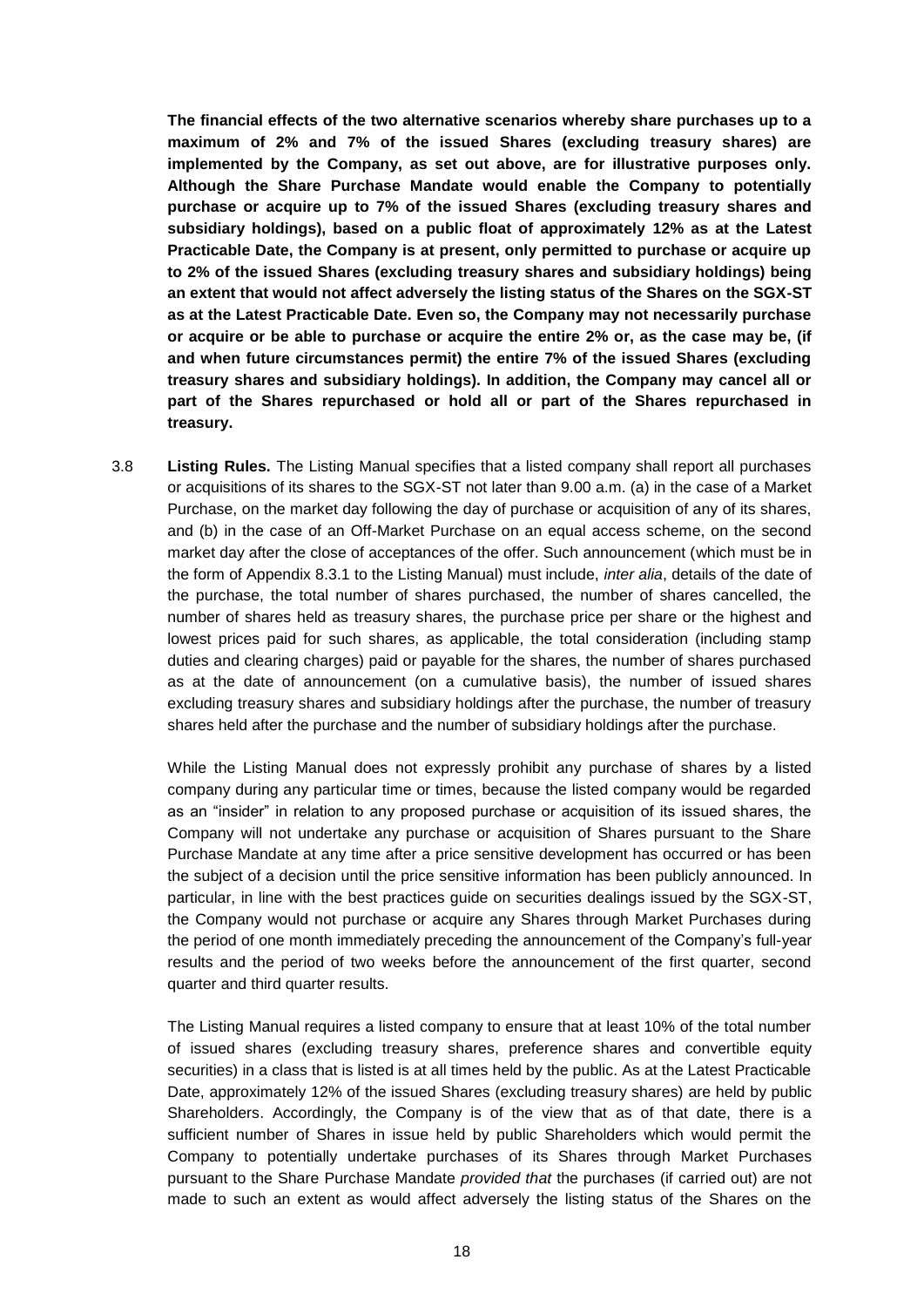SGX-ST. The Company will consider investor interests when maintaining a liquid market in its securities, and will ensure that there is sufficient float for an orderly market in its securities when purchasing its Shares.

3.9 **Take-over Implications.** Appendix 2 of the Take-over Code contains the Share Buy-Back Guidance Note applicable as at the Latest Practicable Date. The take-over implications arising from any purchase or acquisition by the Company of its Shares are set out below:

# 3.9.1 *Obligation to make a Take-over Offer*

If, as a result of any purchase or acquisition by the Company of its Shares, a Shareholder's proportionate interest in the voting capital of the Company increases, such increase will be treated as an acquisition for the purposes of Rule 14 of the Take-over Code. If such increase results in a change of effective control, or, as a result of such increase, a Shareholder or group of Shareholders acting in concert obtains or consolidates effective control of the Company, such Shareholder or group of Shareholders acting in concert could become obliged to make a take-over offer for the Company under Rule 14 of the Take-over Code.

# 3.9.2 *Persons Acting in Concert*

Under the Take-over Code, persons acting in concert comprise individuals or companies who, pursuant to an agreement or understanding (whether formal or informal), co-operate, through the acquisition by any of them of shares in a company to obtain or consolidate effective control of that company.

Unless the contrary is established, the Take-over Code presumes, *inter alia,* the following individuals and companies to be persons acting in concert:

- (a) the following companies:
	- (i) a company;
	- (ii) the parent company of (i);
	- (iii) the subsidiaries of (i);
	- (iv) the fellow subsidiaries of (i);
	- (v) the associated companies of any of (i), (ii), (iii) or (iv);
	- (vi) companies whose associated companies include any of (i), (ii), (iii),  $(iv)$  or  $(v)$ ; and
	- (vii) any person who has provided financial assistance (other than a bank in the ordinary course of business) to any of the above for the purchase of voting rights; and
- (b) a company with any of its directors (together with their close relatives, related trusts as well as companies controlled by any of the directors, their close relatives and related trusts).

The circumstances under which Shareholders (including Directors) and persons acting in concert with them respectively will incur an obligation to make a take-over offer under Rule 14 of the Take-over Code after a purchase or acquisition of Shares by the Company are set out in Appendix 2 of the Take-over Code.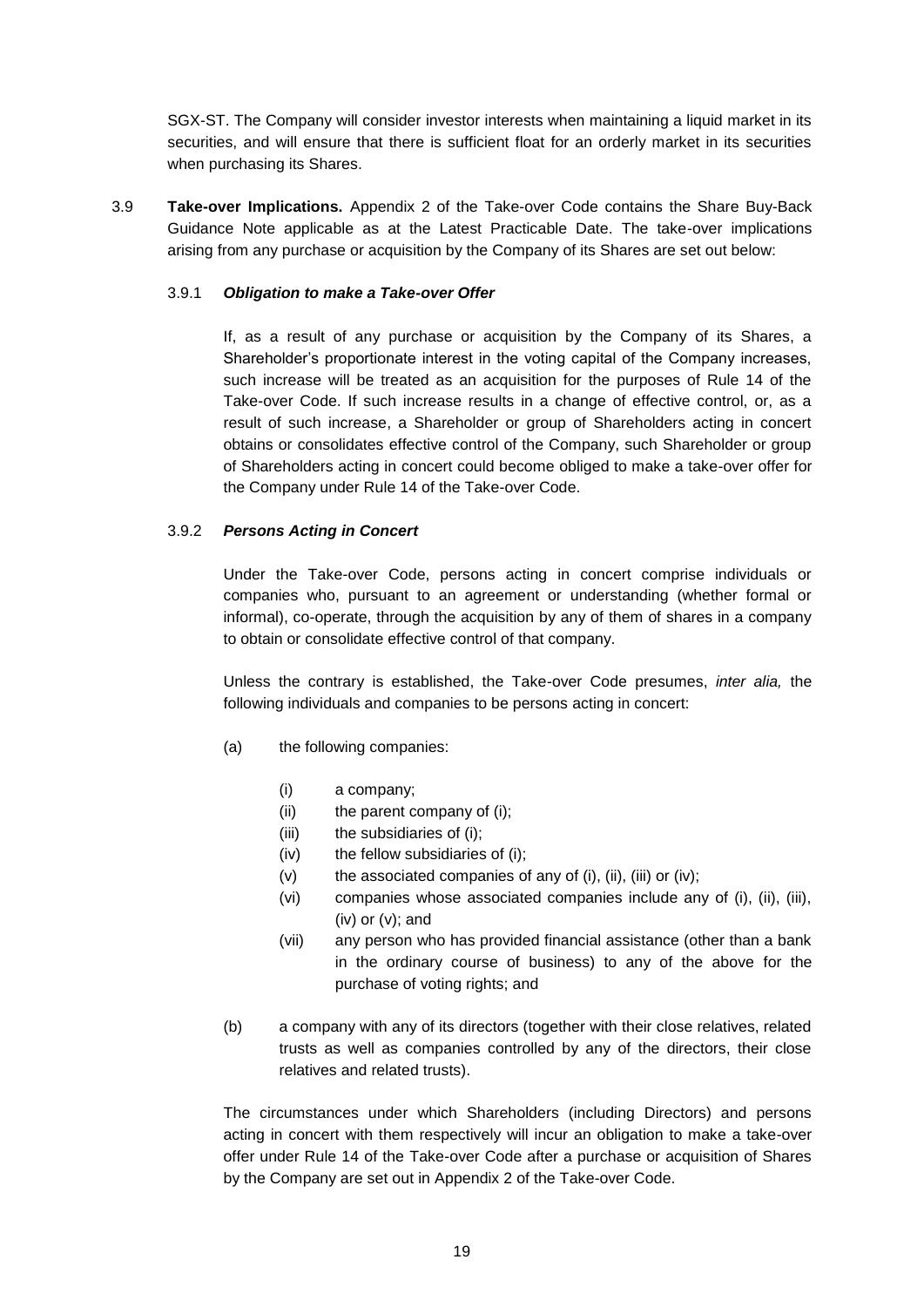# 3.9.3 *Effect of Rule 14 and Appendix 2*

In general terms, the effect of Rule 14 and Appendix 2 of the Take-over Code is that, unless exempted, Directors and persons acting in concert with them will incur an obligation to make a take-over offer for the Company under Rule 14 if, as a result of the Company purchasing or acquiring its Shares, the voting rights of such Directors and their concert parties would increase to 30% or more, or if the voting rights of such Directors and their concert parties fall between 30% and 50% of the Company's voting rights, the voting rights of such Directors and their concert parties would increase by more than 1% in any period of six months. In calculating the percentages of voting rights of such Directors and their concert parties, treasury shares shall be excluded.

Under Appendix 2 of the Take-over Code, a Shareholder not acting in concert with the Directors will not be required to make a take-over offer under Rule 14 if, as a result of the Company purchasing or acquiring its Shares, the voting rights of such Shareholder in the Company would increase to 30% or more, or, if such Shareholder holds between 30% and 50% of the Company's voting rights, the voting rights of such Shareholder would increase by more than 1% in any period of six months. Such Shareholder need not abstain from voting in respect of the Ordinary Resolution authorising the Share Purchase Mandate.

Based solely on the interests of substantial Shareholders as recorded in the Register of Substantial Shareholders as at the Latest Practicable Date, none of the substantial Shareholders would become obliged to make a take-over offer for the Company under Rule 14 of the Take-over Code as a result of the purchase or acquisition by the Company of 2% of its issued Shares (excluding treasury shares) as at the Latest Practicable Date.

# **Shareholders are advised to consult their professional advisers and/or the Securities Industry Council at the earliest opportunity as to whether an obligation to make a takeover offer would arise by reason of any share purchases by the Company.**

3.10 **No Previous Purchases.** The Company has not undertaken any purchase or acquisition of its issued Shares pursuant to the Share Purchase Mandate approved by shareholders at the 2018 AGM.

# **4. THE PROPOSED F&N RSP 2019**

4.1 **Existing and Previous Share Plans.** The Company currently has in place the F&N Restricted Share Plan (the "**F&N RSP**") and the F&N Performance Share Plan (the "**F&N PSP**"). The F&N RSP and the F&N PSP (together, the "**Existing Share Plans**") were adopted at an extraordinary general meeting of the Company held on 22 January 2009. The duration of the Existing Share Plans is 10 years commencing on the date of adoption, that is, 10 years commencing on 22 January 2009. The Existing Share Plans are accordingly due to expire on 21 January 2019. The expiry of the Existing Share Plans will not, however, affect awards granted prior to such expiry, whether such awards have been released (whether fully or partially) or not.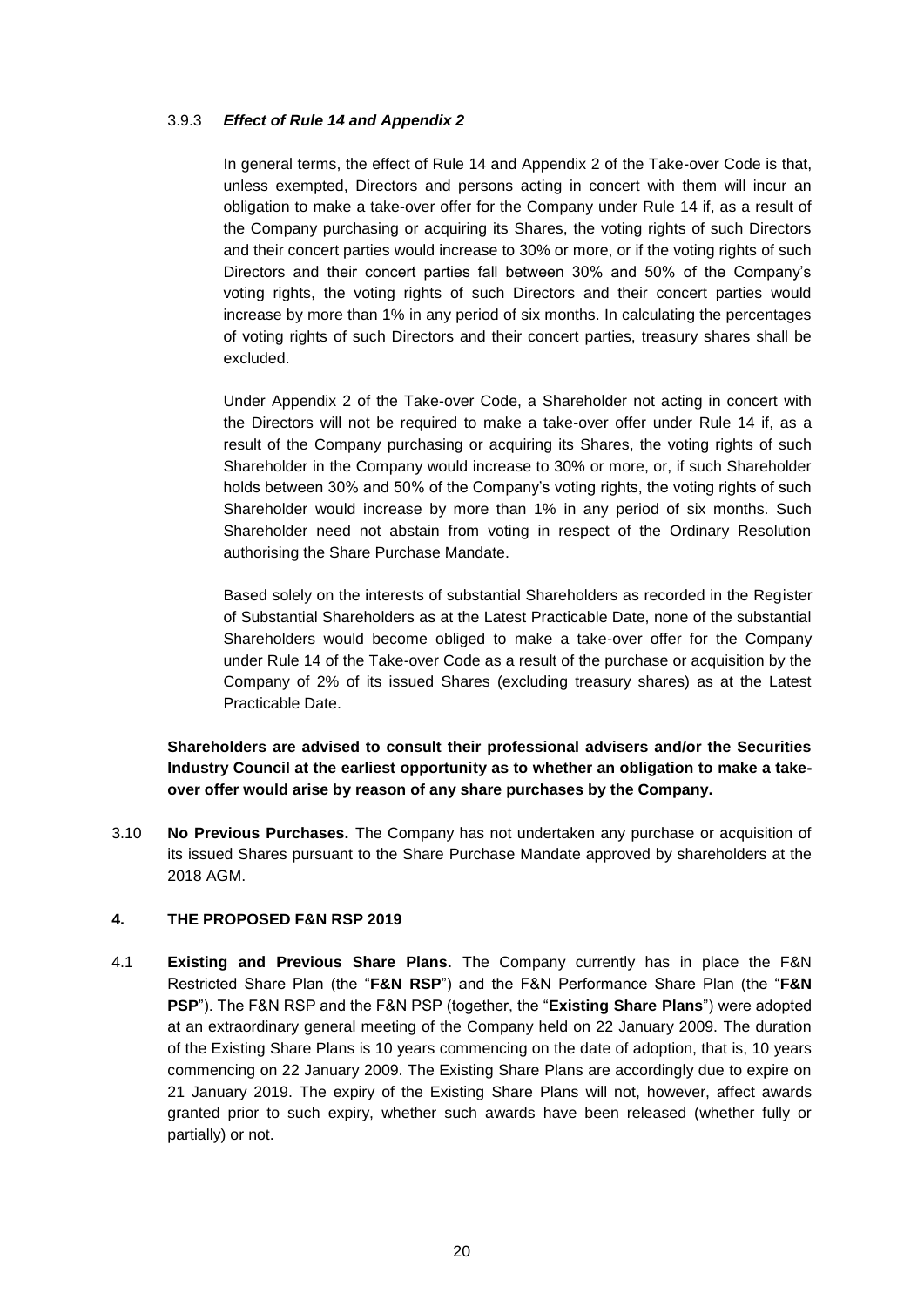The Company proposes to adopt the new F&N Restricted Share Plan 2019 (the "**F&N RSP 2019**") to replace the Existing Share Plans following their expiry. Details of the F&N RSP 2019 are set out in paragraphs 4.4 to 4.9 below.

The Company previously also had in place the Fraser and Neave, Limited Executives' Share Option Scheme 1999 (the "**F&N SOS 1999**"), which was adopted at an extraordinary general meeting of the Company held on 30 September 1999. The F&N SOS 1999 expired on 30 September 2009 following the adoption of the Existing Share Plans, and there are no outstanding options under the F&N SOS 1999.

# 4.2 **Existing Share Awards.** As at the Latest Practicable Date:

- (a) there are outstanding base awards granted under the F&N RSP ("**RSP Base Awards**") in respect of 1,884,554 Shares (representing approximately 0.13% of the issued Shares (excluding treasury shares) as at the Latest Practicable Date) <sup>4</sup> , 857,375 Shares (representing approximately 0.06% of the issued Shares (excluding treasury shares) as at the Latest Practicable Date) are pending final release pursuant to Awards granted under the F&N RSP, and an aggregate of 12,207,767 Shares (representing approximately 0.84% of the issued Shares (excluding treasury shares) as at the Latest Practicable Date) have been delivered upon vesting of awards granted under the F&N RSP since the commencement of the F&N RSP; and
- (b) there are outstanding base awards granted under the F&N PSP ("**PSP Base Awards**") in respect of 229,921 Shares (representing approximately 0.02% of the issued Shares (excluding treasury shares) as at the Latest Practicable Date)<sup>5</sup>, and an aggregate of 1,138,000 Shares (representing approximately 0.08% of the issued Shares (excluding treasury shares) as at the Latest Practicable Date) have been delivered upon vesting of awards granted under the F&N PSP since the commencement of the F&N PSP.

Details of existing RSP Base Awards and RSP Final Awards outstanding and unvested as at the Latest Practicable Date are as follows:

|                  |                                     | <b>Number of Shares</b>               |                     |
|------------------|-------------------------------------|---------------------------------------|---------------------|
| Date of RSP Base | Number of Shares comprised in       | comprised in RSP Final                | Number of           |
| Award            | <b>RSP Base Awards</b> <sup>6</sup> | Awards (pending release) <sup>6</sup> | <b>Participants</b> |
| 6 May 2015       | N.A.                                | 221.575                               | 74                  |
| 26 Feb 2016      | N.A.                                | 635,800                               | 86                  |
| 28 Dec 2016      | 943.354                             | N.A.                                  | 97                  |
| 28 Dec 2017      | 941.200                             | N.A.                                  | 108                 |

6 See footnote 4 above.

-

<sup>4</sup> Depending on the level of achievement of the pre-determined targets over a two-year performance period, an achievement factor will be applied to the RSP Base Awards to determine the final number of Shares to be awarded at the end of the respective performance periods (the "**RSP Final Award**"). The achievement factor ranges from 0% to 150%. At the end of the two-year performance period, 50% of the number of Shares under the RSP Final Award will be vested to the participants. The balance will be vested in equal instalments over a period of two years.

<sup>5</sup> Depending on the level of achievement of the pre-determined targets over a three-year performance period, an achievement factor will be applied to the PSP Base Awards to determine the final number of Shares to be awarded at the end of the respective performance periods (the "**PSP Final Award**"). The achievement factor ranges from 0% to 200%. All Shares under the PSP Final Award will be vested to the participants at the end of the three-year performance period.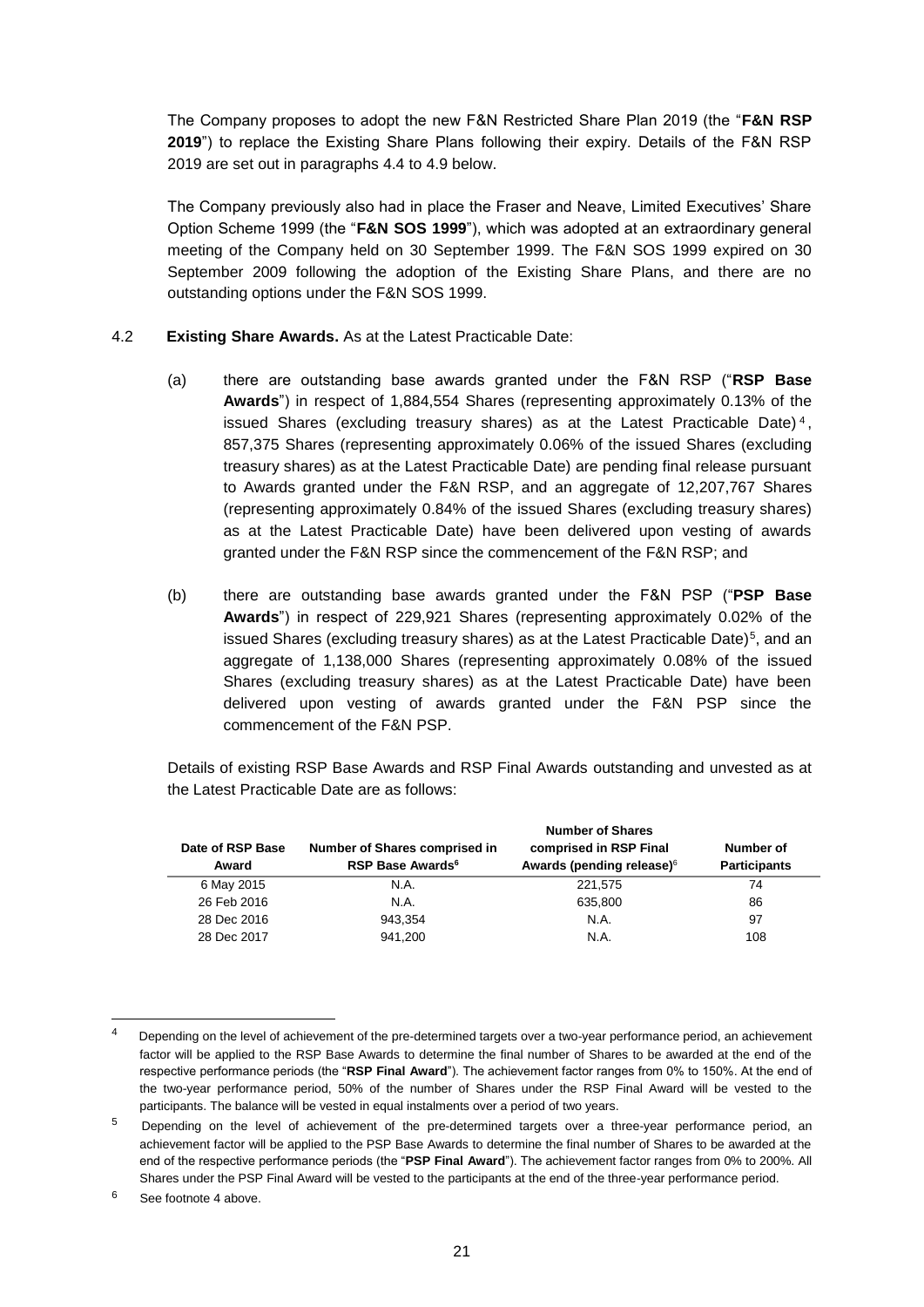Save as disclosed in this Letter, and save for the prescribed performance-based, time-based and/or other conditions attached to the RSP Base Awards and the RSP Final Awards, the RSP Base Awards and the RSP Final Awards outstanding as at the Latest Practicable Date are not subject to any material conditions.

Details of existing PSP Base Awards outstanding and unvested as at the Latest Practicable Date are as follows:

| Date of PSP Base Award | Number of Shares comprised in<br>PSP Base Awards <sup>7</sup> | Number of<br><b>Participants</b> |
|------------------------|---------------------------------------------------------------|----------------------------------|
| 26 Feb 2016            | 84.383                                                        |                                  |
| 28 Dec 2016            | 67.538                                                        |                                  |
| 28 Dec 2017            | 78.000                                                        | 8                                |

Save as disclosed in this Letter, and save for the prescribed performance-based and/or other conditions attached to the PSP Base Awards, the PSP Base Awards outstanding as at the Latest Practicable Date are not subject to any material conditions**.** 

No awards have been granted to Directors, controlling shareholders of the Company or associates of such controlling shareholders, under the Existing Share Plans.

4.3 **Definitions.** For the purposes of paragraphs 4.4 to 4.10 below and in relation to the F&N RSP 2019, the following expressions shall have the following meanings:

"**Associated Company**" means a company in which at least 20% but not more than 50% of its shares are held by the Company and/or its subsidiaries, or a subsidiary of such company, and over whose management the Company has control (as defined in the Listing Manual);

"**Auditors**" mean the auditors of the Company for the time being;

"**Award**" means a contingent award of Shares granted under the F&N RSP 2019;

"**Award Date**" means, in relation to an Award, the date on which the Award is granted pursuant to the F&N RSP 2019;

"**Award Letter**" means a letter in such form as the Committee shall approve confirming an Award granted to a Participant by the Committee;

"**Committee**" means a committee comprising directors of the Company appointed by the board of directors of the Company to administer the F&N RSP 2019;

"**Group**" means the Company and its subsidiaries;

"**Group Employee**" means any employee of the Group including any Group Executive Director (provided that any employee of the Group including a Group Executive Director who meets the relevant age and rank criteria and who has been seconded to any Associated Company shall be regarded as a Group Employee for the purposes of the F&N RSP 2019);

-

<sup>7</sup> See footnote 5 above.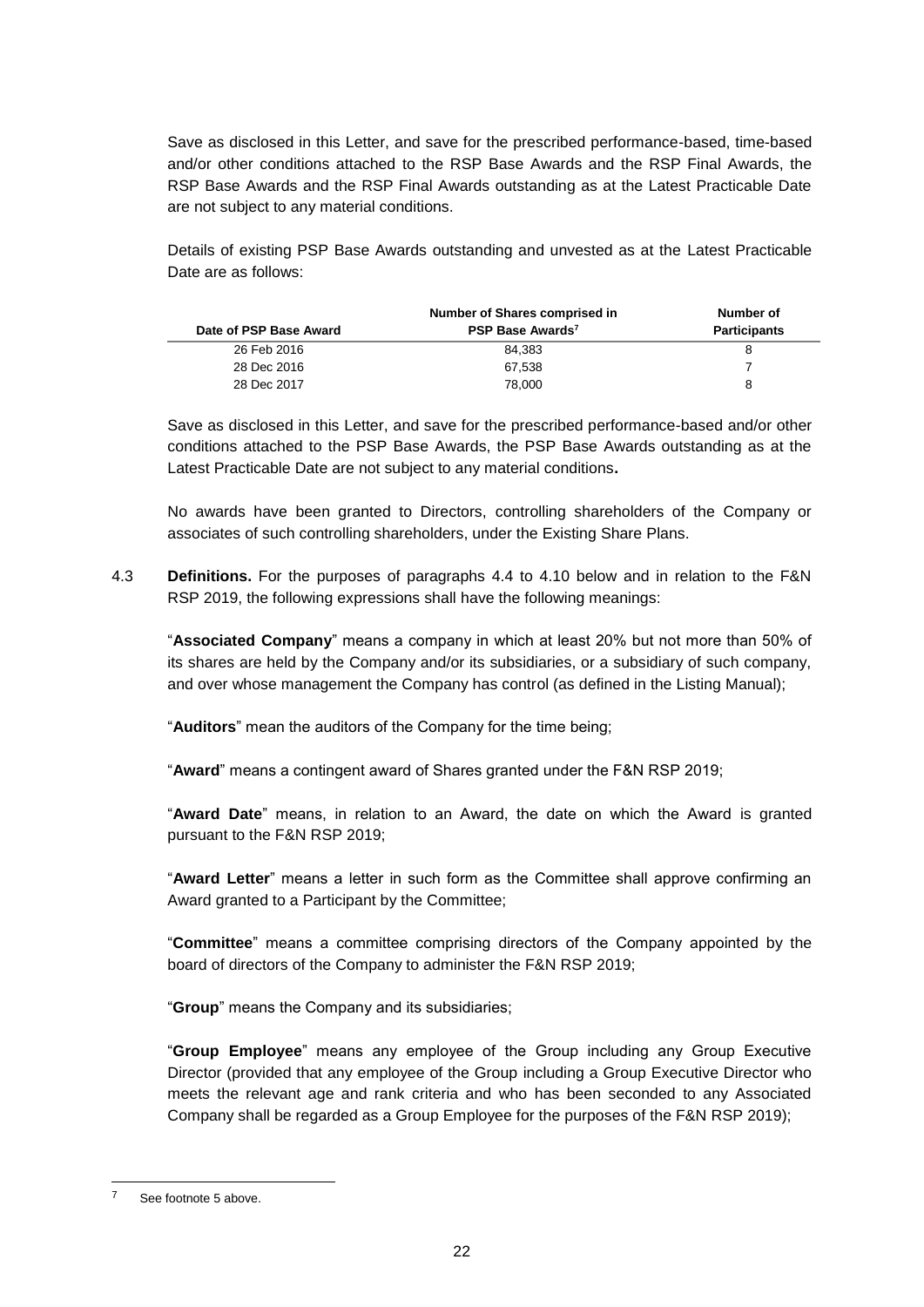"**Group Executive Director**" means a director of the Company and/or any of its subsidiaries, as the case may be, who performs an executive function; and

"**Participant**" means the holder of an Award (including, where applicable, the executor or personal representative of such holder).

4.4 **Rationale.** The new F&N RSP 2019 is being proposed to replace the Existing Share Plans, in order to streamline and consolidate the Company's continuing efforts to reward, retain and motivate employees to achieve superior performance, and to strengthen the Company's competitiveness in attracting and retaining key senior management and senior executives. Instead of adopting two separate share plans to replace the existing F&N PSP and the F&N RSP, the Company is proposing to adopt a single share incentive plan to replace both the existing F&N PSP and the F&N RSP, as the Company is of the view that one single plan is sufficient for the Company's purposes. The new F&N RSP 2019, which contemplates the award of fully paid Shares when and after pre-determined performance and/or service conditions are accomplished, will apply to a broad base of employees, including senior executives and key senior management, and will have substantially the same rules as the existing F&N RSP.

Performance targets set under the F&N RSP 2019 are intended to primarily be based on medium-term corporate objectives covering market competitiveness, quality of returns, business growth and productivity growth. These performance targets are stretched targets aimed at sustaining long-term growth, and include targets based on criteria such as total shareholders' return, economic value added, market share, market ranking or return on sales. However, depending on the individual Participant, other performance targets could also be set (for example, ensuring that a particular project is completed on time or that the Company meets certain specified corporate targets). Awards may also incorporate a time-based service condition to encourage Participants to continue serving the Group beyond the achievement date of the pre-determined performance targets.

One of the primary objectives of the F&N RSP 2019 is to serve as an additional motivational tool to recruit and retain talented Group Employees whose contributions are essential to the long-term growth and profitability of the Group and to give recognition to outstanding Group Employees who have contributed to the growth of the Group. The F&N RSP 2019 will act as an enhancement of the Group's overall compensation packages, strengthening the Group's ability to attract and retain high performing talent. For instance, potential senior executive hires who decide on a career switch often have to forego substantial share options/share incentives when they join the Group. Through the F&N RSP 2019, the Company will be able to compensate such new hires for share options/share incentives that they may have to forego when they join the Group. A time-based Award may also be granted to a senior executive, for example, as a supplement to the cash component of his remuneration package.

Awards granted under the F&N RSP 2019 will typically vest only after the satisfactory completion of time-based service conditions, that is, after the Participant has served the Group for a specified number of years (time-based Awards) or, where the Award is performance-related (performance-based Awards), after a further period of service beyond the performance target completion date. No minimum vesting periods are prescribed under the F&N RSP 2019, and the length of the vesting period(s) in respect of each Award granted to Group Employees will be determined on a case-by-case basis.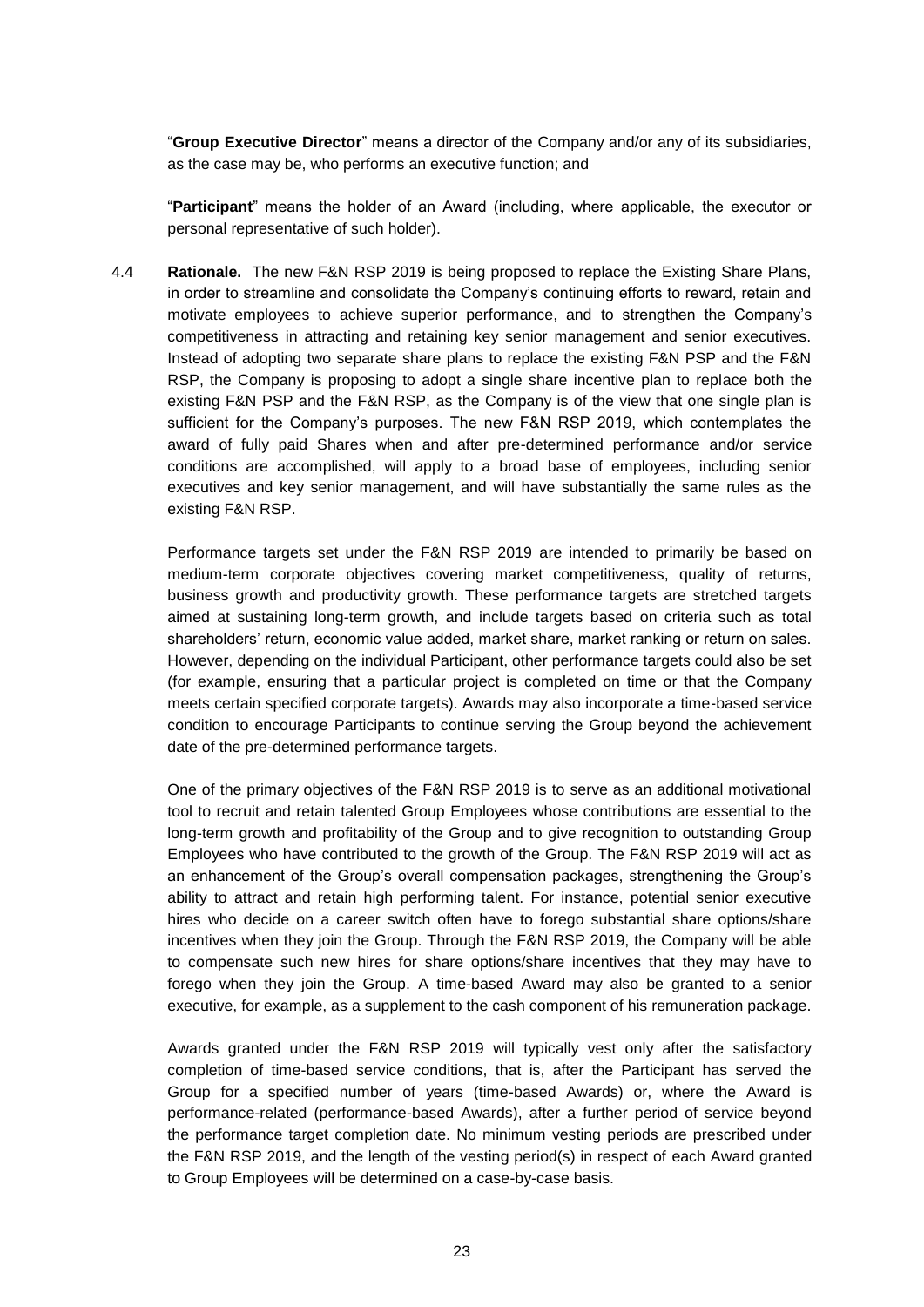It is the intention of the Company to award performance-based Awards to ensure that the earning of Shares under the F&N RSP 2019 is aligned with the pay-for-performance principle. The use of time-based Awards will only be made on a case-by-case basis where business needs justify such Awards.

- 4.5 **Listing of New Shares.** The SGX-ST has granted in-principal approval for the listing and quotation of the new Shares to be issued pursuant to the F&N RSP 2019, subject to compliance with the SGX-ST's listing requirements and guidelines and independent Shareholders' approval being obtained for the adoption of the F&N RSP 2019. The SGX-ST's in-principle approval is not to be taken as an indication of the merits of the F&N RSP 2019, the new Shares, the Company and/or its subsidiaries.
- 4.6 **Summary of Rules.** The following is a summary of the principal rules of the F&N RSP 2019:

# 4.6.1 *Eligibility*

Group Employees who have attained the age of 21 years and hold such rank as may be designated by the Committee from time to time shall be eligible to participate in the F&N RSP 2019, unless they are also controlling shareholders (as defined in the Listing Manual) of the Company or associates (as defined in the Listing Manual) of such controlling shareholders.

Non-executive directors of the Group will not be eligible to participate in the F&N RSP 2019.

#### 4.6.2 *Awards*

Awards represent the right of a Participant to receive fully paid Shares, their equivalent cash value or combinations thereof, free of charge, provided that certain prescribed performance targets (if any) are met and upon expiry of the prescribed vesting period(s) (if any).

If a retention period is specified in an Award, Shares which are allotted and issued or transferred to a Participant pursuant to the release of an Award shall not be transferred, charged, assigned, pledged or otherwise disposed of, in whole or in part, during the specified retention period (as prescribed by the Committee in the Award Letter), except to the extent set out in the Award Letter or with the prior approval of the Committee.

# 4.6.3 *Participants*

The selection of a Participant and the number of Shares which are the subject of each Award to be granted to a Participant in accordance with the F&N RSP 2019 shall be determined at the absolute discretion of the Committee, which shall take into account such criteria as it considers fit, including (but not limited to) his rank, job performance, years of service and potential for future development, his contribution to the success and development of the Group and (in the case of a performance-related Award) the difficulty with which the performance condition(s) may be achieved within the performance period.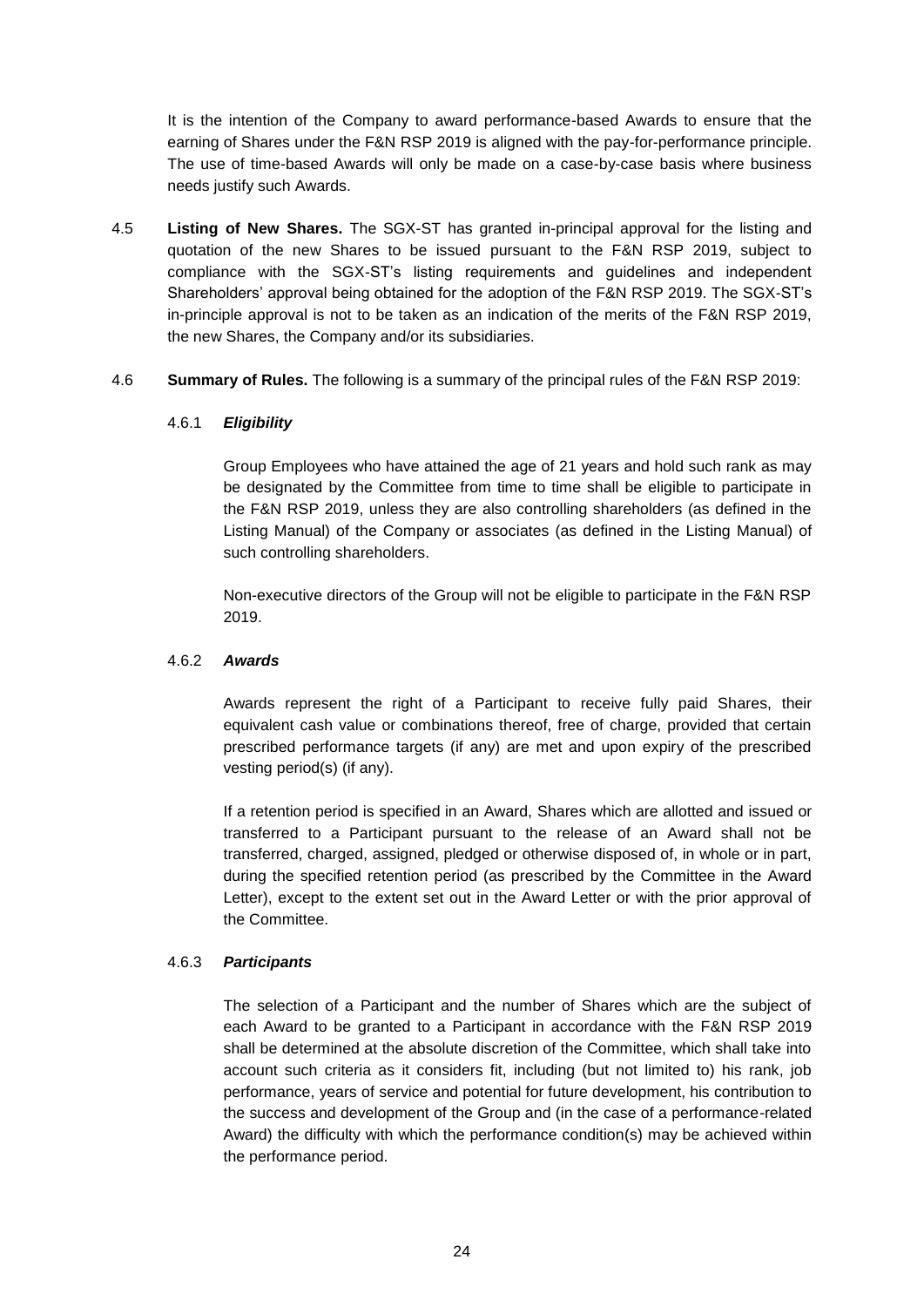# 4.6.4 *Details of Awards*

The Committee shall decide, in relation to each Award to be granted to a Participant:

- (a) the Award Date;
- (b) the number of Shares which are the subject of the Award;
- (c) in the case of performance-related Awards:
	- (i) the prescribed performance condition(s);
	- (ii) the performance period during which the prescribed performance condition(s) are to be satisfied; and
	- (iii) the extent to which Shares which are the subject of that Award shall be released on the prescribed performance condition(s) being satisfied (whether fully or partially) or exceeded or not being satisfied, as the case may be, at the end of the performance period;
- (d) the prescribed vesting period(s) (if any) and the vesting date(s) (if any);
- (e) the release schedule (if any) setting out the extent to which Shares, which are the subject of that Award, shall be released at the end of each prescribed vesting period;
- (f) the retention period (if any); and
- (g) any other condition which the Committee may determine in relation to that Award.

#### 4.6.5 *Timing*

The Committee may grant Awards to eligible Group Employees as the Committee may determine in its absolute discretion, at any time during the period when the F&N RSP 2019 is in force. An Award Letter confirming the Award and specifying, *inter alia,* the number of Shares which are the subject of the Award, the vesting period(s) (if any), the vesting date(s) (if any), the retention period (if any), and, in relation to a performance-related Award, the prescribed performance condition(s), the performance period during which the prescribed performance condition(s) are to be attained or fulfilled and the schedule setting out the extent to which Shares will be released on satisfaction of the prescribed performance condition(s), will be sent to each Participant as soon as reasonably practicable after the making of an Award.

#### 4.6.6 *Events prior to Vesting*

Special provisions for the vesting and lapsing of Awards apply in certain circumstances including the following:

(a) upon an order being made or a resolution passed for the winding-up of the Company on the basis, or by reason of, its insolvency;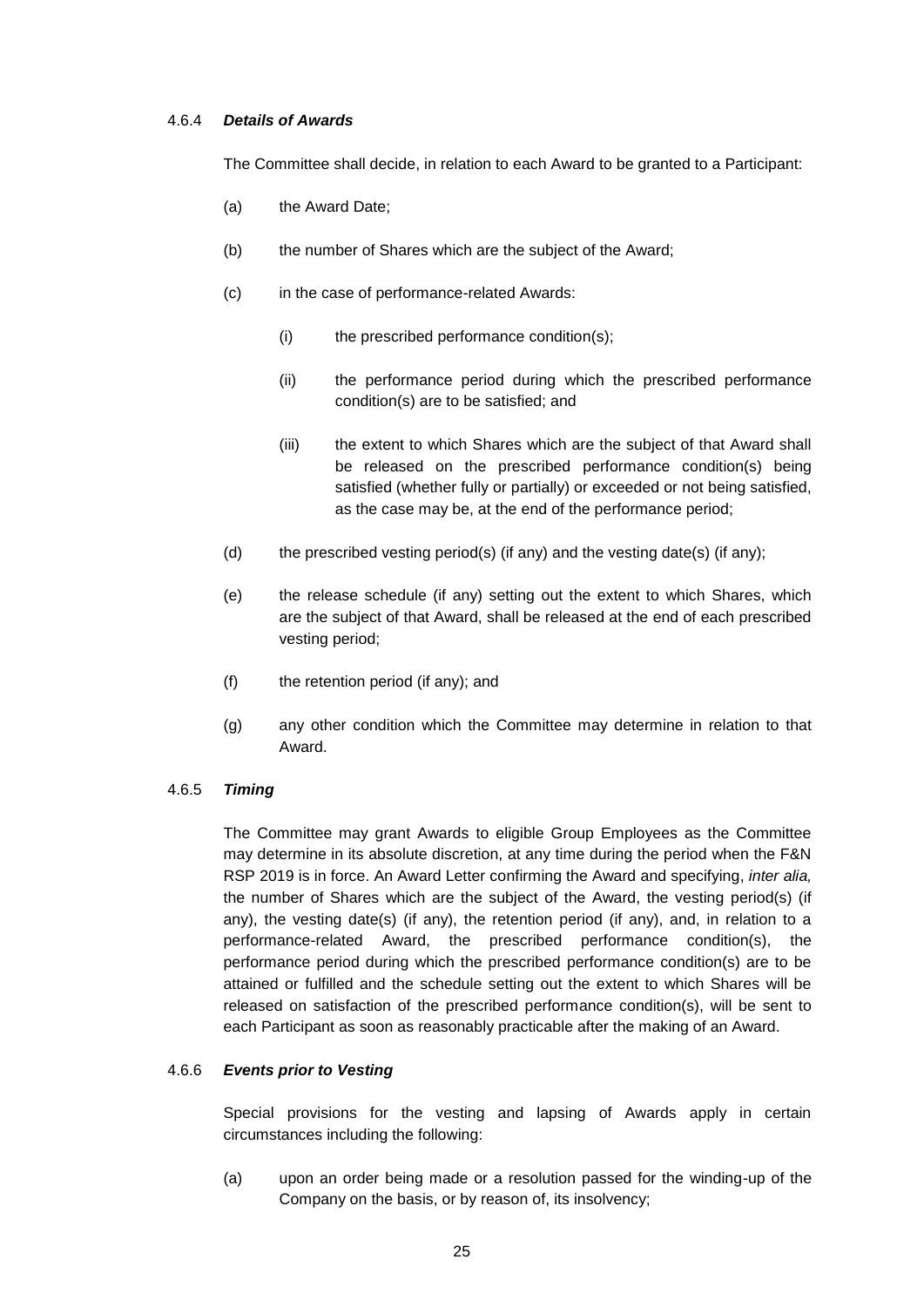- (b) the misconduct on the part of a Participant as determined by the Committee in its discretion;
- (c) the Participant ceasing to be in the employment of the Group or (if seconded to an Associated Company) ceasing to be so seconded for any reason whatsoever (other than as specified in paragraphs (e), (f) and (g) below);
- (d) the bankruptcy of a Participant or the happening of any other event which results in his being deprived of the legal or beneficial ownership of the Award;
- (e) the Participant ceasing to be in the employment of the Group or (if seconded to an Associated Company) ceasing to be so seconded by reason of:
	- (i) ill health, injury or disability (in each case, evidenced to the satisfaction of the Committee);
	- (ii) redundancy;
	- (iii) retirement at or after the legal retirement age;
	- (iv) retirement before the legal retirement age with the consent of the Committee;
	- (v) the company by which he is employed ceasing to be a company within the Group or (as the case may be) the company to which he is seconded ceasing to be an Associated Company or (as the case may be) the undertaking or part of the undertaking of such company being transferred otherwise than to another company within the Group or to an Associated Company; or
	- (vi) any other event approved by the Committee;
- (f) the death of the Participant;
- (g) any other event approved by the Committee; or
- (h) a take-over, reconstruction or amalgamation of the Company or an order being made or a resolution passed for the winding-up of the Company (other than as provided in paragraph (a) above or for reconstruction or amalgamation).

Upon the occurrence of any of the events specified in paragraphs (a), (b) and (c) above, an Award then held by a Participant shall, as provided in the rules of the F&N RSP 2019 and to the extent not yet released, immediately lapse without any claim whatsoever against the Company. For the avoidance of doubt, no Award shall lapse pursuant to paragraph (c) above in the event of the transfer of employment of a Participant between the Group and any Associated Company.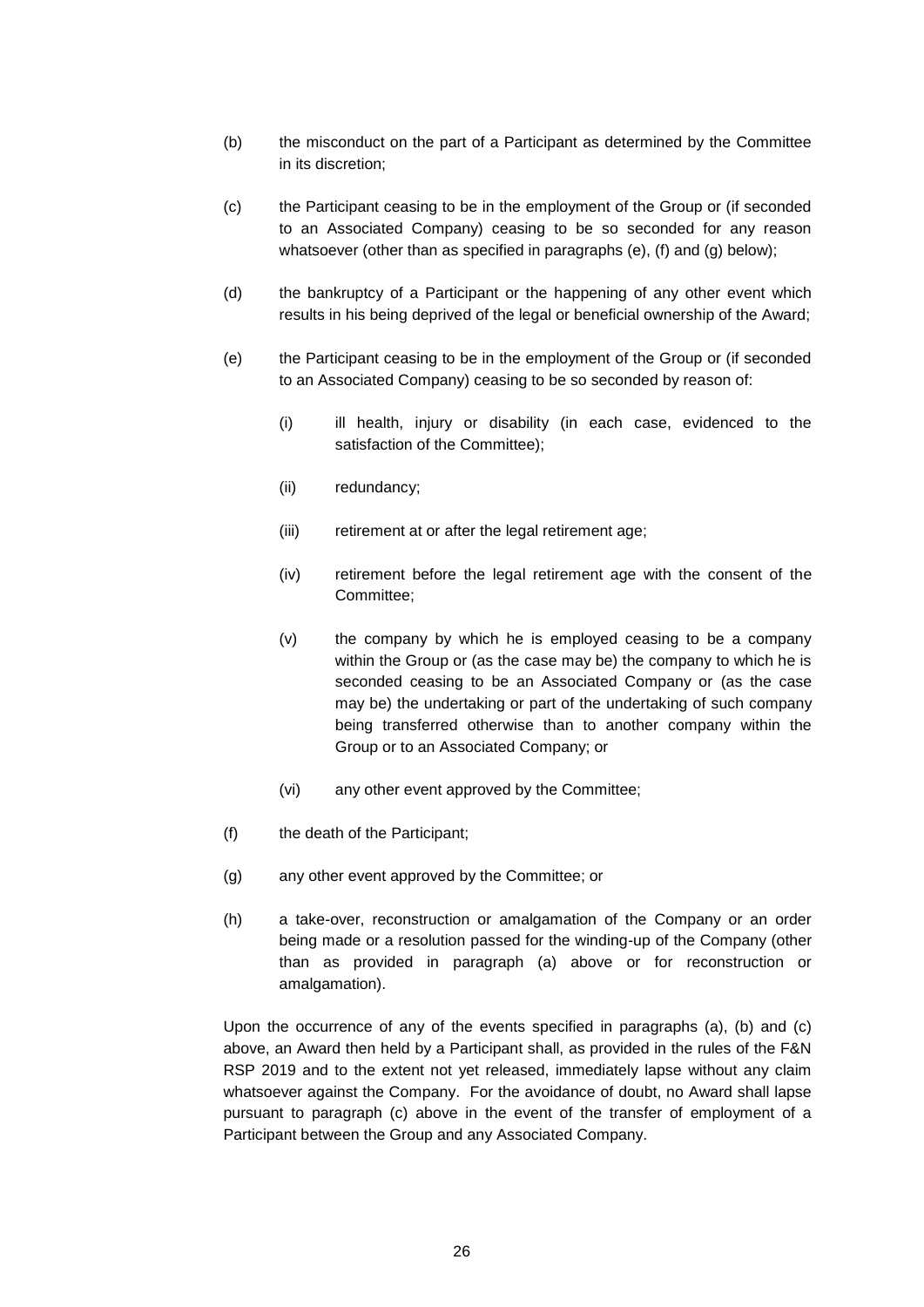Upon the occurrence of any of the events specified in paragraphs (d), (e), (f) and (g) above, the Committee may, in its absolute discretion, preserve all or any part of any Award and decide as soon as reasonably practicable following such event either to vest some or all of the Shares which are the subject of the Award or to preserve all or part of any Award until the end of the relevant performance period (if any) and/or each vesting period (if any). In exercising its discretion, the Committee will have regard to all circumstances on a case-by-case basis, including (but not limited to) the contributions made by that Participant and, in the case of performance-related Awards, the extent to which the applicable performance condition(s) and target(s) has/have been satisfied.

Upon the occurrence of any of the events specified in paragraph (h) above, the Committee will consider, at its discretion, whether or not to release any Award, and will take into account all circumstances on a case-by-case basis, including (but not limited to) the contributions made by that Participant. If the Committee decides to release any Award, then in determining the number of Shares to be vested in respect of such Award, the Committee will (if applicable) have regard to the proportion of the vesting period(s) (as the case may be) which has elapsed and, in the case of performance-related Awards, the extent to which the applicable performance condition(s) and target(s) has/have been satisfied.

#### 4.6.7 *Size and Duration*

The total number of Shares which may be delivered pursuant to Awards granted under the F&N RSP 2019 on any date, when added to the total number of new Shares allotted and issued and/or to be allotted and issued, and issued Shares (including treasury shares) delivered and/or to be delivered, pursuant to Awards granted under the F&N RSP 2019, shall not exceed 8% of the total number of issued Shares (excluding treasury shares and subsidiary holdings (as defined in the Listing Manual)) on the date preceding the date of the relevant Award.

A maximum limit of 8% will provide the Company with the means and flexibility to grant Awards as incentive tools in a meaningful and effective manner to encourage staff retention and to align Participants' interests more closely with those of Shareholders. Although the 8% limit under the F&N RSP 2019 is lower than the 10% limit under the Existing Plans, based on the awards granted under the Existing Plans, the Company is of the view that an 8% limit will be sufficient to achieve the primary objective of the F&N RSP 2019 as a long-term incentive and compensation strategy for the duration of the F&N RSP 2019.

The F&N RSP 2019 shall continue in force at the discretion of the Committee, subject to a maximum period of 10 years commencing on the date on which the F&N RSP 2019 is adopted by the Company in general meeting, provided always that the F&N RSP 2019 may continue beyond the above stipulated period with the approval of the Shareholders in general meeting and of any relevant authorities which may then be required. The Committee currently does not intend, in any given year, to grant Awards under the F&N RSP 2019 which would comprise more than 0.8% of the total number of issued Shares (excluding treasury shares and subsidiary holdings (as defined in the Listing Manual)) from time to time (the "**Yearly Limit**"), provided that if the Yearly Limit is not fully utilised in any given year, the balance of the unutilised portion of the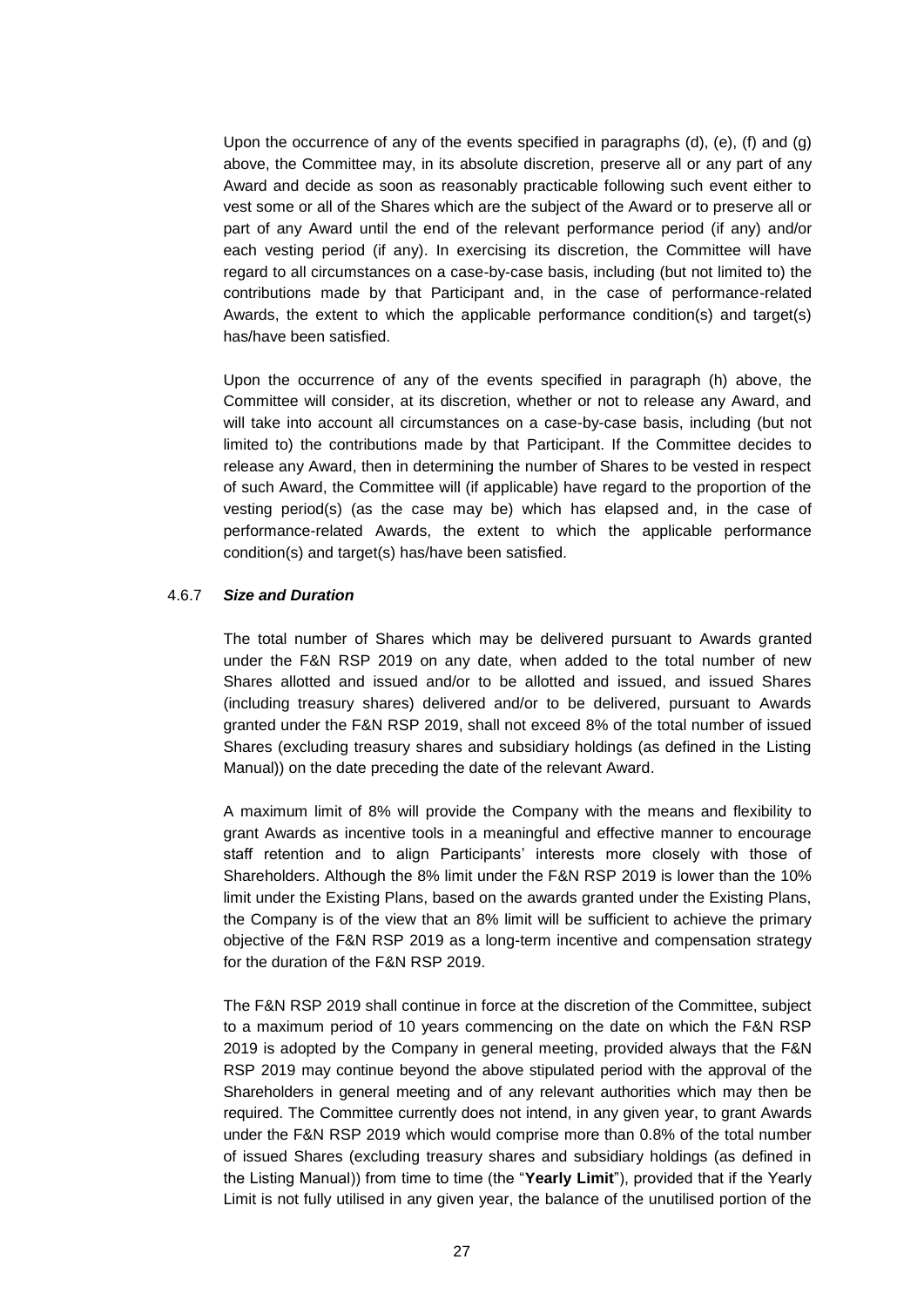Yearly Limit may be carried over and used by the Company to make grants of Awards in subsequent years for the duration of the F&N RSP 2019, subject to the overall maximum limit of 8%.

Notwithstanding the expiry or termination of the F&N RSP 2019, Awards made to Participants prior to such expiry or termination, whether such Awards have been released (whether fully or partially) or not, will continue to remain valid.

# 4.6.8 *Operation*

Subject to the prevailing legislation and the rules of the Listing Manual, the Company will have the flexibility to deliver Shares to Participants upon vesting of their Awards by way of:

- (a) an issue of new Shares; and/or
- (b) the delivery of existing Shares (including treasury shares).

In determining whether to issue new Shares or to deliver existing Shares (including treasury shares) to Participants upon vesting of their Awards, the Company will take into account factors such as (but not limited to) the number of Shares to be delivered, the prevailing market price of the Shares and the cost to the Company of either issuing new Shares or delivering existing Shares (including treasury shares).

The financial effects of the above methods are discussed in paragraph 4.10 below.

The Company has the flexibility, and if circumstances require, to approve the release of an Award, wholly or partly, in the form of cash rather than Shares.

New Shares allotted and issued, and existing Shares procured by the Company for transfer, pursuant to the release of an Award shall rank in full for all entitlements, including dividends or other distributions declared or recommended in respect of the then existing Shares, the record date for which is on or after the relevant vesting date, and shall in all other respects rank *pari passu* with other existing Shares then in issue.

In the case of performance-related Awards, the Committee shall have the discretion to determine whether any performance condition has been satisfied (whether fully or partially) or exceeded and in making any such determination, the Committee shall have the right to make reference to the audited results of the Company or the Group or an Associated Company (as the case may be) to take into account such factors as the Committee may determine to be relevant, such as changes in accounting methods, taxes and extraordinary events, and further, the right to amend any performance condition if the Committee decides that a changed performance target would be a fairer measure of performance.

4.7 **Adjustments and Modifications.** The following describes the adjustment events under, and provisions relating to modifications of, the F&N RSP 2019:

# 4.7.1 *Adjustment Events*

If a variation in the ordinary share capital of the Company (whether by way of a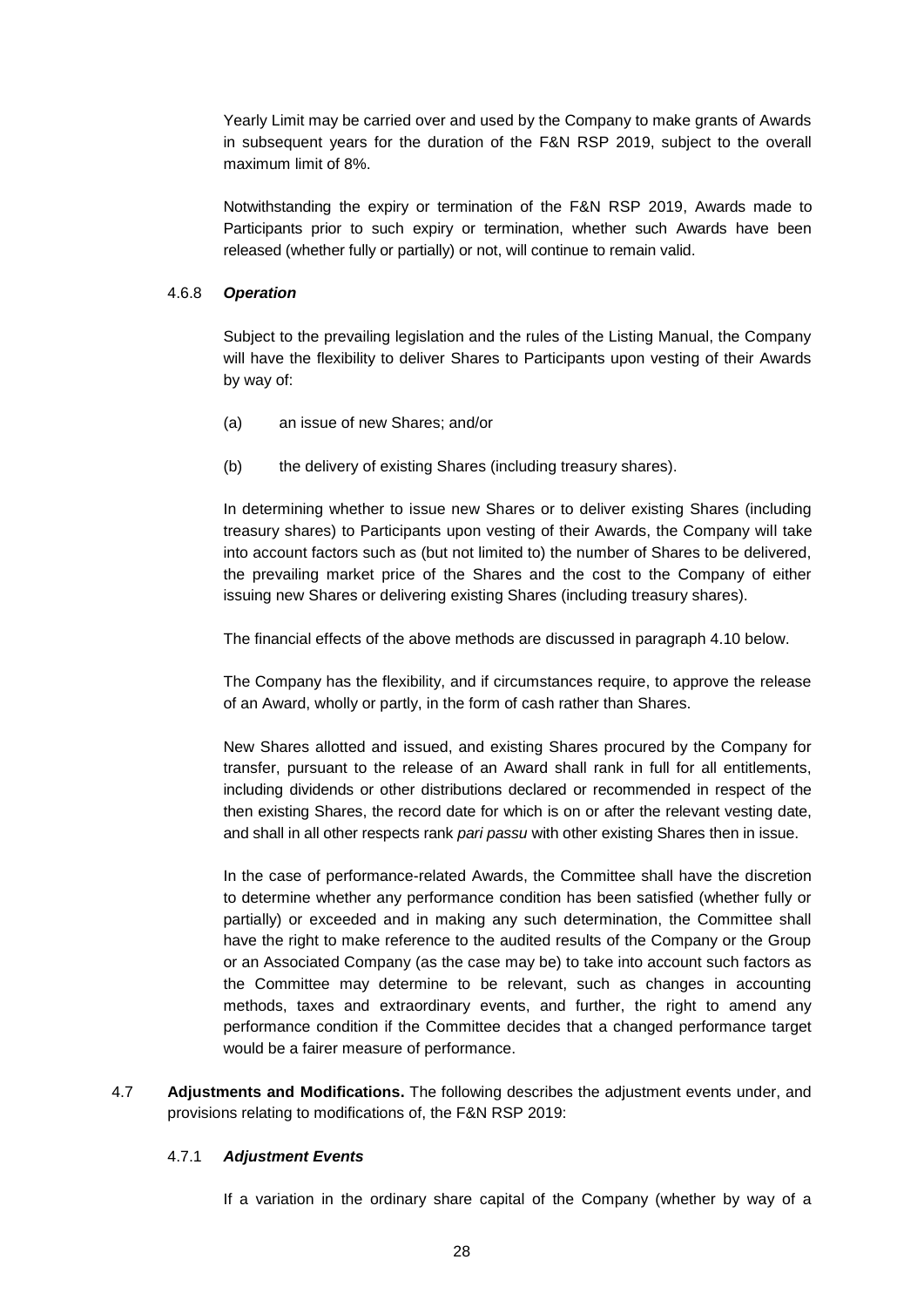capitalisation of profits or reserves or rights issue, reduction, subdivision, consolidation, distribution or otherwise) shall take place or if the Company shall make a capital distribution or a declaration of a special dividend (whether in cash or *in specie*), then the Committee may, in its sole discretion, determine whether:

- (a) the class and/or number of Shares which are the subject of an Award to the extent not yet vested; and/or
- (b) the class and/or number of Shares in respect of which future Awards may be granted under the F&N RSP 2019,

shall be adjusted and if so, the manner in which such adjustments should be made.

Unless the Committee considers an adjustment to be appropriate, the issue of securities as consideration for an acquisition or a private placement of securities, or upon the exercise of any options or conversion of any loan stock or any other securities convertible into Shares or subscription rights of any warrants, or the cancellation of issued Shares purchased or acquired by the Company by way of a market purchase of such Shares undertaken by the Company on the SGX-ST during the period when a share purchase mandate granted by Shareholders (including any renewal of such mandate) is in force, shall not normally be regarded as a circumstance requiring adjustment.

Any adjustment (except in relation to a capitalisation issue) must be confirmed in writing by the Auditors (acting only as experts and not as arbitrators) to be in their opinion, fair and reasonable.

The adjustment must be made in such a way that a Participant will not receive a benefit that a holder of Shares does not receive.

# 4.7.2 *Modifications*

The F&N RSP 2019 may be modified and/or altered at any time and from time to time by a resolution of the Committee subject to the prior approval of the SGX-ST and such other regulatory authorities as may be necessary.

However, no modification or alteration shall adversely affect the rights attached to any Award granted prior to such modification or alteration except with the consent in writing of such number of Participants who, if their Awards were released to them in full upon the applicable vesting dates relating to their Awards, would become entitled to not less than three-quarters in number of all the Shares which would fall to be vested upon release in full of all outstanding Awards on the relevant vesting dates applicable to all such outstanding Awards.

No alterations shall be made to the rules of the F&N RSP 2019 which relate to matters contained in Rules 844 to 849 and Rules 853 to 854 of the Listing Manual to the advantage of the holders of the Awards except with the prior approval of Shareholders in general meeting.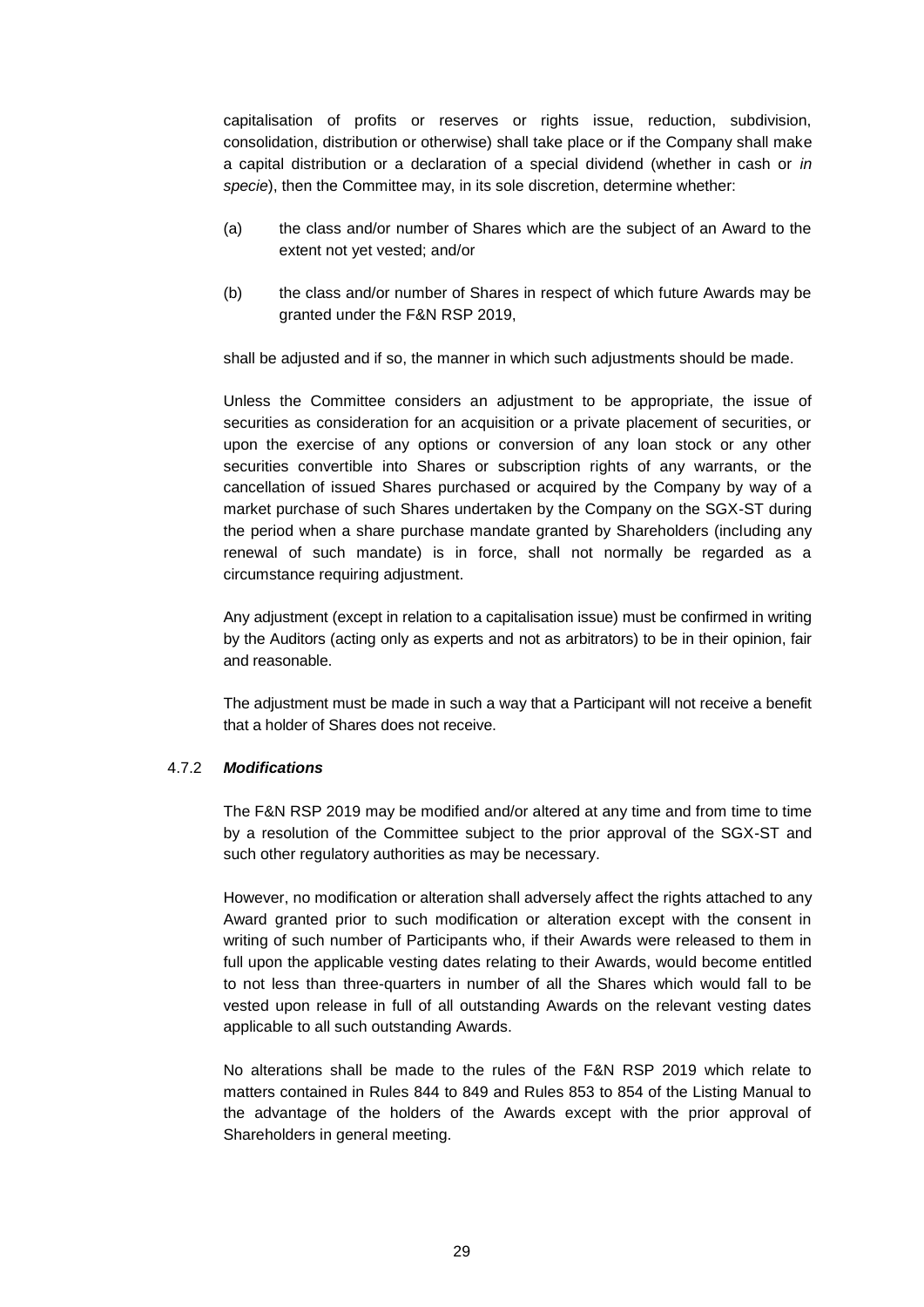- 4.8 **Disclosures in Annual Reports.** The Company will make such disclosures or appropriate negative statements (as applicable) in its annual report for so long as the F&N RSP 2019 continues in operation from time to time required by the Listing Manual including the following (where applicable):
	- (a) the names of the members of the Committee administering the F&N RSP 2019;
	- (b) in respect of the following Participants of the F&N RSP 2019:
		- (i) Directors; and
		- (ii) Participants (other than those in paragraph (i) above) who have received Shares pursuant to the release of Awards granted under the F&N RSP 2019 which, in aggregate, represent 5% or more of the aggregate of:
			- (1) the total number of new Shares available under the F&N RSP 2019; and
			- (2) the total number of existing Shares delivered pursuant to Awards released under the F&N RSP 2019,

the following information:

- (aa) the name of the Participant; and
- (bb) the following particulars relating to Shares delivered pursuant to Awards released under the F&N RSP 2019:
	- (i) the number of new Shares issued to such Participant during the financial year under review; and
	- (ii) the number of existing Shares transferred to such Participant during the financial year under review; and
- (c) in relation to the F&N RSP 2019, the following particulars:
	- (i) the aggregate number of Shares comprised in Awards granted under the F&N RSP 2019 since the commencement of the F&N RSP 2019 to the end of the financial year under review;
	- (ii) the aggregate number of Shares comprised in Awards which have been released under the F&N RSP 2019 during the financial year under review and in respect thereof, the proportion of:
		- (1) new Shares issued; and
		- (2) existing Shares transferred and, where existing Shares were purchased for delivery, the range of prices at which such Shares have been purchased,

upon the release of Awards granted under the F&N RSP 2019; and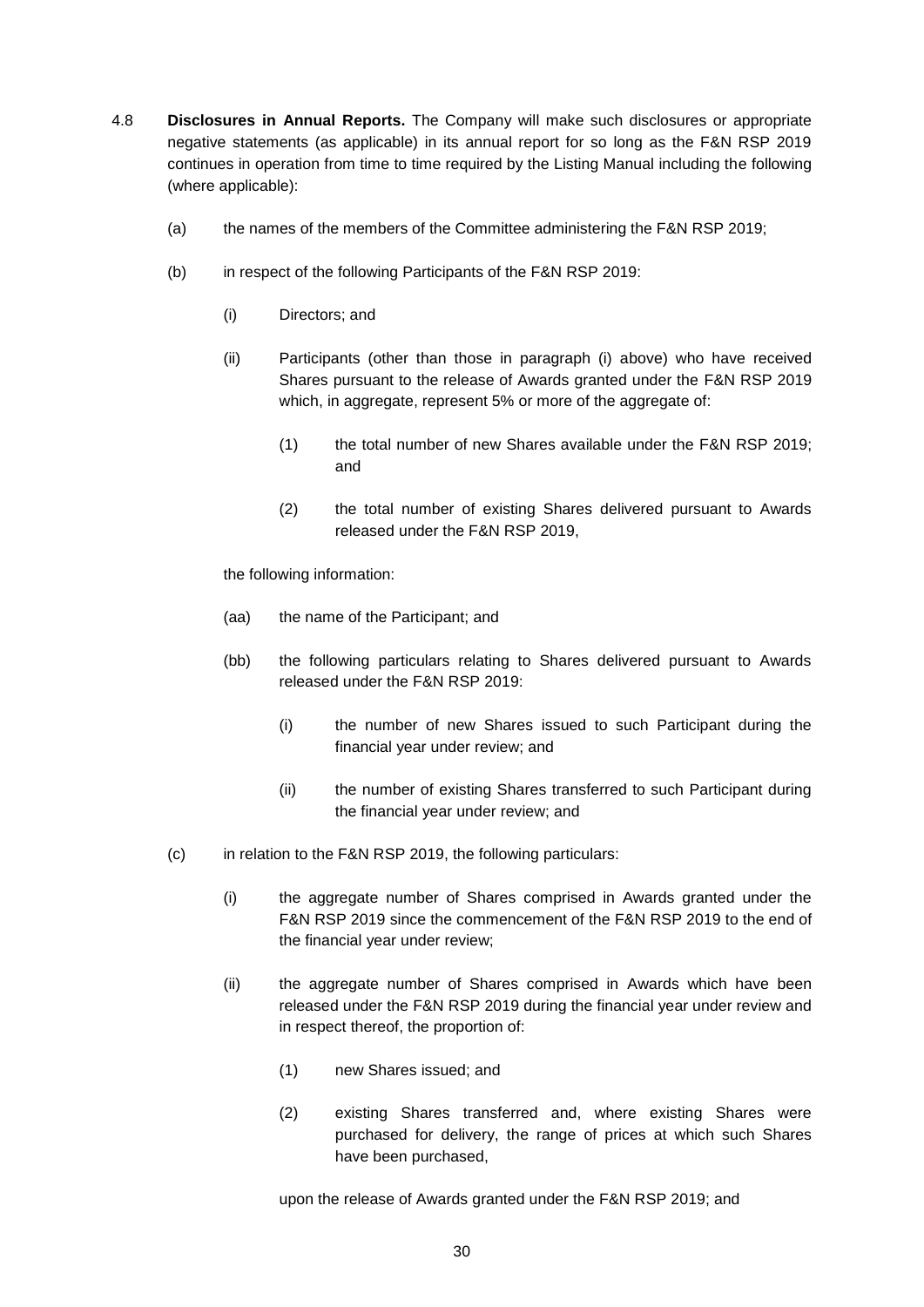- (iii) the aggregate number of Shares comprised in Awards granted under the F&N RSP 2019 which have not been released as at the end of the financial year under review.
- 4.9 **Role and Composition of the Committee.** The Remuneration Committee of the Company ("**RC**"), whose function is to assist the board of Directors in reviewing remuneration and human resource matters in the Company as set out in their terms of reference, will be designated as the Committee responsible for the administration of the F&N RSP 2019.

In compliance with the requirements of the Listing Manual, a Participant of the F&N RSP 2019 who is a member of the RC shall not be involved in its deliberations in respect of Awards to be granted to or held by that member of the RC.

4.10 **Financial Effects.** Singapore Financial Reporting Standards (International) 2, Share-based payment ("**SFRS(I) 2**") applies to the financial statements of the Group and the Company. Participants may receive Shares or their equivalent cash value, or combinations thereof. In the event that the Participants receive Shares, the Awards would be accounted for as equitysettled share-based transactions, as described in the following paragraphs.

The fair value of employee services received in exchange for the grant of the Awards would be recognised as a charge to the profit and loss account over the period between the grant date and the vesting date of an Award. The total amount of the charge over the vesting period is determined by reference to the fair value of each Award granted at the grant date and the number of Shares vested at the vesting date, with a corresponding credit to reserve account. Before the end of the vesting period, at each balance sheet date, the estimate of the number of Awards that are expected to vest by the vesting date is revised, and the impact of the revised estimate is recognised in the profit and loss account with a corresponding adjustment to equity. After the vesting date, no adjustment to the charge to the profit and loss account is made. This accounting treatment has been referred to as the "modified grant date method".

The amount charged to the profit and loss account would be the same whether the Company settles the Awards using new Shares or existing Shares. The amount of the charge to profit and loss account also depends on whether or not the performance target attached to an Award is a "market condition", that is, a condition which is related to the market price of the Shares. If the performance target is a market condition, the probability of the performance target being met is taken into account in estimating the fair value of the Shares granted at the grant date, and no adjustments to amounts charged to profit and loss account is made if the market condition is not met. On the other hand, if the performance target is not a market condition, the probability of the target being met is not taken into account in estimating the fair value of the Shares granted at the grant date. Instead, it is subsequently considered at each accounting date in assessing whether the Awards would vest. Thus, where the vesting conditions do not include a market condition, there would be no charge to the profit and loss account if the Awards do not ultimately vest.

The following sets out the financial effects of the F&N RSP 2019:

# 4.10.1 *Share Capital*

The F&N RSP 2019 will result in an increase in the Company's issued ordinary share capital only if new Shares are issued to Participants. The number of new Shares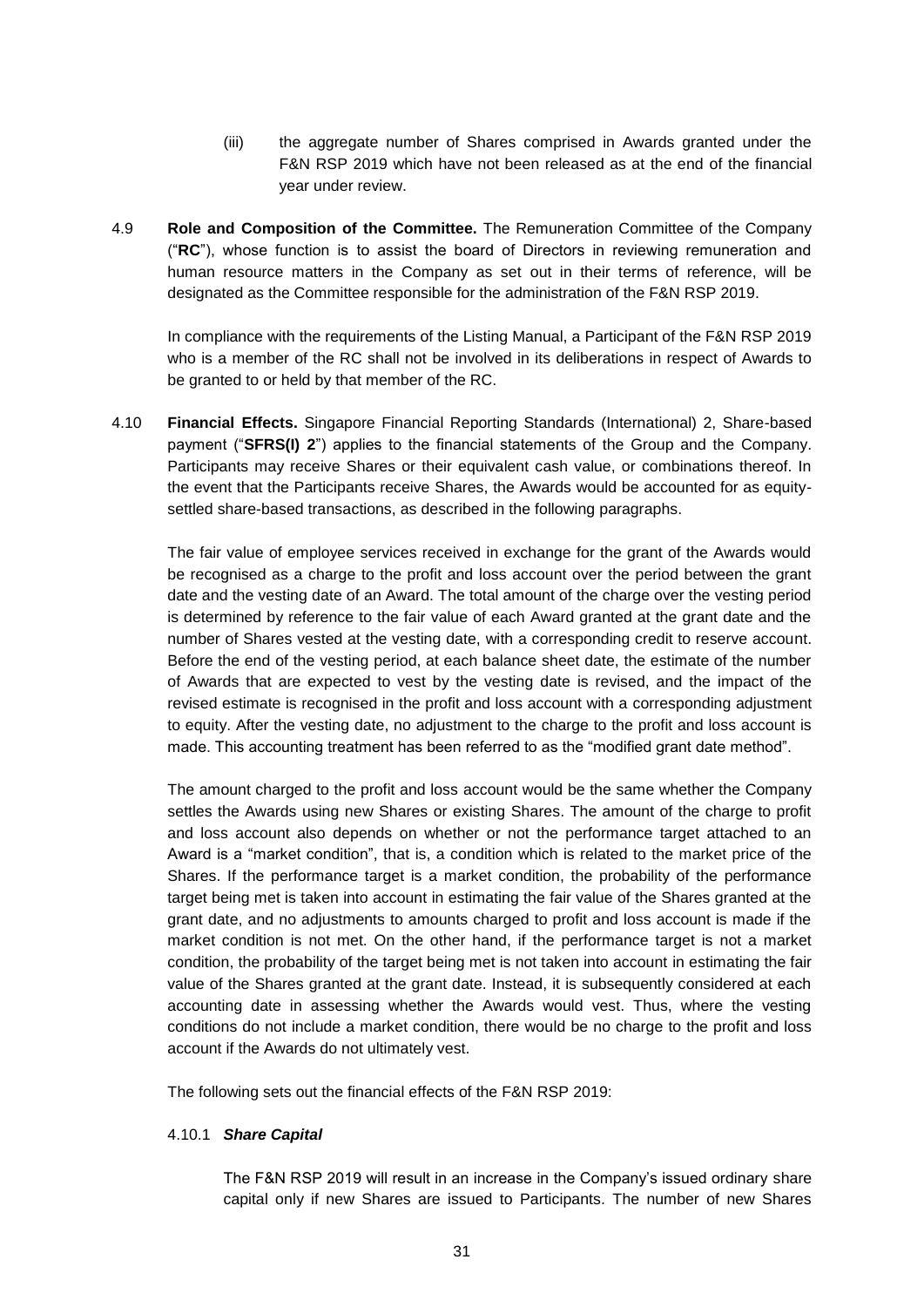issued will depend on, *inter alia*, the size of the Awards granted under the F&N RSP 2019. In any case, the F&N RSP 2019 provides that the aggregate number of new Shares to be issued and existing Shares delivered under the F&N RSP 2019 will be subject to the maximum limit of 8% of the issued Shares (excluding treasury shares and subsidiary holdings) from time to time. If, instead of issuing new Shares to Participants, existing Shares are purchased for delivery to Participants on vesting, the F&N RSP 2019 will not have an impact on the Company's ordinary share capital.

# 4.10.2 *NTA*

As described below in the paragraph on earnings per Share ("**EPS**"), the F&N RSP 2019 is likely to result in a charge to the Company's profit and loss account over the period from the grant date to the vesting date of the Awards. The amount of the charge will be computed in accordance with SFRS(I) 2. If new Shares are issued under the F&N RSP 2019, there would be no effect on the net tangible assets ("**NTA**"). However, if instead of issuing new Shares to Participants, existing Shares are purchased for delivery to Participants or the Company pays the equivalent cash value, the NTA would decrease by the cost of the Shares purchased or the cash payment, respectively.

Nonetheless, it should be noted that the delivery of Shares to Participants under the F&N RSP 2019 will generally be contingent upon the Participants meeting prescribed performance targets and/or service conditions.

# 4.10.3 *EPS*

The F&N RSP 2019 is likely to result in a charge to earnings over the period from the grant date to the vesting date, computed in accordance with the modified grant date method under SFRS(I) 2.

Nonetheless, it should again be noted that the delivery of Shares to Participants under the F&N RSP 2019 will generally be contingent upon the Participants meeting prescribed performance targets and/or service conditions.

# 4.10.4 *Dilutive Impact*

It is expected that the dilutive impact of the F&N RSP 2019 on the NTA per Share and EPS will not be significant.

The Existing Share Plans currently provide for a maximum limit of 10%. Accordingly, there will be no significant dilution of Shareholders' shareholding percentages as a result of the introduction of the new F&N RSP 2019, as the F&N RSP 2019 provides for a reduced maximum limit of 8%.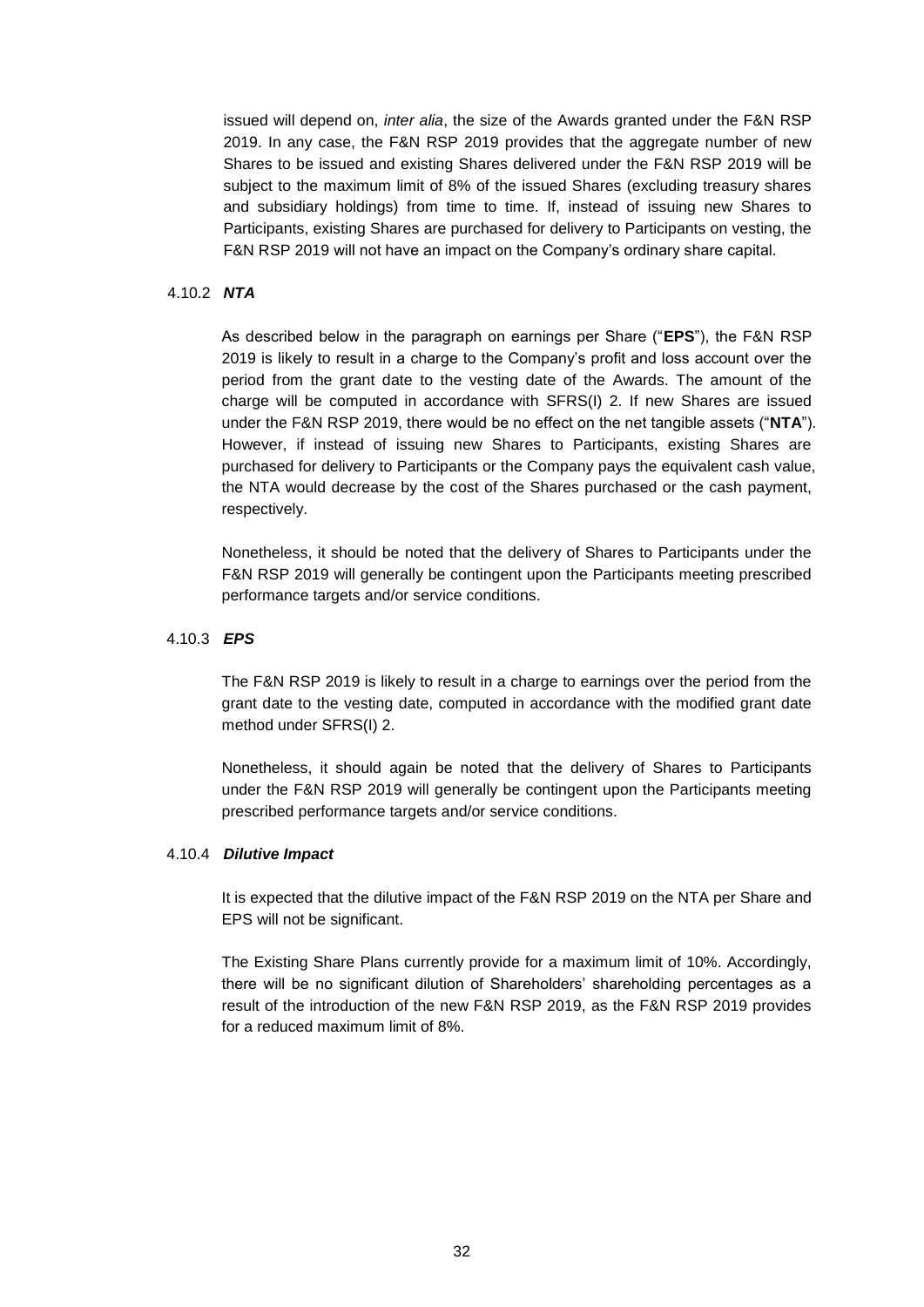## **5. INTERESTS OF DIRECTORS AND SUBSTANTIAL SHAREHOLDERS**

5.1 **Directors' Interests.** The interests of the Directors in the Shares as recorded in the Register of Directors' Shareholdings as at the Latest Practicable Date are set out below:

|                                                  | <b>Number of Shares</b> |       |                |        |
|--------------------------------------------------|-------------------------|-------|----------------|--------|
|                                                  | <b>Direct</b>           |       | <b>Deemed</b>  |        |
| <b>Director</b>                                  | <b>Interest</b>         | 9/10  | Interest $(2)$ | 9/2(1) |
| Mr Charoen Sirivadhanabhakdi                     |                         |       | 1,270,503,884  | 87.73  |
| Khunying Wanna Sirivadhanabhakdi                 |                         |       | 1,270,503,884  | 87.73  |
| Tengku Syed Badarudin Jamalullail                |                         |       |                |        |
| Mrs Siripen Sitasuwan                            |                         |       |                |        |
| Mr Timothy Chia Chee Ming                        |                         |       |                |        |
| Mr Charles Mak Ming Ying                         |                         |       |                |        |
| Mr Chan Heng Wing                                |                         |       |                |        |
| Dr Sujittra Sombuntham                           |                         |       |                |        |
| Mr Koh Poh Tiong                                 | 251,315                 | 0.017 |                |        |
| Mr Chotiphat Bijananda                           |                         |       |                |        |
| Mr Thapana Sirivadhanabhakdi                     |                         |       |                |        |
| Mr Sithichai Chaikriangkrai                      |                         |       |                |        |
| Mr Michael Chye Hin Fah (Alternate Director)     |                         |       |                |        |
| Mr Prapakon Thongtheppairot (Alternate Director) |                         |       |                |        |

#### **Notes:**

- $(1)$  The figures are based on 1,448,121,153 Shares in issue as at the Latest Practicable Date (this is based on 1,448,252,279 Shares in issue as at the Latest Practicable Date and disregarding 131,126 Shares held in treasury as at the Latest Practicable Date).
- <sup>(2)</sup> Deemed interests refer to interests determined pursuant to Section 4 of the Securities and Futures Act, Chapter 289 of Singapore (the "**SFA**").
- 5.2 **Substantial Shareholders' Interests.** The interests of the substantial Shareholders in the Shares as recorded in the Register of Substantial Shareholders as at the Latest Practicable Date are set out below:

|                                         | <b>Number of Shares</b> |        |                         |             |  |
|-----------------------------------------|-------------------------|--------|-------------------------|-------------|--|
|                                         | <b>Direct</b>           |        | <b>Deemed</b>           |             |  |
| <b>Substantial Shareholder</b>          | <b>Interest</b>         | 9/2(1) | Interest <sup>(2)</sup> | $9/0^{(1)}$ |  |
| Mr Charoen Sirivadhanabhakdi            |                         | ۰      | 1,270,503,884           | 87.73       |  |
| Khunying Wanna Sirivadhanabhakdi        |                         | ۰      | 1,270,503,884           | 87.73       |  |
| InterBey Investment Limited             | 412,423,822             | 28.48  |                         |             |  |
| International Beverage Holdings Limited |                         |        | 412.423.822             | 28.48       |  |
| Thai Beverage Public Company Limited    |                         |        | 412.423.822             | 28.48       |  |
| <b>TCC Assets Limited</b>               | 858,080,062             | 59.25  |                         |             |  |
| Siriwana Company Limited                |                         |        | 412.423.822             | 28.48       |  |
| <b>MM Group Limited</b>                 |                         |        | 412.423.822             | 28.48       |  |
| Maxtop Management Corp.                 |                         |        | 412,423,822             | 28.48       |  |
| Risen Mark Enterprise Ltd.              |                         |        | 412.423.822             | 28.48       |  |
| Golden Capital (Singapore) Limited      |                         |        | 412.423.822             | 28.48       |  |

#### **Notes:**

- (1) The figures are based on 1,448,121,153 Shares in issue as at the Latest Practicable Date (this is based on 1,448,252,279 Shares in issue as at the Latest Practicable Date and disregarding 131,126 Shares held in treasury as at the Latest Practicable Date).
- $(2)$  Deemed interests refer to interests determined pursuant to Section 4 of the SFA.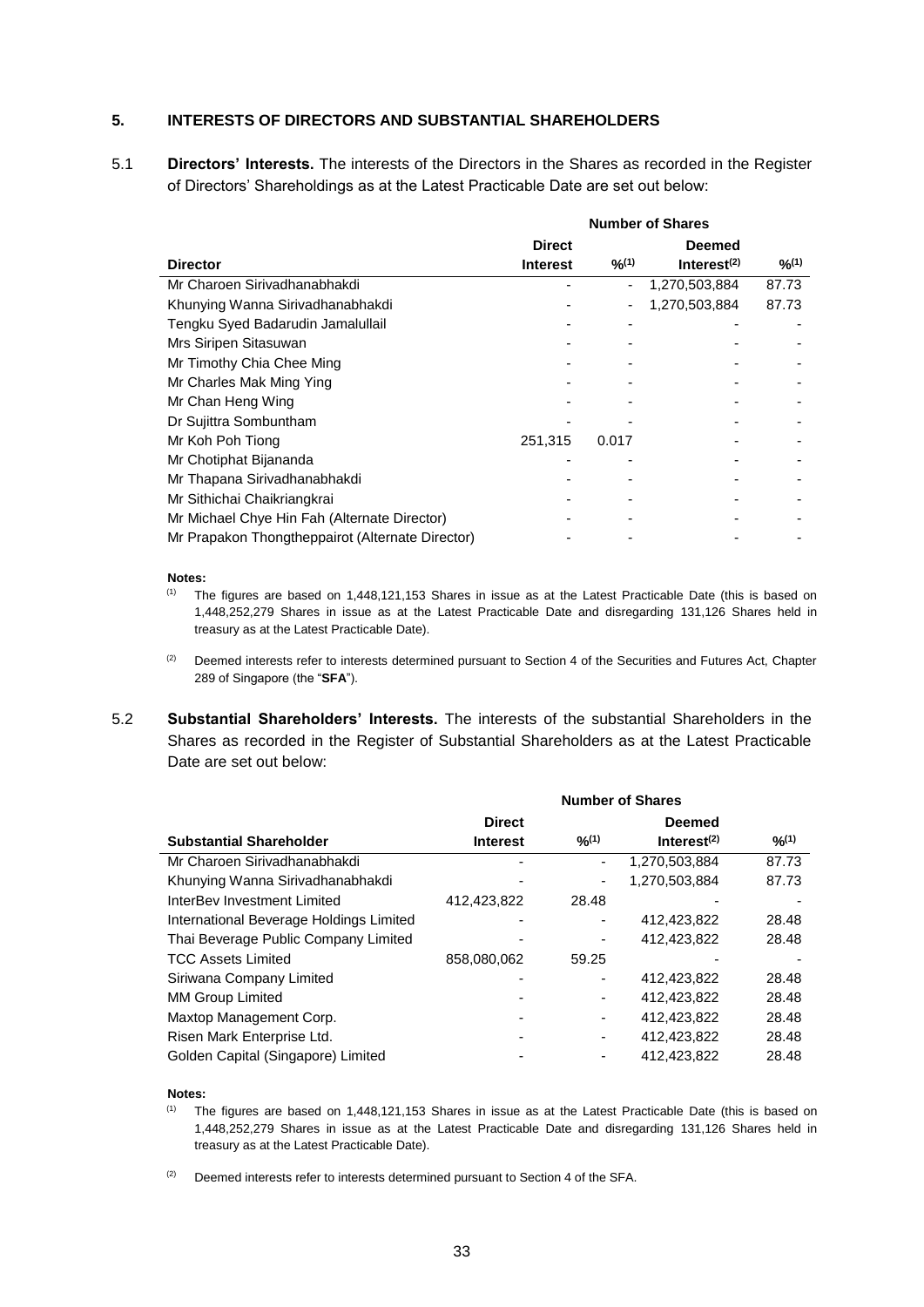# **6. DIRECTORS' RECOMMENDATIONS**

6.1 **Proposed Renewal of IPT Mandate.** The Directors who are considered independent for the purposes of the proposed renewal of the IPT Mandate are, as at the Latest Practicable Date, Tengku Syed Badarudin Jamalullail, Mrs Siripen Sitasuwan, Mr Timothy Chia Chee Ming, Mr Charles Mak Ming Ying, Mr Chan Heng Wing, Dr Sujittra Sombuntham and Mr Koh Poh Tiong (the "**Independent Directors**"). The Independent Directors are of the opinion that the entry by the EAR Group (as described in paragraph 2 of the Appendix to this Letter) into the Interested Person Transactions (as described in paragraph 5 of the Appendix to this Letter) with the Interested Persons (as described in paragraph 4 of the Appendix to this Letter) in the ordinary course of business will enhance the efficiency of the Company and its subsidiaries, and is in the interests of the Company. Accordingly, they recommend that Shareholders vote in favour of Ordinary Resolution No. 9, being the Ordinary Resolution relating to the renewal of the IPT Mandate to be proposed at the 2019 AGM.

The Independent Directors, in rendering their recommendation, have not had regard to the specific investment objectives, financial situation, tax position and/or unique needs and constraints of any Shareholder.

As different Shareholders would have different investment objectives, the Independent Directors recommend that any individual Shareholder who may require specific advice in relation to the IPT Mandate should consult his stockbroker, bank manager, solicitor, accountant or other professional advisers.

- 6.2 **Proposed Renewal of Share Purchase Mandate.** The Directors are of the opinion that the proposed renewal of the Share Purchase Mandate is in the best interests of the Company. They accordingly recommend that Shareholders vote in favour of Ordinary Resolution No. 10, being the Ordinary Resolution relating to the proposed renewal of the Share Purchase Mandate to be proposed at the 2019 AGM.
- 6.3 **Proposed Adoption of F&N RSP 2019.** The Directors are of the opinion that the proposed adoption of the F&N RSP 2019 is in the best interests of the Company. They accordingly recommend that Shareholders vote in favour of Ordinary Resolution No. 11, being the Ordinary Resolution relating to the proposed adoption of the F&N RSP 2019 to be proposed at the 2019 AGM.

# **7. ABSTENTION FROM RECOMMENDATION AND VOTING**

- 7.1 **Abstaining Directors.** Each of the following Directors have abstained from making any recommendation to Shareholders in relation to the proposed renewal of the IPT Mandate:
	- (a) Mr Charoen Sirivadhanabhakdi, who is a controlling shareholder of the Company and an interested person in relation to the IPT Mandate;
	- (b) Khunying Wanna Sirivadhanabhakdi, who is a controlling shareholder of the Company and an interested person in relation to the IPT Mandate;
	- (c) Mr Chotiphat Bijananda, who is a director of TCC Assets Limited, Frasers Property Limited and certain other companies which are associates of Mr Charoen Sirivadhanabhakdi and Khunying Wanna Sirivadhanabhakdi, both controlling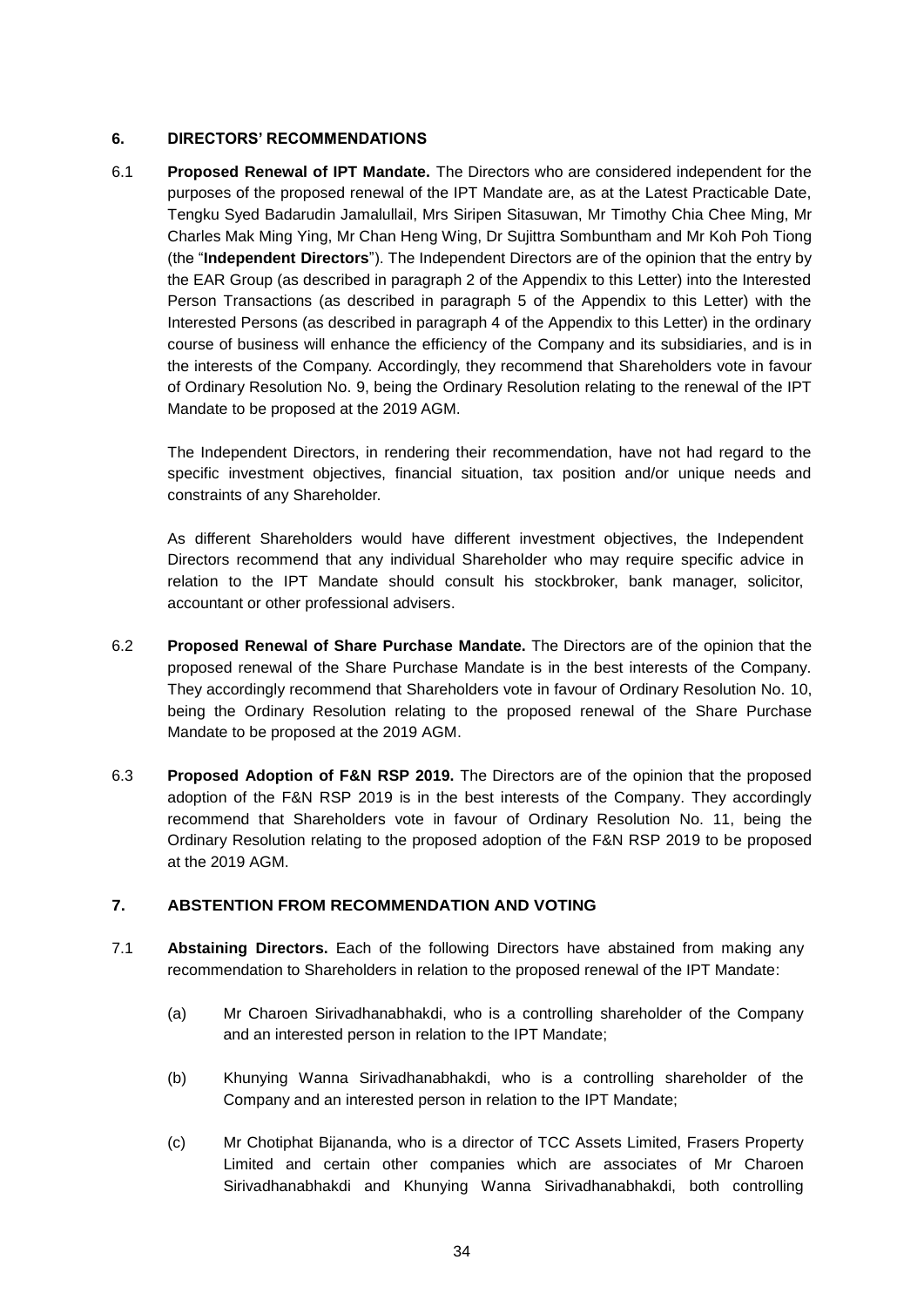shareholders of the Company and interested persons in relation to the IPT Mandate. Mr Chotiphat Bijananda is also the son-in-law of Mr Charoen Sirivadhanabhakdi and Khunying Wanna Sirivadhanabhakdi;

- (d) Mr Thapana Sirivadhanabhakdi, who is the son of Mr Charoen Sirivadhanabhakdi and Khunying Wanna Sirivadhanabhakdi, both controlling shareholders of the Company and interested persons in relation to the IPT Mandate. Mr Thapana Sirivadhanabhakdi is also a director, President and Chief Executive Officer of Thai Beverage Public Company Limited, and a director of certain other companies which are associates of Mr Charoen Sirivadhanabhakdi and Khunying Wanna Sirivadhanabhakdi; and
- (e) Mr Sithichai Chaikriangkrai, who is a director, Senior Executive Vice-President and Group Chief Financial Officer of Thai Beverage Public Company Limited, and a director of Frasers Property Limited and certain other companies which are associates of Mr Charoen Sirivadhanabhakdi and Khunying Wanna Sirivadhanabhakdi, both controlling shareholders of the Company and interested persons in relation to the IPT Mandate.

Each of the above Directors will abstain from voting his/her holding of Shares (if any), and has undertaken to ensure that his/her respective associates (including InterBev Investment Limited and TCC Assets Limited) will abstain from voting their respective holdings of Shares (if any), on Ordinary Resolution No. 9, being the Ordinary Resolution relating to the renewal of the IPT Mandate to be proposed at the 2019 AGM. The Company will disregard any votes cast by each of the above Directors and his/her respective associates (including InterBev Investment Limited and TCC Assets Limited) in respect of their holdings of Shares (if any) on Ordinary Resolution No. 9.

Each of the above Directors will also decline to accept appointment as proxy for any Shareholder to vote in respect of Ordinary Resolution No. 9, being the Ordinary Resolution relating to the renewal of the IPT Mandate to be proposed at the 2019 AGM, unless the Shareholder concerned shall have given specific instructions in his Proxy Form as to the manner in which his votes are to be cast in respect of Ordinary Resolution No. 9.

7.2 **Abstaining Shareholders.** The Company will procure persons who are eligible to participate in the F&N RSP 2019 to abstain from voting their holdings of Shares in respect of Ordinary Resolution No. 11, being the Ordinary Resolution relating to the adoption of the F&N RSP 2019 to be proposed at the 2019 AGM. The Company will disregard any votes cast by such persons in respect of their holdings of Shares on Ordinary Resolution No. 11.

The Company will also procure such persons to not accept appointment as proxy for any Shareholder to vote in respect of Ordinary Resolution No. 11 unless the Shareholder concerned shall have given specific instructions in his Proxy Form as to the manner in which his votes are to be cast in respect of Ordinary Resolution No. 11.

# **8. DIRECTORS' RESPONSIBILITY STATEMENT**

The Directors collectively and individually accept full responsibility for the accuracy of the information given in this Letter and confirm after making all reasonable enquiries that, to the best of their knowledge and belief, this Letter constitutes full and true disclosure of all material facts about the Proposals, and the Company and its subsidiaries which are relevant to the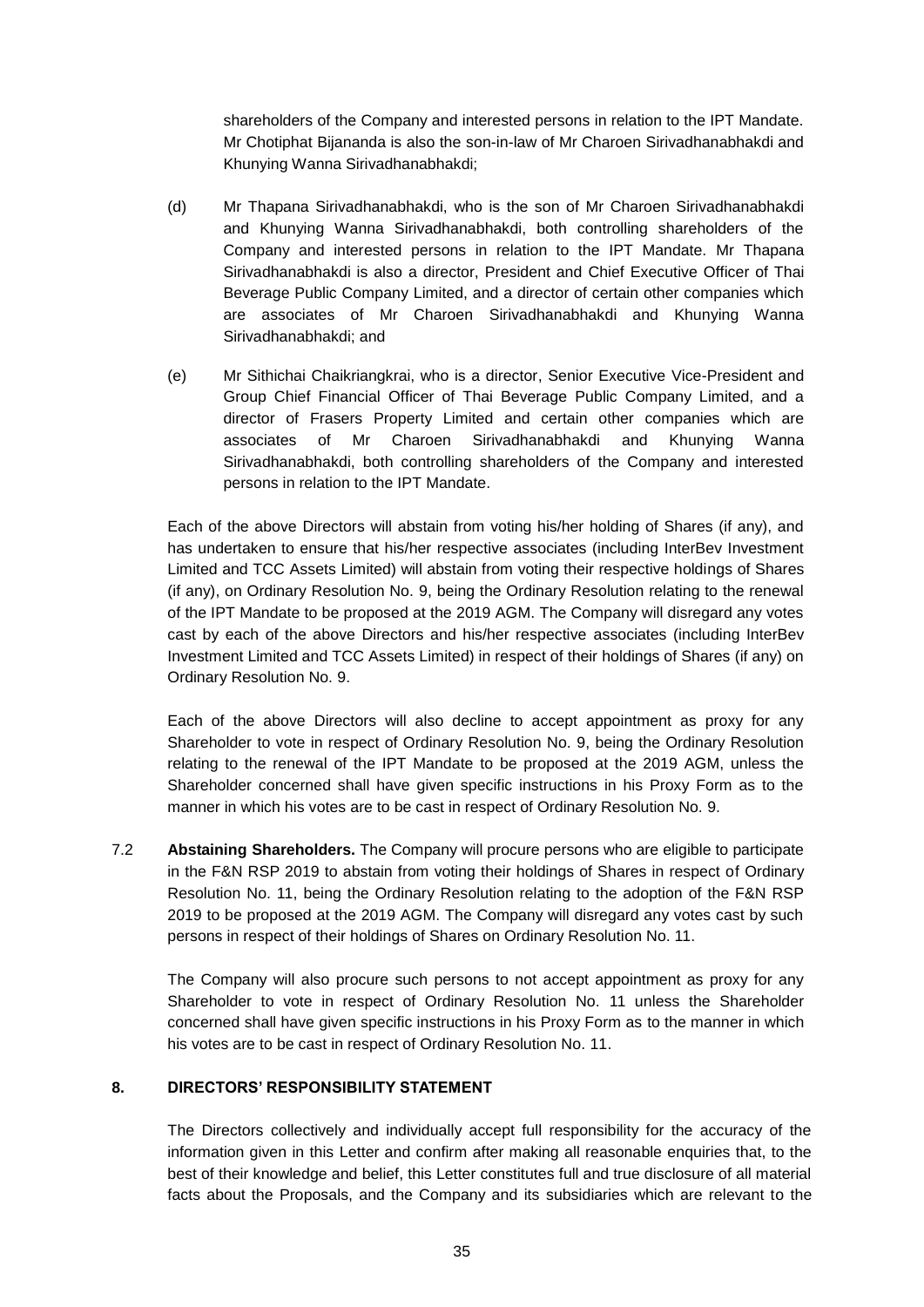Proposals, and the Directors are not aware of any facts the omission of which would make any statement in this Letter misleading. Where information in this Letter has been extracted from published or otherwise publicly available sources or obtained from a named source, the sole responsibility of the Directors has been to ensure that such information has been accurately and correctly extracted from those sources and/or reproduced in this Letter in its proper form and context.

# **9. INSPECTION OF DOCUMENTS**

The following documents are available for inspection at the registered office of the Company during normal business hours from the date of this Letter up to the date of the 2019 AGM:

- (a) the Annual Report of the Company for the financial year ended 30 September 2018;
- (b) the Letter to Shareholders dated 4 January 2018;
- (c) the Constitution of the Company; and
- (d) the proposed rules of the F&N RSP 2019.

The Annual Report of the Company for the financial year ended 30 September 2018, the Letter to Shareholders dated 4 January 2018 and the proposed rules of the F&N RSP 2019 may also be accessed at the URL <http://www.fraserandneave.com/investor-relations/annualreports>.

Yours faithfully for and on behalf of the Board of Directors of FRASER AND NEAVE, LIMITED

Hui Choon Kit Company Secretary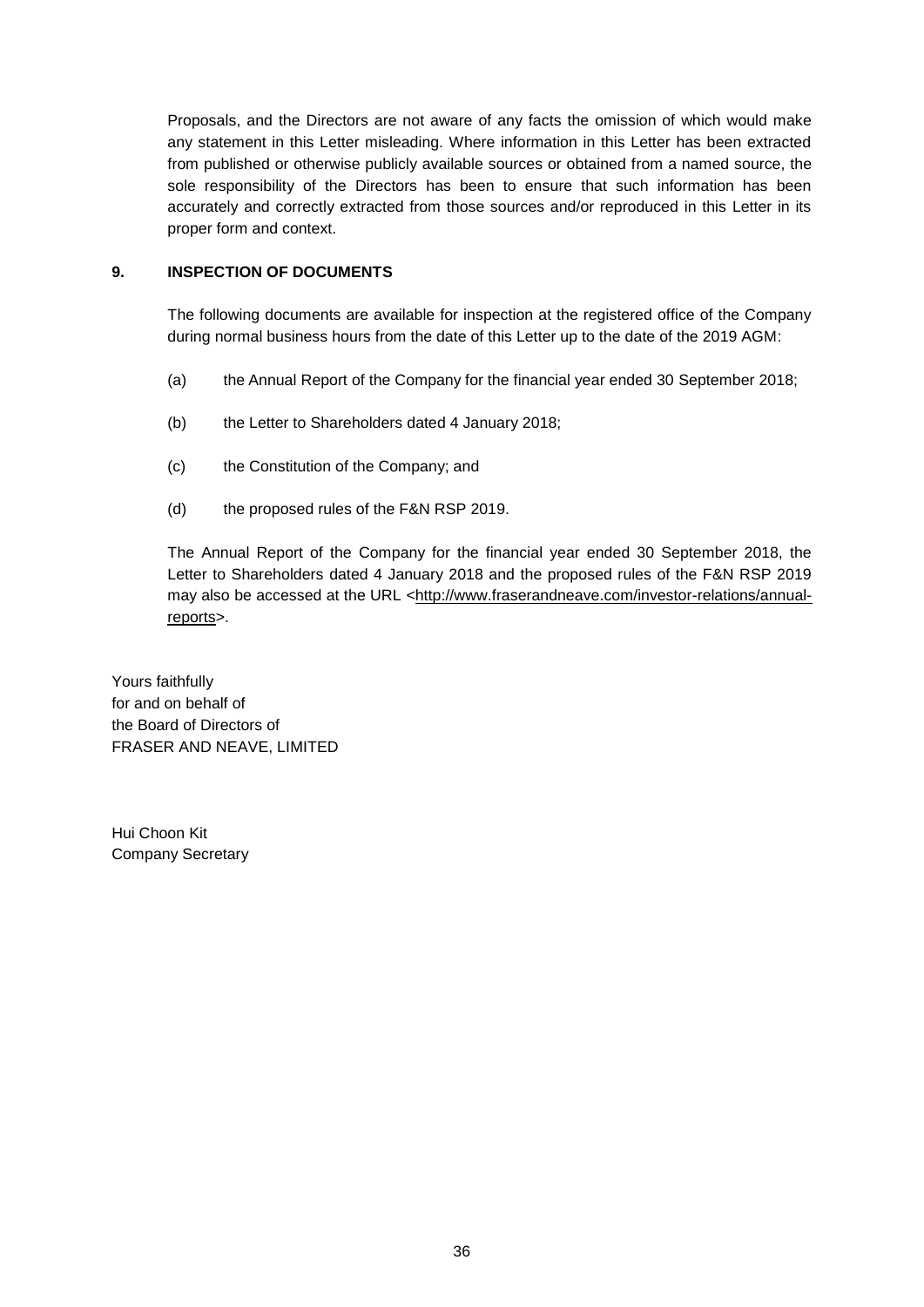# **THE IPT MANDATE**

# **1. Chapter 9 of the Listing Manual**

- 1.1 Chapter 9 of the listing manual (the "**Listing Manual**") of the Singapore Exchange Securities Trading Limited ("**SGX-ST**") governs transactions between a listed company, as well as transactions by its subsidiaries and associated companies that are considered to be "at risk", with the listed company's interested persons.
- 1.2 Except for any transaction which is below S\$100,000 in value and certain transactions which, by reason of the nature of such transactions, are not considered to put the listed company at risk to its interested person and hence are excluded from the ambit of Chapter 9, when this Chapter applies to a transaction with an interested person and the value of the transaction alone or in aggregation with other transactions conducted with the same interested person during the financial year reaches or exceeds certain materiality thresholds (which are based on the listed company's latest audited consolidated net tangible assets ("**NTA**")), the listed company is required to make an immediate announcement, or to make an immediate announcement and seek its shareholders' approval for the transaction. In particular, shareholders' approval is required for an interested person transaction of a value equal to, or exceeding:
	- (a) 5% of the listed company's latest audited consolidated NTA; or
	- (b) 5% of the listed company's latest audited consolidated NTA, when aggregated with the values of all other transactions entered into with the same interested person (as such term is construed under Chapter 9 of the Listing Manual) during the same financial year.
- 1.3 Based on the latest audited consolidated financial statements of Fraser and Neave, Limited (the "**Company**") and its subsidiaries (the "**Group**") for the financial year ended 30 September 2018, the consolidated NTA of the Group was S\$2,702,388,000. Accordingly, in relation to the Company, for the purpose of Chapter 9 of the Listing Manual, in the current financial year and until such time as the audited consolidated financial statements of the Group for the financial year ending 30 September 2019 are published, 5% of the latest audited consolidated NTA of the Group would be S\$135,119,400.
- 1.4 Chapter 9 of the Listing Manual, however, allows a listed company to seek a mandate from its shareholders for recurrent transactions of a revenue or trading nature or those necessary for its day-to-day operations such as the purchase and sale of supplies and materials (but not for the purchase or sale of assets, undertakings or businesses) which may be carried out with the listed company's interested persons. A general mandate is subject to annual renewal.
- 1.5 For the purposes of Chapter 9 of the Listing Manual:
	- (a) an "**entity at risk**" means:
		- (i) the listed company;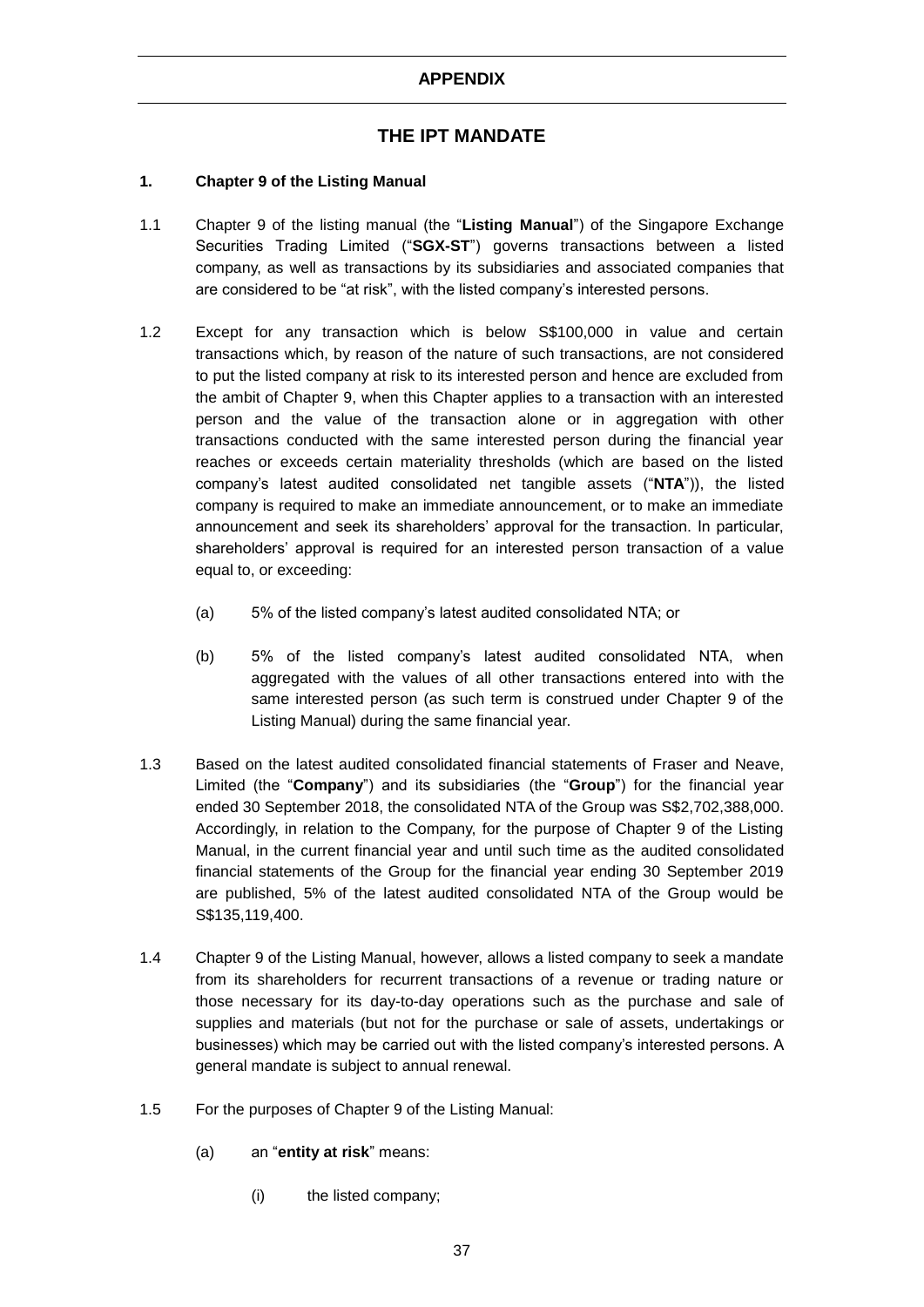- (ii) a subsidiary of the listed company that is not listed on the SGX-ST or an approved exchange; or
- (iii) an associated company of the listed company that is not listed on the SGX-ST or an approved exchange, provided that the listed company and/or its subsidiaries (the "**listed group**"), or the listed group and its interested person(s), has control over the associated company;
- (b) an "**interested person**" means a director, chief executive officer or controlling shareholder of the listed company or an associate of such director, chief executive officer or controlling shareholder;
- (c) an "**associate**" in relation to an interested person who is a director, chief executive officer or controlling shareholder, includes an immediate family member (that is, the spouse, child, adopted child, step-child, sibling or parent) of such director, chief executive officer or controlling shareholder, the trustees of any trust of which the director/his immediate family, the chief executive officer/his immediate family or the controlling shareholder/his immediate family is a beneficiary, or in the case of a discretionary trust, is a discretionary object, and any company in which the director/his immediate family, the chief executive officer/his immediate family or the controlling shareholder/his immediate family has or have an aggregate interest (directly or indirectly) of 30% or more, and, where a controlling shareholder is a corporation, its subsidiary or holding company or fellow subsidiary or a company in which it and/or they have (directly or indirectly) an interest of 30% or more;
- (d) an "**approved exchange**" means a stock exchange that has rules which safeguard the interests of shareholders against interested person transactions according to similar principles as Chapter 9;
- (e) an "**interested person transaction**" means a transaction between an entity at risk and an interested person; and
- (f) a "**transaction**" includes the provision or receipt of financial assistance; the acquisition, disposal or leasing of assets; the provision or receipt of services; the issuance or subscription of securities; the granting of or being granted options; and the establishment of joint ventures or joint investments, whether or not entered into in the ordinary course of business, and whether entered into directly or indirectly.

# **2. Rationale and Benefit to Shareholders**

2.1 It is envisaged that in the ordinary course of their businesses, transactions between companies in the EAR Group (as defined below) and the Company's interested persons are likely to occur from time to time. Such transactions would include, but are not limited to, the provision of goods and services in the ordinary course of business of the EAR Group to the Company's interested persons or the obtaining of goods and services from them.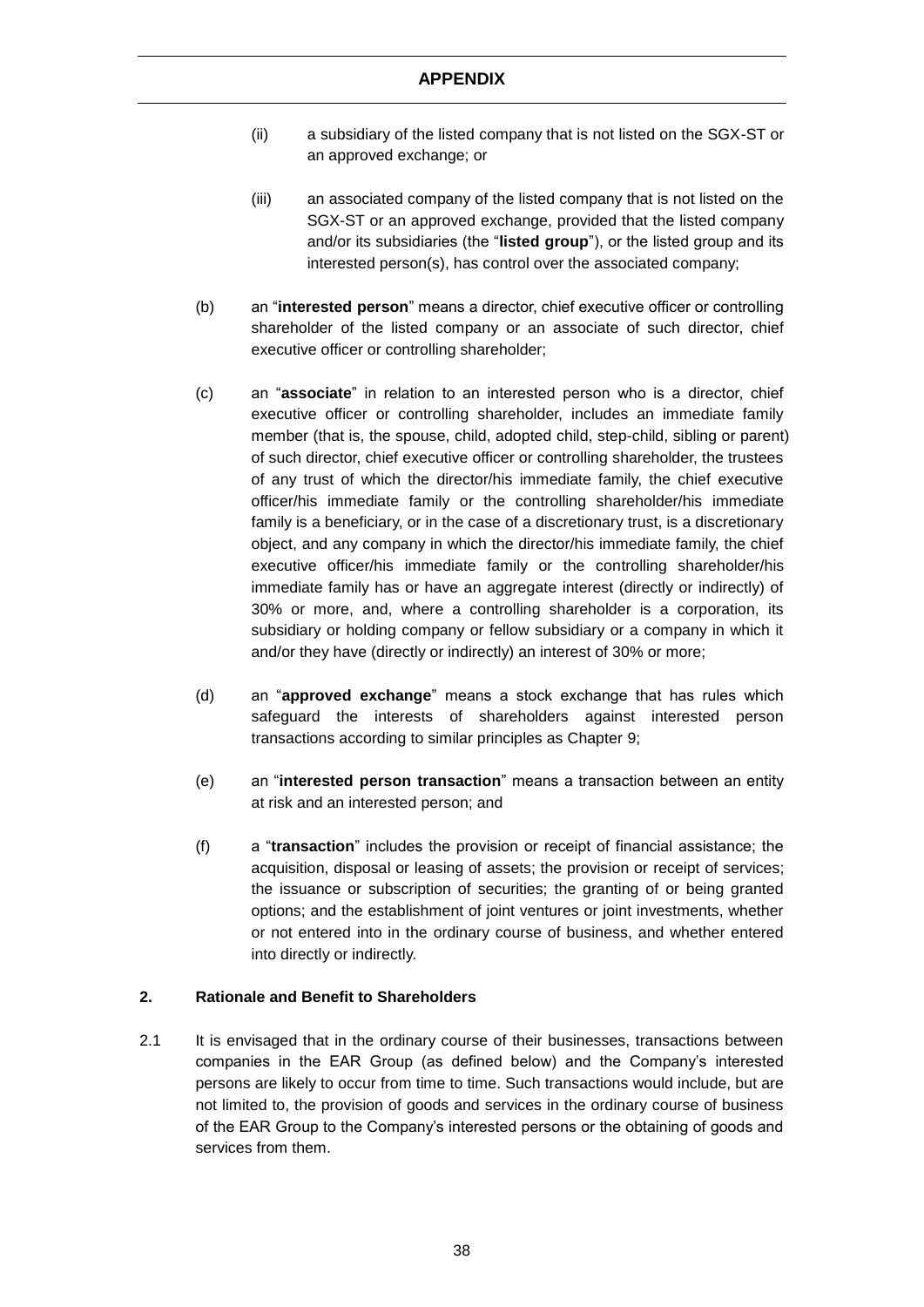- 2.2 In view of the time-sensitive and recurrent nature of commercial transactions, the obtaining of the IPT Mandate pursuant to Chapter 9 of the Listing Manual will enable:
	- (a) the Company;
	- (b) subsidiaries of the Company (excluding other subsidiaries listed on the SGX-ST or an approved exchange); and
	- (c) associated companies of the Company (other than an associated company that is listed on the SGX-ST or an approved exchange) over which the Company, or the Company and its interested person(s), has or have control,

(together, the "**EAR Group**"), or any of them, in the ordinary course of their businesses, to enter into the categories of transactions ("**Interested Person Transactions**") set out in paragraph 5 below with the specified classes of the Company's interested persons ("**Interested Persons**") set out in paragraph 4 below, provided such Interested Person Transactions are made on normal commercial terms and are not prejudicial to the interests of the Company and its minority shareholders.

2.3 The IPT Mandate (and its subsequent renewal thereafter on an annual basis) will enhance the ability of companies in the EAR Group to pursue business opportunities which are time-sensitive in nature, and will eliminate the need for the Company to announce, or to announce and convene separate general meetings, on each occasion to seek shareholders' prior approval for the entry by the relevant company in the EAR Group into such transactions. This will substantially reduce the expenses associated with the convening of general meetings on an *ad hoc* basis, improve administrative efficacy considerably, and allow manpower resources and time to be channelled towards attaining corporate objectives.

# **3. Scope and Validity Period of the IPT Mandate**

- 3.1 The IPT Mandate covers various types of Interested Person Transactions under each category of activities to which the IPT Mandate applies and describes the review procedures for ensuring that such transactions will be entered into with the specified classes of Interested Persons on normal commercial terms and will not be prejudicial to the interests of the Company and its minority shareholders.
- 3.2 The IPT Mandate will not apply to any transaction by a company in the EAR Group with an Interested Person that:
	- (a) is below S\$100,000 in value, as the threshold and aggregation requirements contained in Chapter 9 of the Listing Manual would not apply to such a transaction; or
	- (b) is equal to or exceeds S\$100,000 in value, but qualifies as an excepted transaction for the purposes of Chapter 9 of the Listing Manual and is thus exempted from the threshold and aggregation requirements contained in Chapter 9 of the Listing Manual.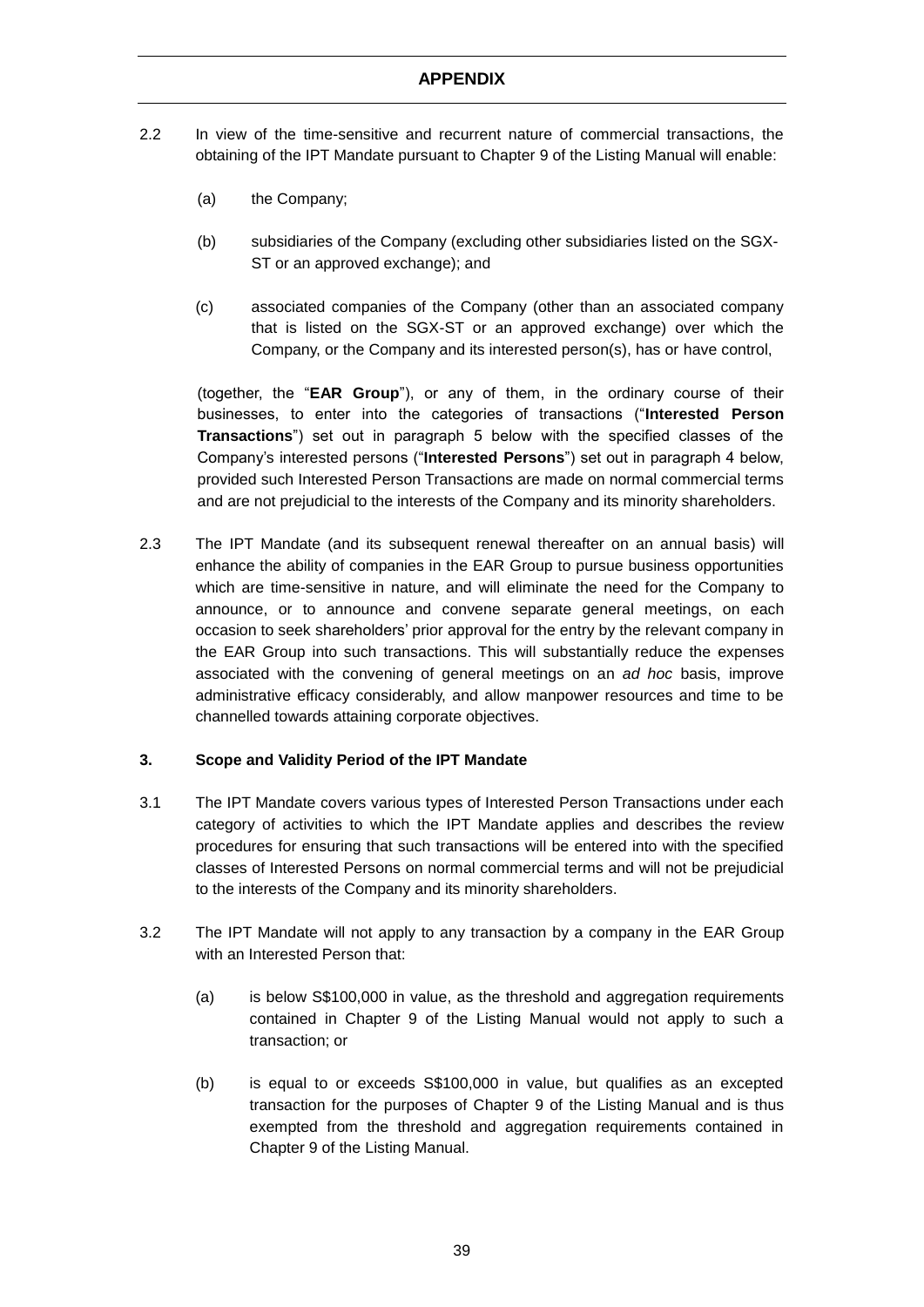Transactions with interested persons (including the Interested Persons) that do not fall within the ambit of either of the exceptions in (a) or (b) above, or the scope of the IPT Mandate, will be subject to the relevant provisions of Chapter 9 of the Listing Manual and/or other applicable provisions of the Listing Manual.

3.3 The IPT Mandate will take effect from the passing of the Ordinary Resolution relating thereto, and will continue in force until the conclusion of the next Annual General Meeting of the Company (unless sooner revoked or varied by the Company in general meeting). Approval from shareholders will be sought for the renewal of the IPT Mandate at the next Annual General Meeting and at each subsequent Annual General Meeting of the Company, subject to satisfactory review by the Audit Committee of the Company ("**Audit Committee**") of its continued application to the Interested Person Transactions.

## **4. Classes of Interested Persons**

The IPT Mandate will apply to the Interested Person Transactions that are carried out with the following classes of Interested Persons:

- (a) Mr Charoen Sirivadhanabhakdi and his associates; and
- (b) Khunying Wanna Sirivadhanabhakdi and her associates.

## **5. Categories of Interested Person Transactions**

The Interested Person Transactions to which the IPT Mandate will apply, and the benefits to be derived therefrom, are set out below.

## (a) **General Transactions**

This category relates to general transactions ("**General Transactions**") by the EAR Group for the provision to, or the obtaining from, Interested Persons of products and services in the normal course of business of the EAR Group, or which are necessary for the day-to-day operations of the EAR Group, comprising the following:

- (i) sale and/or purchase of beer, spirits, water, soda, dairy products, ice cream and other products;
- (ii) sale and/or purchase of raw materials, energy sources, intermediate goods, packaging materials, material handling structures and byproducts such as beverage concentrates, sugar, milk and dairy products, yeast, hops, fuel, new and used glass bottles, aluminium cans, cartons and caps, PET and pallets;
- (iii) provision and/or obtaining of leases or subleases of office space, warehouses, transportation vehicles, passenger cars and land;
- (iv) obtaining of property-linked services (such as property marketing, property and rental valuation services, building maintenance services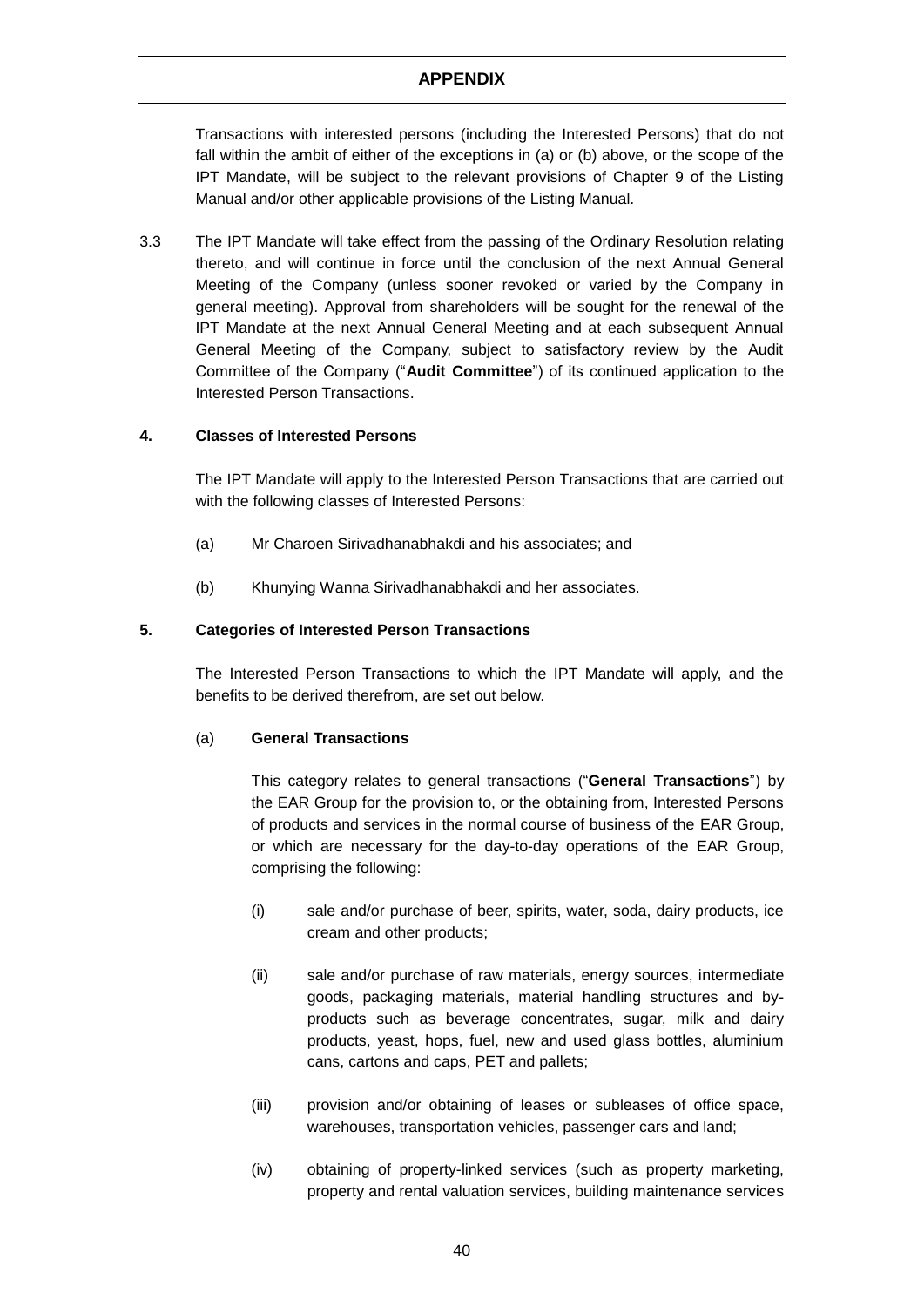and security services) and services relating to provision of hotel and serviced residence accommodation, meeting rooms and other related facilities;

- (v) obtaining of property development and project management services;
- (vi) obtaining of operation, maintenance, management and marketing services for properties;
- (vii) obtaining of asset management services, such as obtaining advice on repositioning, asset enhancement or leasing matters;
- (viii) obtaining of insurance and insurance-related services;
- (ix) provision and/or obtaining of office and storage supplies, and of shared data-centre storage and/or information technology services;
- (x) contract printing, publishing, distribution and/or manufacturing services;
- (xi) provision and/or obtaining of software licences and related licensing programs; and
- (xii) provision and/or obtaining of such other products and/or services which are incidental to or in connection with the provision and/or obtaining of products and/or services in sub-paragraphs (i) to (xi) above.

The EAR Group will benefit from having access to competitive quotes from Interested Persons in addition to obtaining quotes from, or transacting with, non-Interested Persons.

## (b) **Management Support Services**

The EAR Group may also, from time to time, receive management and support services from, or provide management and support services to, its Interested Persons in the areas of procurement, logistics, information technology, legal, compliance and trade mark management, corporate secretarial, human resource, tax, treasury, accounting and internal audit ("**Management Support Services**"). By having access to and providing such management support, the EAR Group will derive operational and financial leverage in its dealings with third parties as well as benefits from the global network of its Interested Persons.

# **6. Review Procedures for Interested Person Transactions**

6.1 The EAR Group has an internal control system in place to ensure that Interested Person Transactions with the Interested Persons are made on normal commercial terms, supported by independent valuation where appropriate, and consistent with the EAR Group's usual policies and practices.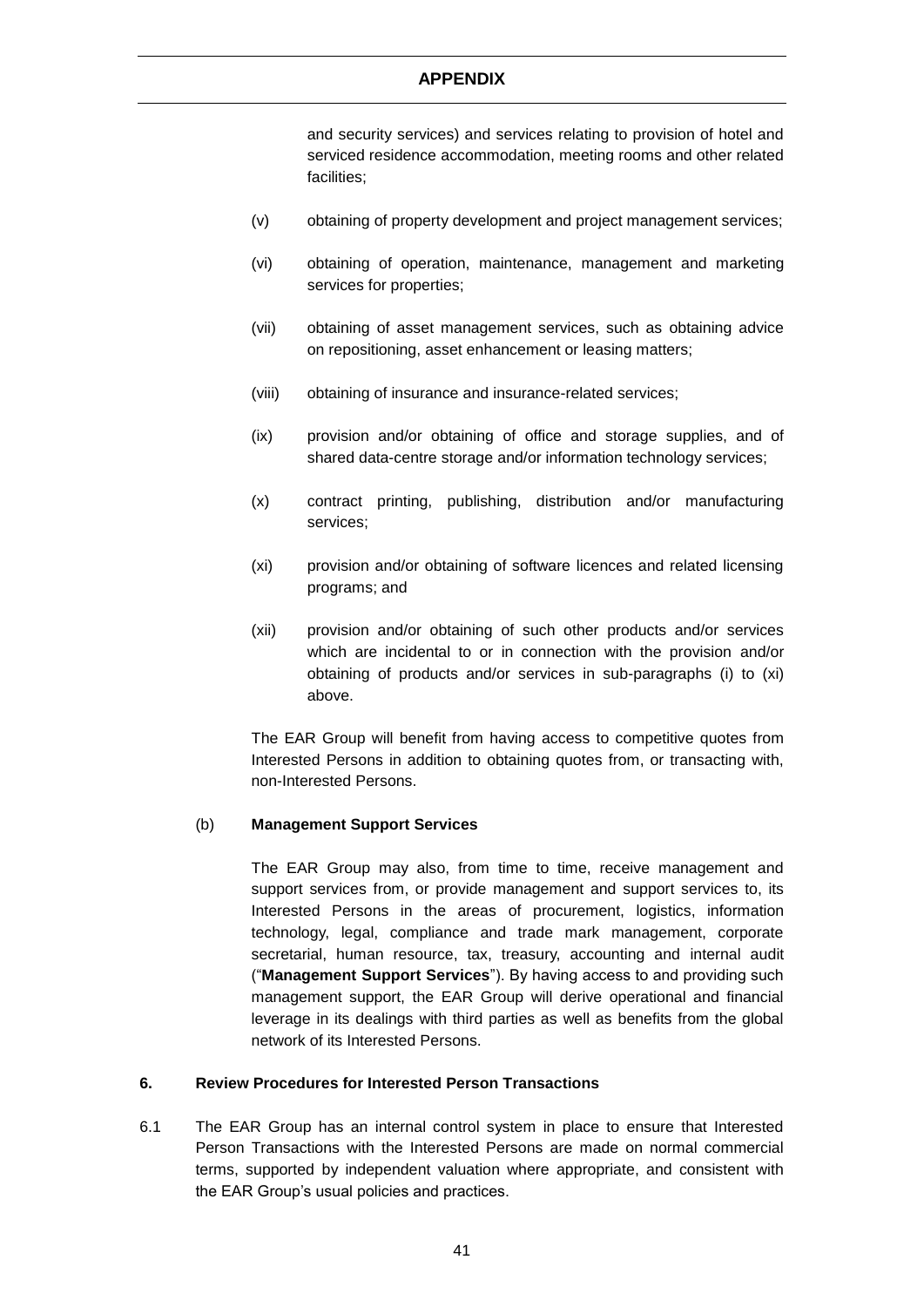In general, there are procedures established by the EAR Group to ensure that transactions with Interested Persons are undertaken on an arm's length basis and on normal commercial terms consistent with the EAR Group's usual business practices and policies, which are generally no more favourable to the Interested Persons than those extended to unrelated third parties.

In particular, the following review procedures have been put in place:

## (a) **General Transactions**

## Review Procedures

*(i) Provision of Services or Sale of Products*

The review procedures are:

- (1) all contracts entered into or transactions with Interested Persons are to be carried out at the prevailing market rates or prices of the service or product providers, on terms which are no more favourable to the Interested Persons than the usual commercial terms extended to unrelated third parties (including, where applicable preferential rates / prices / discounts accorded to corporate customers or for bulk purchases) or otherwise in accordance with applicable industry norms; and
- (2) in the limited circumstances where the prevailing market rates or prices are not available due to the nature of service to be provided or the product to be sold, the EAR Group's pricing for such services to be provided or products to be sold to Interested Persons is determined in accordance with the EAR Group's usual business practices and pricing policies, consistent with the usual margin to be obtained by the EAR Group for the same or substantially similar type of contract or transaction with unrelated third parties. In determining the transaction price payable by the Interested Persons for such services or products, factors such as, but not limited to, quantity, volume, consumption, customer requirements, specifications, duration of contract and strategic purposes of the transaction will be taken into account.
- *(ii) Obtaining of Services or Purchasing of Products*

The review procedures are:

(1) all contracts entered into or transactions with Interested Persons are to be carried out by obtaining quotations at the prevailing market rates or prices of the service or product providers, on terms which are no less favourable than those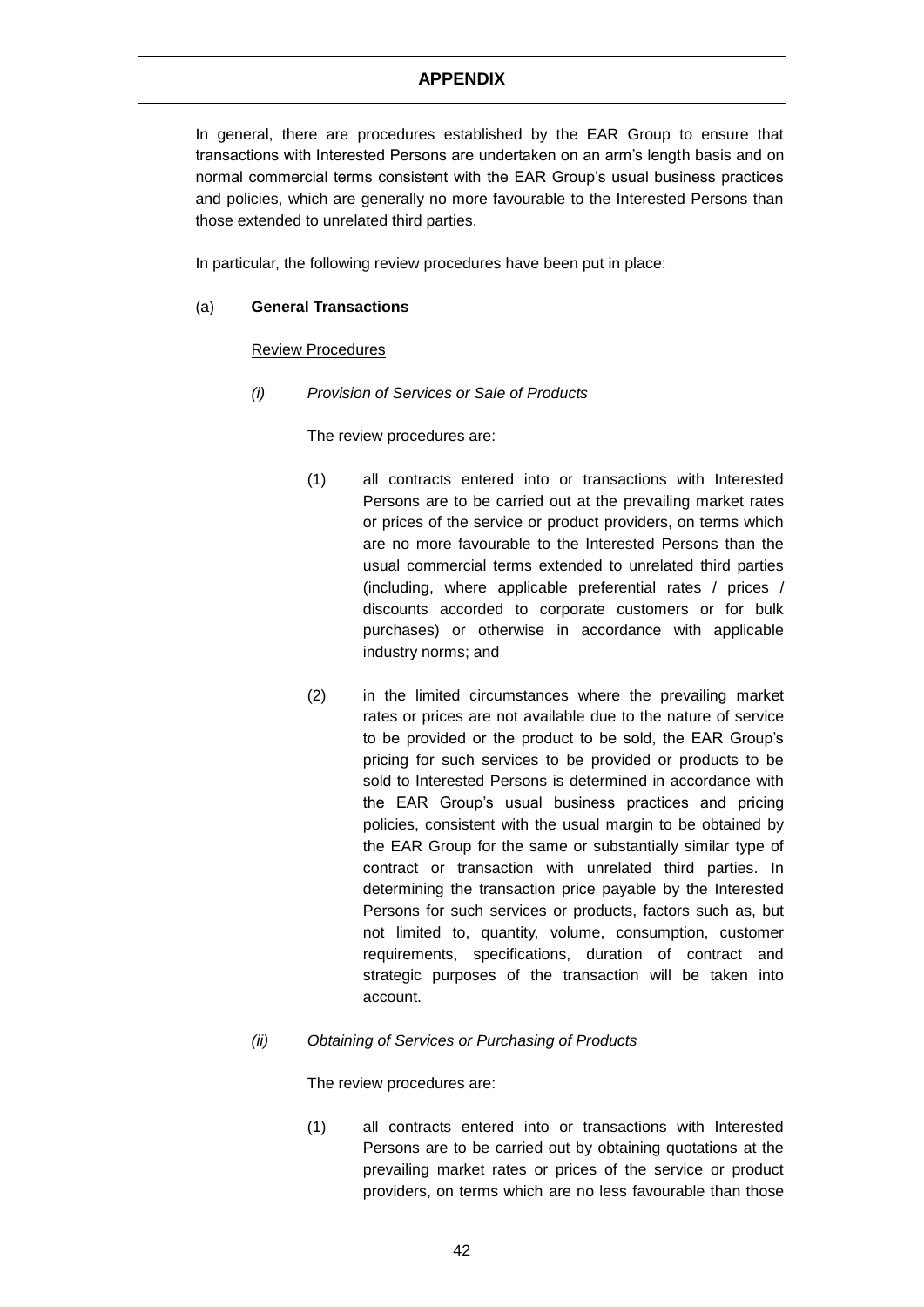extended by the Interested Person to third parties. Further, quotations shall be obtained (wherever possible or available) from at least two other unrelated third party suppliers for similar quantities and/or quality of services or products, prior to the entry into the contract or transaction with the Interested Person, as a basis for comparison to determine whether the price and terms offered by the Interested Person are fair and reasonable and comparable to those offered by other unrelated third parties for the same or substantially similar type of services or products. In determining whether the price and terms offered by the Interested Person are fair and reasonable, qualitative and quantitative factors such as, but not limited to, delivery schedules, specification compliance, track record, experience and expertise, and where applicable, preferential rates, rebates or discounts accorded for bulk purchases, will also be taken into account in deciding whether or not to accept a particular quotation, as it is not commercially viable, and therefore not beneficial to the Company, to transact solely on the basis of quantitative factors (such as price) alone; and

(2) in the limited circumstance where such competitive quotations cannot be obtained (for instance, if there are no unrelated third party vendors of similar products or services, or if the product is a proprietary item such as beverage concentrates), the senior management staff of the relevant entity in the EAR Group (with no interest, direct or indirect in the transaction), will determine whether the price and terms offered by the Interested Person are fair and reasonable, having regard to the costs and benefits of entering into the transactions, as well as factors including, but not limited to, delivery schedules, specification compliance, track record, experience and expertise, and where applicable, preferential rates, rebates or discounts accorded for bulk purchases.

The Company will maintain a register of Interested Person Transactions carried out with Interested Persons (recording the basis, including the quotations obtained to support such basis, on which they are entered into), and the Company's annual internal audit plan will incorporate a review of the Interested Person Transactions recorded in the register to ascertain that the guidelines and review procedures for Interested Person Transactions have been complied with.

#### Threshold Limits

For the purposes of sub-paragraphs (i), (ii) and (iii) below, the "**Financial Limit**" shall be the amount equivalent to 5% of the Company's audited consolidated net tangible assets for the time being, as determined by reference to the Company's latest announced audited consolidated financial statements.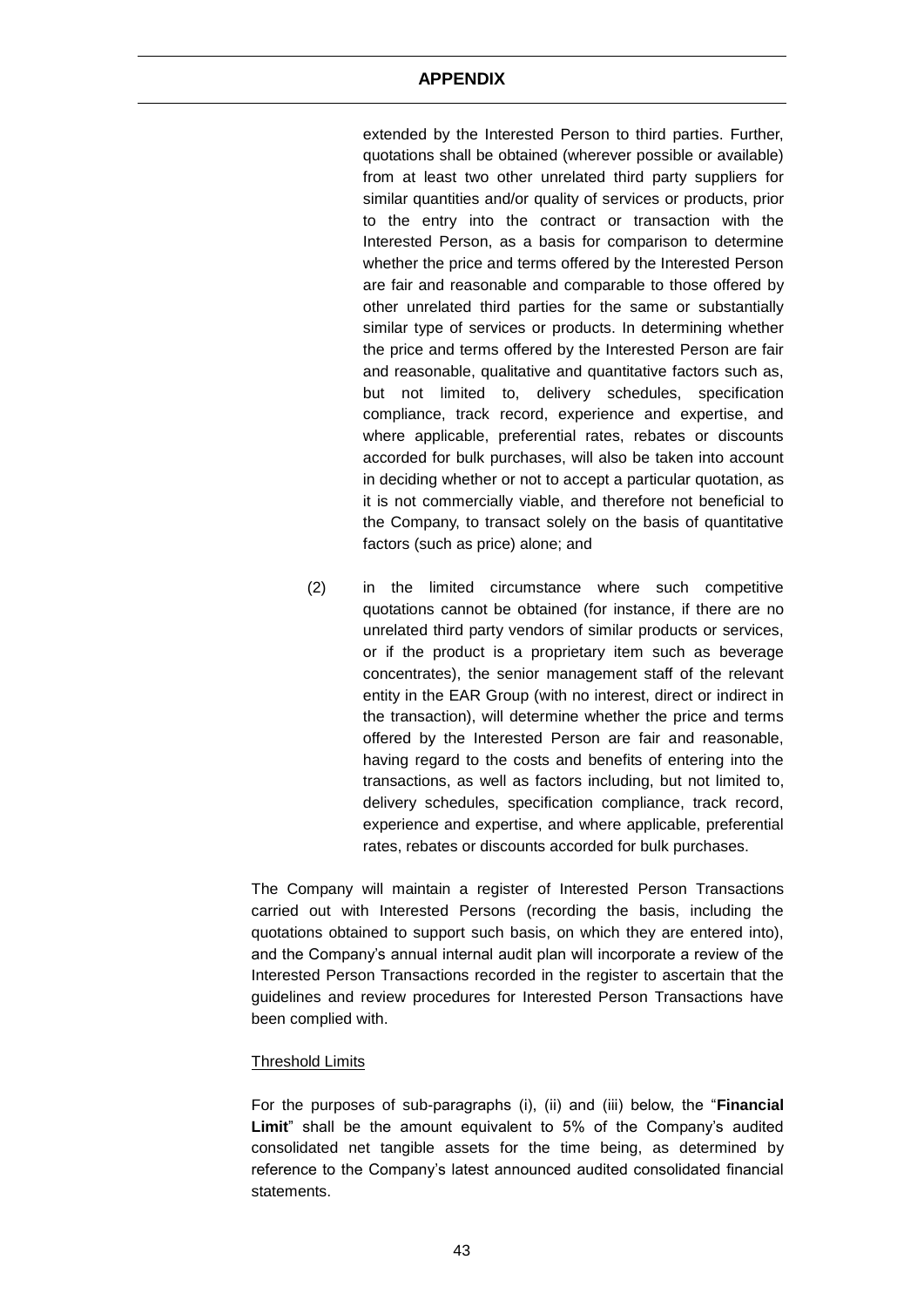In addition to the above review procedures, the following review and approval procedures will apply to the General Transactions:

- (i) transactions equal to or exceeding \$100,000 but below the Financial Limit (as defined above) each in value, will be reviewed and approved prior to their entry by the chief executive officer of the relevant business division or such other senior executive(s) of the Company designated by the Audit Committee from time to time for such purpose, and tabled for review by the Audit Committee on a quarterly basis;
- (ii) transactions equal to or exceeding the Financial Limit each in value will be reviewed and approved by the Audit Committee prior to their entry;
- (iii) where the value of a transaction, when aggregated with previous transactions of the same kind in any particular financial year, is equal to or exceeds the Financial Limit, such transaction, and all future transactions of the same kind in that particular financial year will be reviewed and approved by the Audit Committee prior to their entry; and
- (iv) the chief executive officer of the relevant business division or other senior executive(s) of the Company designated by the Audit Committee from time to time for such purpose, and the Audit Committee, may, as he/it deems fit, request for additional information pertaining to the transaction under review from independent sources or advisers, including the obtaining of valuations from independent professional valuers.

# (b) **Management Support Services**

#### Review Procedures

# *(i) Provision of Management Support Services*

The EAR Group will satisfy itself that the costs for any Management Support Services provided to any Interested Person shall be on an arm's length and normal commercial basis and will be arrived at on a cost-recovery basis, based on the service provider's cost of providing such services, plus an appropriate mark-up (if any), as agreed with the Interested Person, and after taking into account factors such as the synergies and benefits derived, complexity of issues encountered, time spent and operating environment. The EAR Group will also satisfy itself that, having regard to the nature of the service to be provided to the Interested Person, the mark-up (if any) is no more favourable to the Interested Person than that applied to its other business units for the same or substantially the same service, or is otherwise fair and reasonable to the EAR Group.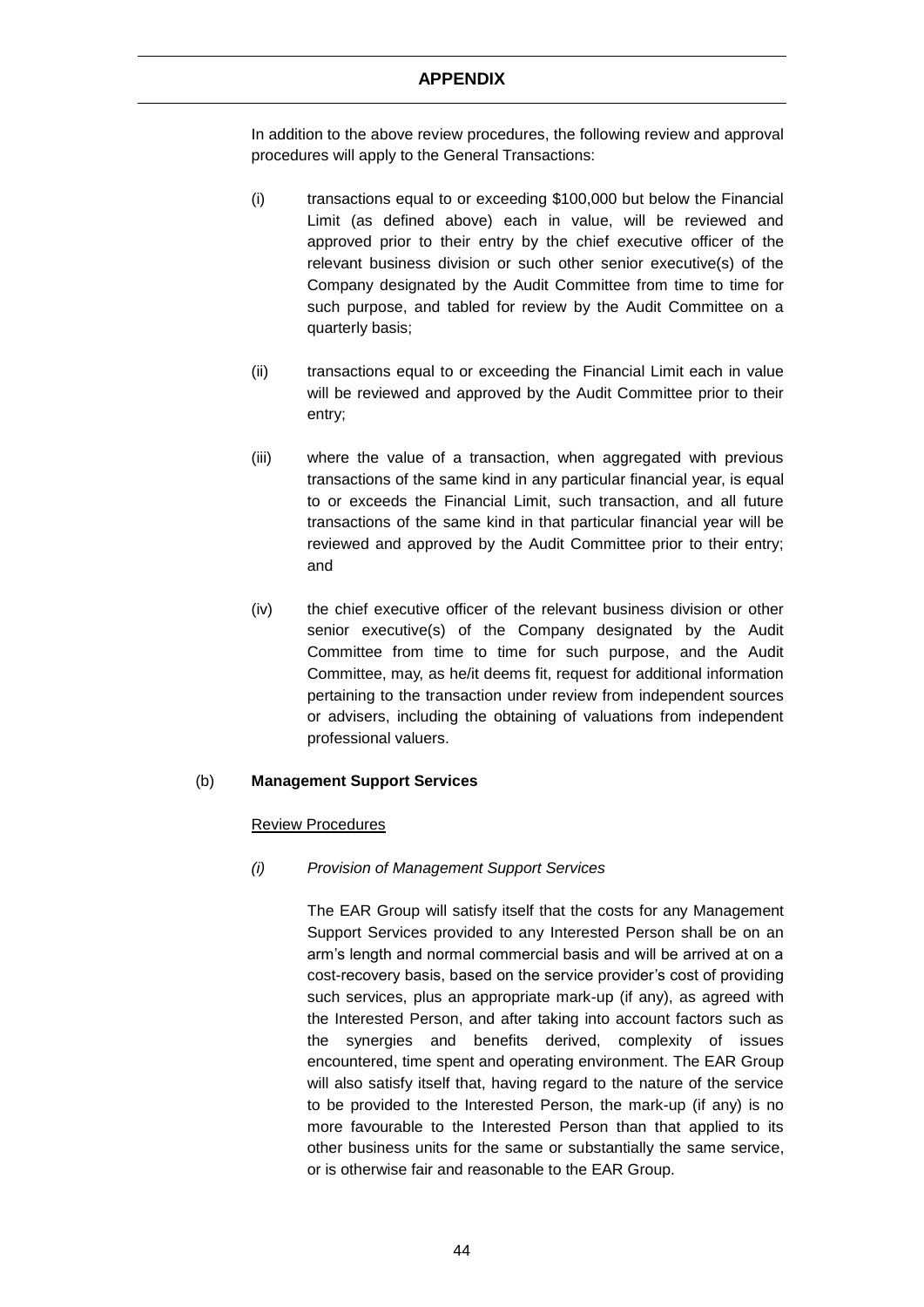*(ii) Obtaining of Management Support Services*

The review procedures are:

- (1) quotations shall be obtained (wherever possible or available) from at least two other unrelated third party suppliers for similar quality of services, prior to the entry into the contract or transaction with the Interested Person, as a basis for comparison to determine whether the price and terms offered by the Interested Person are fair and reasonable and comparable to those offered by other unrelated third parties for the same or substantially similar type of services. In determining whether the price and terms offered by the Interested Person are fair and reasonable, factors such as, but not limited to, track record, experience and expertise, and where applicable, preferential rates, rebates or discounts, will also be taken into account; and
- (2) in the event that such competitive quotations cannot be obtained (for instance, if there are no unrelated third party vendors of similar services), the senior management staff of the relevant entity in the EAR Group (with no interest, direct or indirect in the transaction), will determine whether the price and terms offered by the Interested Person are fair and reasonable, having regard to the costs and benefits of entering into the transactions, as well as factors including, but not limited to, track record, experience and expertise, and where applicable, preferential rates, rebates or discounts.

The Company will maintain a register of Interested Person Transactions carried out with Interested Persons (recording the basis, including the quotations obtained to support such basis, on which they are entered into), and the Company's annual internal audit plan will incorporate a review of the Interested Person Transactions recorded in the register to ascertain that the guidelines and review procedures for Interested Person Transactions have been complied with.

Transactions equal to or exceeding the Financial Limit (as defined in subparagraph (a) above) must be approved by the Audit Committee prior to their entry, and transactions equal to or below the Financial Limit shall be reviewed on a quarterly basis by the Audit Committee.

#### (c) **Other Review Procedures**

The following will apply to the review and approval process for all categories of Interested Person Transactions:

(i) if the chief executive officer of the relevant business division has an interest in the transaction or is a nominee for the time being of the Interested Person, the review and approval process shall be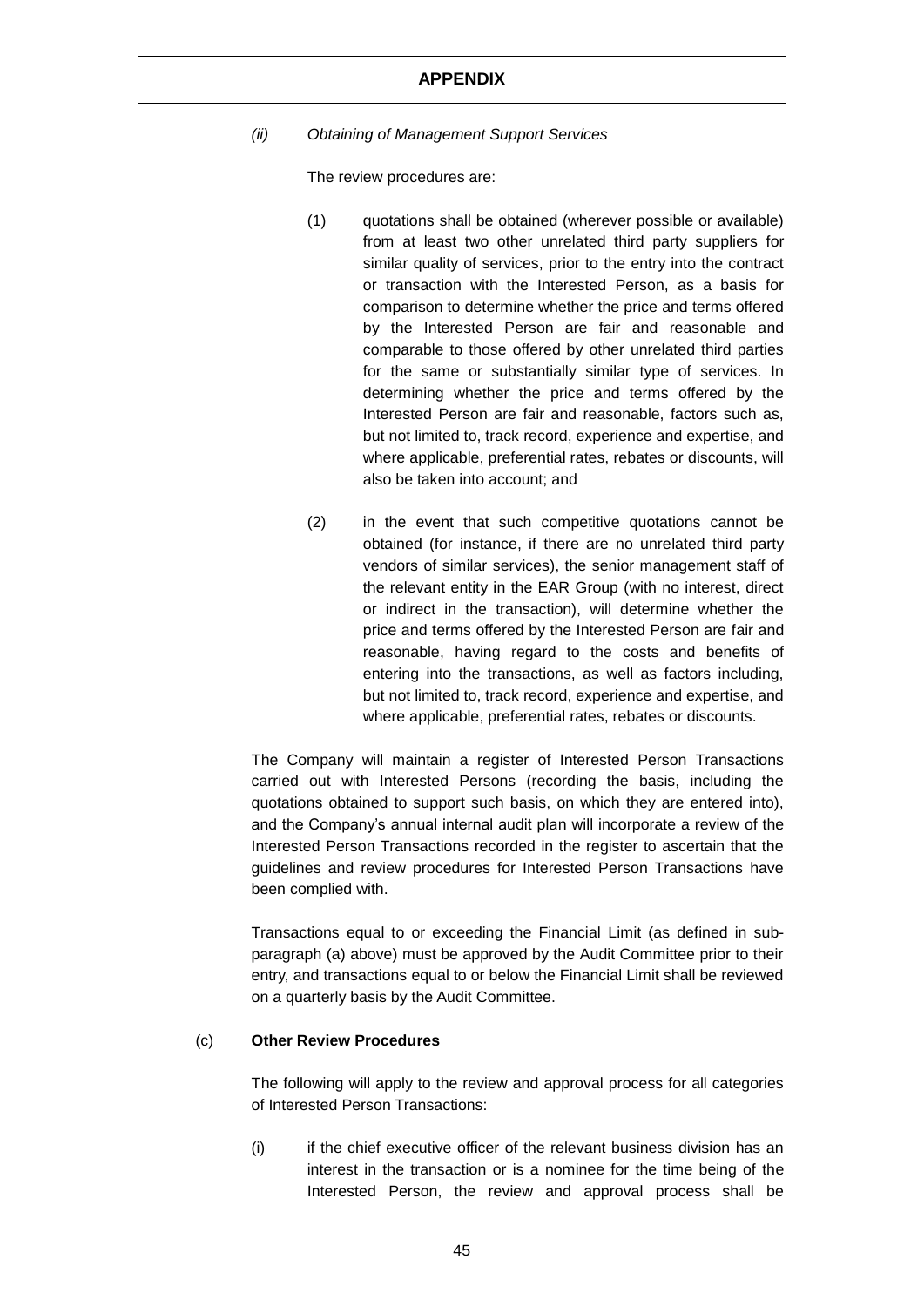undertaken by such other senior executive of the Company designated by the Audit Committee from time to time for such purpose;

- (ii) if the chief executive officer of the relevant business division and such other senior executive have an interest in the transaction or are nominees for the time being of the Interested Person, the review and approval process shall be undertaken by the Chairman of the Audit Committee or another member of the Audit Committee (who is not a nominee of the Interested Person and has no interest in the transaction) designated by the Chairman of the Audit Committee from time to time for such purpose;
- (iii) if a member of the Audit Committee has an interest in a transaction or is a nominee for the time being of the Interested Person, he shall abstain from participating in the review and approval process of the Audit Committee in relation to that transaction; and
- (iv) if a member of the Audit Committee (who is not a nominee of the Interested Person and has no interest in the transaction) also serves as an independent non-executive director on the board of directors or (as the case may be) an audit or other board committee of the Interested Person, and he participates in the review and approval process of the Audit Committee in relation to a transaction with that Interested Person, he will abstain from participating on any decision before the board or committee of that Interested Person with respect to such transaction.
- 6.2 The Company will maintain a register of Interested Person Transactions carried out with Interested Persons (recording the basis, including the quotations obtained to support such basis, on which they are entered into), and the Company's annual internal audit plan will incorporate a review of the Interested Person Transactions recorded in the register to ascertain that the guidelines and review procedures for Interested Person Transactions have been complied with.
- 6.3 The Audit Committee will review the internal audit reports on an annual basis to ascertain that the guidelines and review procedures for Interested Person Transactions have been complied with.
- 6.4 If during any of the reviews by the Audit Committee, the Audit Committee is of the view that the guidelines and review procedures for Interested Person Transactions have become inappropriate or insufficient in the event of changes to the nature of, or manner in which, the business activities of the EAR Group or the Interested Persons are conducted, the Company will revert to shareholders for a fresh general mandate based on new guidelines and review procedures so that Interested Person Transactions will be carried out at arm's length, on commercial terms and will not be prejudicial to the interests of the Company and its minority shareholders.